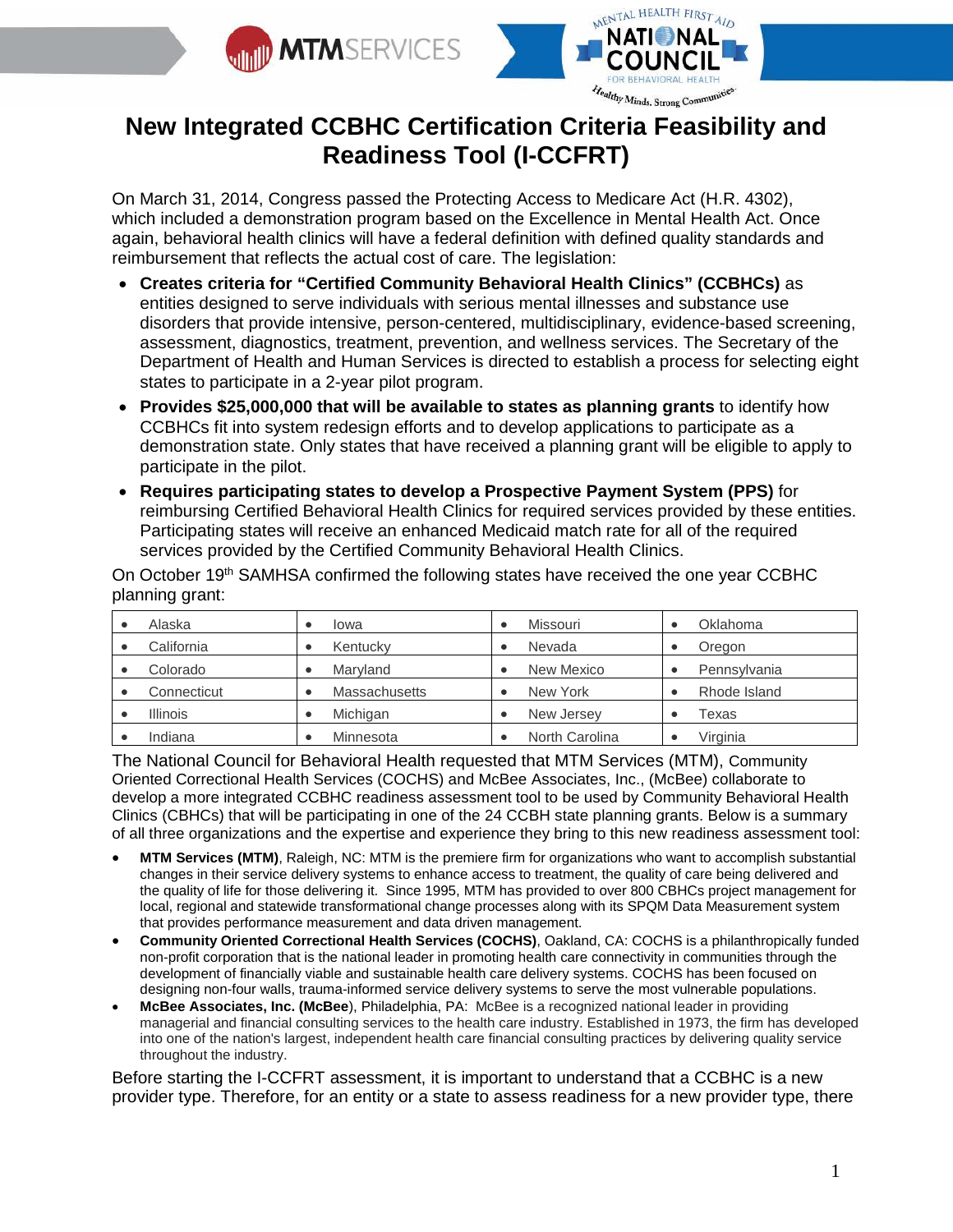



are specific comprehensive requirements that must be understood and incorporated into the responses to the I-CCFRT assessment as outlined below:

- 1. CCBHCs have a distinct service delivery model trauma-informed recovery outside the traditional four walls of a historical community behavioral health center;
- 2. CCBHCs have a new Prospective Payment System (PPS) payment methodology (particularly in reference to PPS-2 rate setting states);
- 3. CCBHCs have a requirement to have meta-data that is tied to the definition of the provider type (not necessarily tied to the historical "four walls" delivery systems); and
- 4. CCBHCs have a requirement to contract with other organizations or with a Designated Collaborating Organization **(**DCO) and the CCBHC has specific compliance responsibility for the other organizations and DCOs. (I.e., the CCBHC's compliance responsibility is juxtaposed with whether the contractual organization is "related" or "unrelated" as defined under Medicaid rules. Therefore, the entity may need to be a DCO for a CCBHC rather than being a CCBHC.) To address these important new provider type requirements, the I-CCFRT contains specific sections as follows:

**Assessment of Feasibility to become a CCBHC**: Below is an outline of the section number topic areas in the I-CCFRT:

- 1. **Feasibility Sections**: The purpose of Sections A E is for your clinic to consider whether or not it is feasible for the clinic to move forward to become a CCBHC or whether your clinic should consider becoming a DCO for a CCBHC:
	- A. Non Four Walls Design Model and how you can objectively measure if the service delivery culture will work in the new system
	- B. Trauma-Informed Care Model and objective indicators of the ability to deliver this type of care
	- C. PPS Rate Setting Support Requirements
	- D. Other Considerations Related to CCBHC Feasibility and Readiness:
		- 1. Know the State Medicaid Rules
		- 2. Understand How Your Relationships Translate into Costs
		- 3. Getting Technology Right
		- 4. Telemedicine
		- 5. Clinical Quality Assurance
		- 6. Corporate Practice of Medicine
		- 7. PPS-2--Another Level of Complication
	- E. CCBHC Service Delivery Operational Requirements
- **2. Readiness Sections:** If your clinic has determined that it is feasible to move forward as a CCBHC, Sections E and F support a readiness assessment of your clinic's ability to meet the CCBHC certification standards and assess the ability of your management team to support timely and effective transformational systems change:
	- E. Compliance with CCBHC Certification Requirements
	- F. Decision-Making and Change Management Support Assessment

The I-CCFRT provides a system for gauging the level of concern among your staff that will support awareness of the level of change management that may be needed to support enhanced service delivery processes, staffing, scope of services, quality outcomes, reporting and governance areas. The readiness tool also provides a sub-total section and overall concern level score which can support more objective identification of change management needs for the clinic to meet all criteria.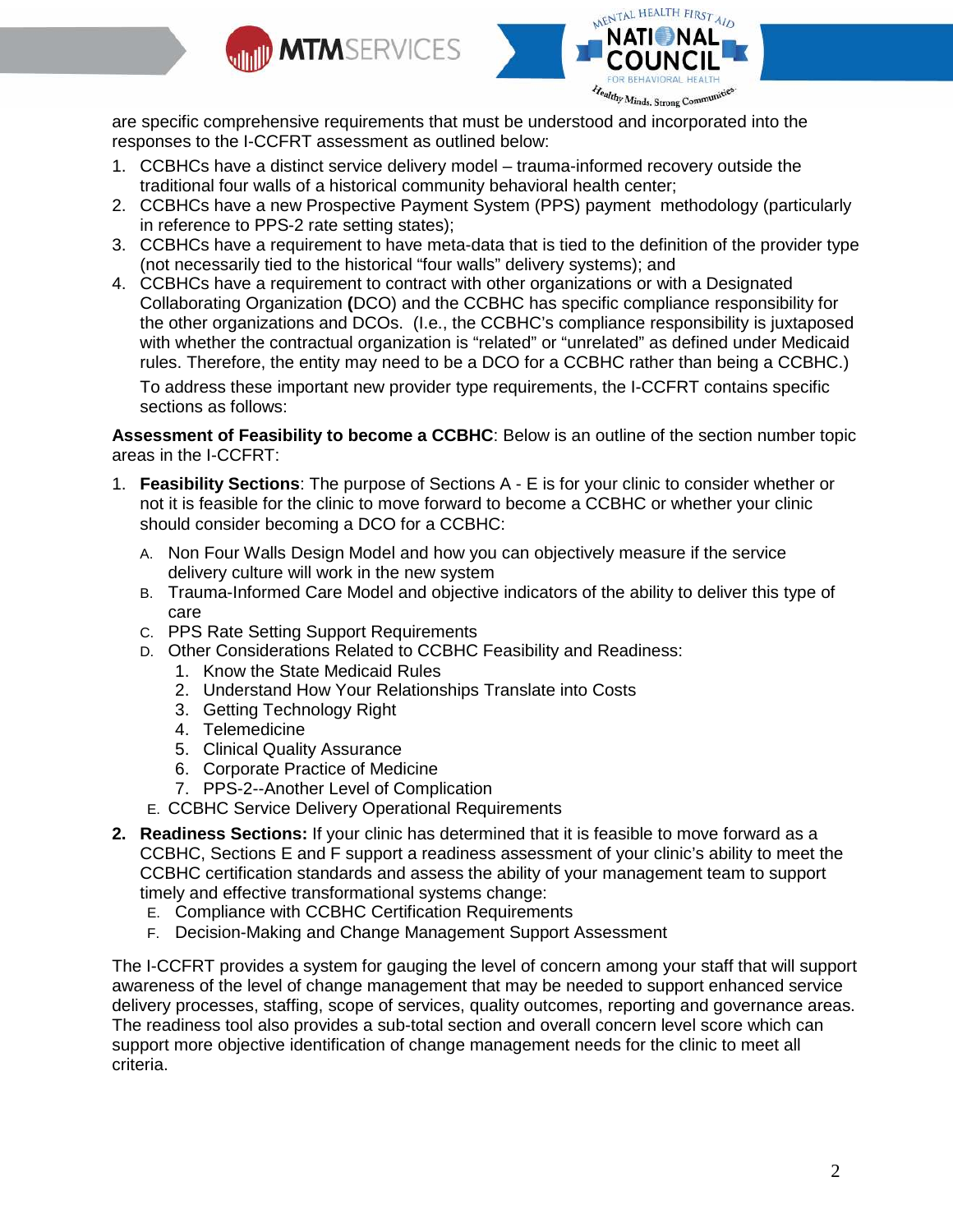



**Important Definitions:** Before completing the I-CCFRT, it is important to review and understand "Definitions" of important terms used in the criteria. **The SAMHSA provided CCBHC criteria terms and identified definitions as well as a summary of the quality measures and other reporting requirements are listed beginning on page 34 which follows at the end of I-CCFRT Assessment Scoring Sheet**.

## **Use of I-CCFRT**

The I-CCFRT is a self-assessment tool that will require your management team to schedule joint time to meet and work through the six programs. The typical time frame to complete the assessment will vary from team to team *based on the service delivery process measurement and support awareness that your team processes*.

Below is important context for your management team as preparation for your use of the I-CCFRT:

- 1. It is important for your team to move away from anecdotal responses to the certification criteria questions such as "We should be able to provide this support and/or meet the criteria…." to understand the reality of the actual capacity of the clinic and/or individual locations/programs to actually implement the design plan, operational requirements and meet the criteria.
- 2. If there are significant variances in response levels or service process data among the management team members, it is important to identify if an I-CCFRT needs to be completed for specific programs (i.e., children/adolescent vs. adult, etc.) or locations in order to fully identify process variances within the clinic. If it is determined best to use multiple I-CCFRT forms to assess programs/locations within the clinic, please add together and average the question and section scores to generate an overall score for the clinic.
- 3. If the question and section scores have more than a one point variance, the key issue to identify is to determine if your clinic is operating as a "group practice" or a "loosely held federation of individual practices".

**NOTE**: If your clinic finds that there are significant practice variances within specific programs and/or locations, then overall clinic compliance with the required certification criteria can be significantly more difficult. Therefore, an important outcome of the I-CCFRT might be to identify specific internal practice variances and how to reduce/eliminate these variances.

4. The self assessment scoring model for each question and section of the I-CCFRT is based on a five point scale as outlined below:

| Serious<br>hallende | Concerr<br>. a bit of 1<br>Quite | Concern<br>Moderate | Small Concern | ∩hallenge<br>No. |
|---------------------|----------------------------------|---------------------|---------------|------------------|

The level of concern that your team identifies needs to be supported by the following scoring parameters:

- a. If a particular design, operational and/or certification criterion focuses on the state's ability to perform, please rate your level of concern about your CCBHC providing the state necessary information to support the state performance requirement.
- b. If your team is not able to identify the specific response requested to any primary question, the level of challenge score should be documented as a "1".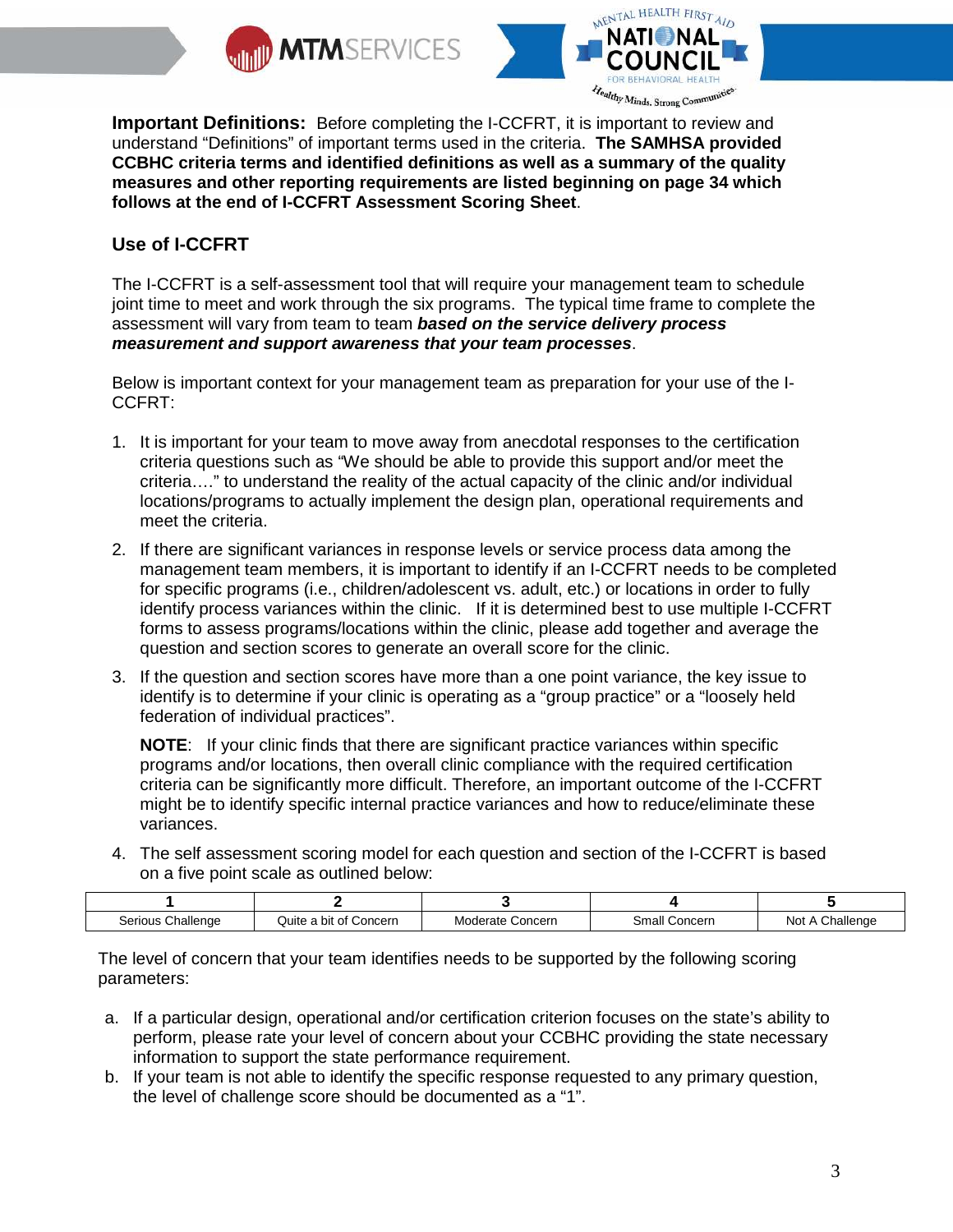



- c. Most assessment questions contain a "Yes" or "No" identifier prior to the concern rating. The focus for this question is for your team to confirm if the identified design, operational requirement and/or criterion is current practice within your clinic - YES or NO. If your team responds "NO", the specific criterion concern response should be a  $1 - 4$  based on the level of concern you have about developing the capacity to be compliant with the criterion. Also, if your team identifies a "Yes" and does not feel that a "5" fully identifies the appropriate response, please identify the level of concern that your teams has about being fully compliant.
- d. If your team identifies a level of practice variance within various programs or locations, the score should be a "2" or "3" based on the level of variance identified and the amount of effort it will take to reduce the variance to a standardized clinic wide practice.

At end of each section of the I-CCFRT, there is a "Total Cumulative Score" indicator that will allow your team to total all individual question scores in that section. Also, at the end of the I-CCFRT, there is a scoring sheet that provides for transferring the section cumulative scores to an overall score summary with recommendations for next steps.

**E-Form Instructions:** The I-CCFRT assessment is provided as an e-form. On the following pages, please tab through the assessment sections or click on a specific response area and enter the text or click on a checked item. Using the tab key will advance the pages.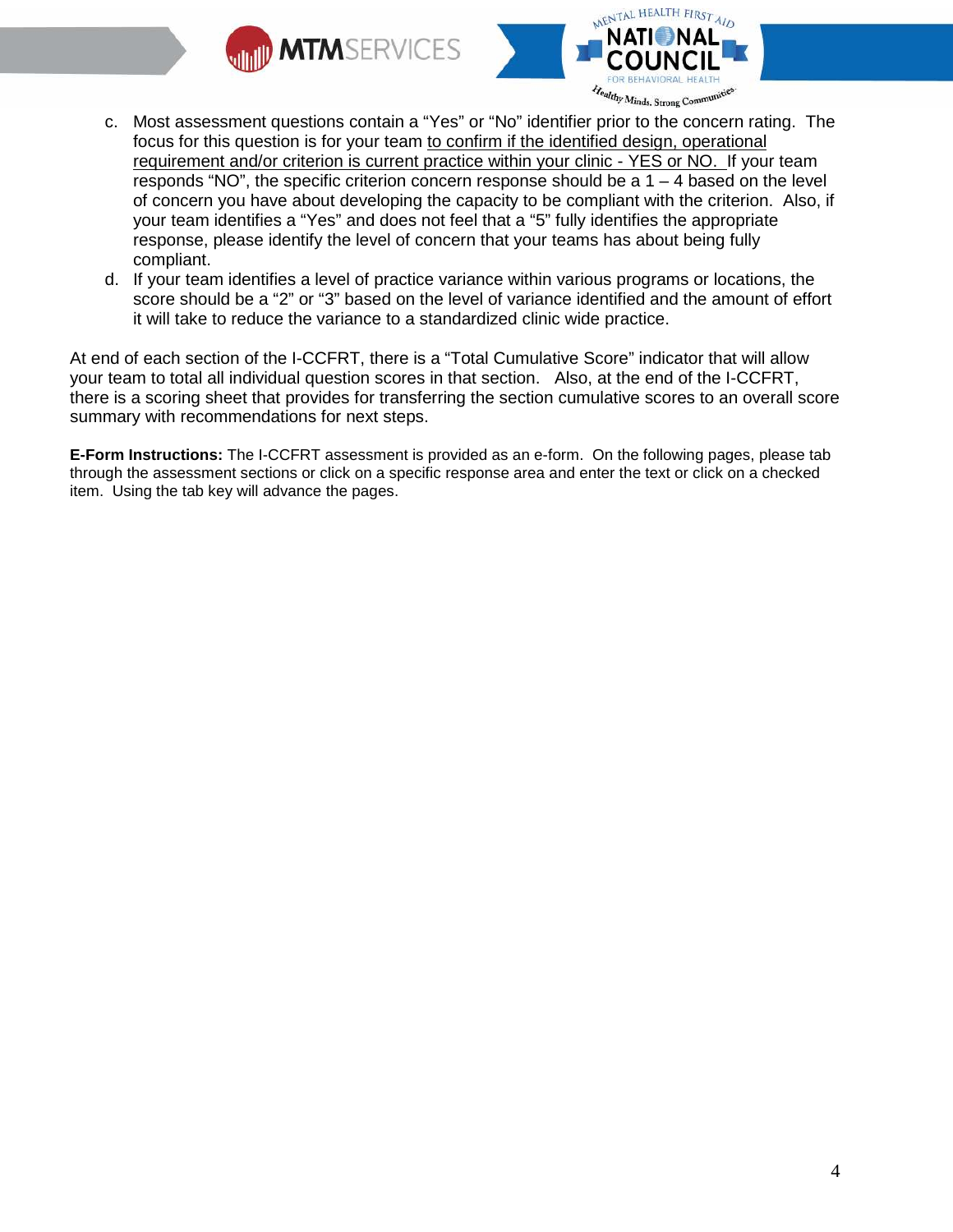



#### **Healthy Minds. St I-CCFRT - Assessment of Feasibility and Readiness to Become a CCBHC Clinic Name: Primary Contact Person** : **E-mail:** E-mail: **E-mail:** E-mail: **E-mail:** E-mail: **Feasibility Assessment Sections A - E Section A: Non-Four-Walls System Design Readiness Assessment: Context for Non-Four-Walls System Design Section:** For a CCBHC to effectively address health care disparities, the traditional four-wall approach to health care delivery must be reconsidered because many individuals with the highest needs often: Cannot come to an on-site facility to receive the care they need; • Require novel methods of care to integrate behavioral and physical health and appropriately manage care; and • Require interventions that include community involvement and education—particularly individuals with substance use disorder. As states think through the quality metrics and evidence-based practices included in the CCBHC program, incorporating the Triple Aim (individual health, population health, and controlling costs) and defining the role of a CCBHC in addressing population health is an integral part of a non-four-walls Trauma-Informed Recovery Model. 1. CCBHCs must adapt to the behavioral health needs of diverse communities and decrease health care disparities. Can your facility: a. Reach individuals with behavioral health needs in diverse settings such as: o Jails and prisons, o Foster families, □ Yes o Schools, o Shelters, o Churches, o Emergency Rooms, and □ No  $\frac{\circ}{\circ}$  Public parks and recreational facilities;<br> $\frac{\circ}{\circ}$  5  $\frac{\circ}{\Box}$  Homes, **1 2 3 4 5** Serious Challenge Quite a bit of Concern Moderate Concern Small Concern Not A Challenge b. Address the needs of culturally diverse individuals with culturally competent providers, staff, and  $\Box$  Yes  $\Box$  No **1 2 3 4 5** Serious Challenge | Quite a bit of Concern | Moderate Concern | Small Concern Not A Challenge Integrate the non-four-wall services into the core of CCBHC in a way that is culturally competent and reflects a trauma-informed recovery model?<br>and reflects a trauma-informed recovery model? **1 2 3 4 5**

|                |                                                                                                      |                                         |                                                                                   | 4                                                                                                                      | b                               |                    |  |  |
|----------------|------------------------------------------------------------------------------------------------------|-----------------------------------------|-----------------------------------------------------------------------------------|------------------------------------------------------------------------------------------------------------------------|---------------------------------|--------------------|--|--|
|                | Serious Challenge                                                                                    | Quite a bit of Concern                  | Moderate Concern                                                                  | <b>Small Concern</b>                                                                                                   | Not A Challenge                 |                    |  |  |
| 2.             | Ongoing cycles of victimization and trauma create vocabularies that often are foreign to many health |                                         |                                                                                   |                                                                                                                        |                                 |                    |  |  |
|                |                                                                                                      |                                         |                                                                                   | care service providers. Is your staff and facility culturally competent to interpret and understand the                | $\overline{\phantom{a}}$<br>Yes | $\mathsf{I}$<br>No |  |  |
|                |                                                                                                      | vocabulary of victimization and trauma? |                                                                                   |                                                                                                                        |                                 |                    |  |  |
|                |                                                                                                      |                                         | 3 ⊤                                                                               | 4                                                                                                                      | -5<br>$\Box$                    |                    |  |  |
|                | Serious Challenge                                                                                    | Quite a bit of Concern                  | Moderate Concern                                                                  | <b>Small Concern</b>                                                                                                   | Not A Challenge                 |                    |  |  |
| 3.             |                                                                                                      |                                         |                                                                                   | Health care providers have come to understand that health care is best delivered through what public health            |                                 |                    |  |  |
|                |                                                                                                      |                                         |                                                                                   | professionals call the Triple Aim: individual health, population health, and controlling costs. All three parts of the |                                 | Yes                |  |  |
|                |                                                                                                      |                                         |                                                                                   | Triple Aim must be tackled at the same time—otherwise; the optimal outcomes will remain elusive. Is your               |                                 | $\Box$ No          |  |  |
|                |                                                                                                      |                                         | clinic currently conceptualizing its service delivery in terms of the Triple Aim? |                                                                                                                        |                                 |                    |  |  |
|                |                                                                                                      |                                         |                                                                                   | 4                                                                                                                      | 5                               |                    |  |  |
|                | Serious Challenge                                                                                    | Quite a bit of Concern                  | Moderate Concern                                                                  | <b>Small Concern</b>                                                                                                   | Not A Challenge                 |                    |  |  |
| $\mathbf{4}$ . |                                                                                                      |                                         |                                                                                   | As a CCBHC engages with individuals who are trapped in the cycle of victimization and trauma, successful               |                                 | Yes<br>$\sim$      |  |  |
|                |                                                                                                      |                                         |                                                                                   | outcome will be dependent upon the CCBHC's ability to engage with the community from which these                       |                                 |                    |  |  |
|                |                                                                                                      |                                         |                                                                                   | individuals come and address the root causes of this cycle. Does your clinic currently have this capability?           |                                 | $\Box$ No          |  |  |
|                |                                                                                                      |                                         | - 13                                                                              |                                                                                                                        | -5                              |                    |  |  |
|                | Serious Challenge                                                                                    | Quite a bit of Concern                  | Moderate Concern                                                                  | <b>Small Concern</b>                                                                                                   | Not A Challenge                 |                    |  |  |
|                | <b>Section A Total Cumulative Score:</b><br>Note: Total Score for this section ranges from 6 to 30   |                                         |                                                                                   |                                                                                                                        |                                 |                    |  |  |

## **Section B: Trauma-Informed Care Readiness Assessment:**

**Overview of Trauma-informed care:** A trauma-informed approach to care "*realizes* the widespread impact of trauma and understands potential paths for recovery; *recognizes* the signs and symptoms of trauma in clients, families, staff,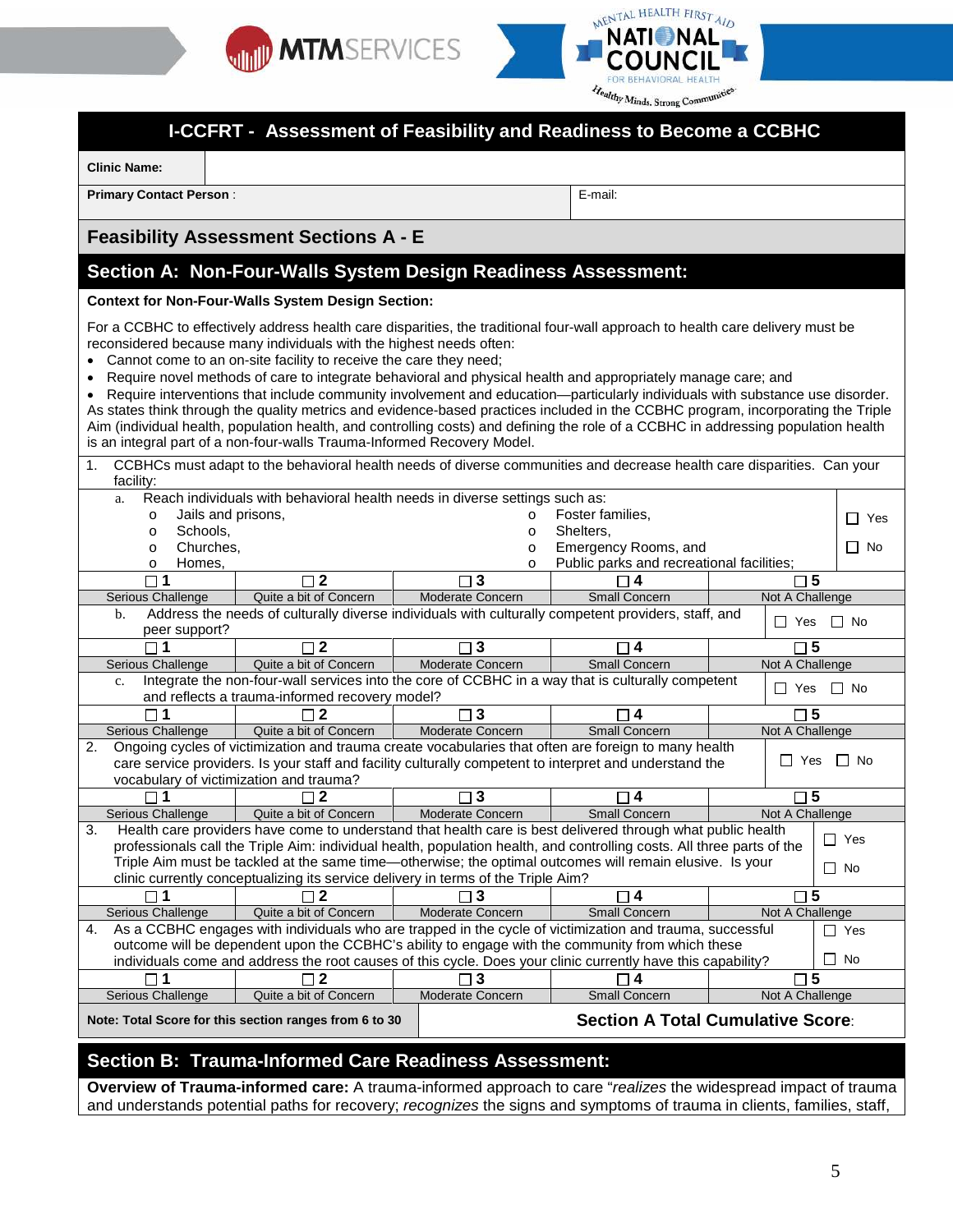



and others involved in the system; and *responds* by fully integrating knowledge about trauma into policies, procedures, and practices, and seeks to actively *resist re-traumatization.*" The six key principles of a trauma-informed approach include: safety; trustworthiness and transparency; peer support; collaboration and mutuality; empowerment, voice and choice; and cultural, historical and gender issues (Substance Abuse and Mental Health Services Administration [2014]).

#### **Trauma-Informed Care is Community-Based Care (Non-Four Walls):**

In most parts of the country the predominant model of care delivery is predicated on consumers accessing care at a clinic with occasional visits in the community. The CCBHC criteria state clearly that all services are available without "4-wall" constraints – meaning that they can be delivered anywhere in the community or via tele-health and still be considered a valid encounter. Further, the care coordination requirements in the statute and subsequent criteria require the CCBHC to have care coordination relationships with a broad range of entities, including community and psychiatric hospitals, juvenile and criminal justice facilities, child welfare, as well as specialty substance use treatment, primary care and other social service agencies.

CCBHCs are paid an all-inclusive rate that is based on costs. This payment flexibility coupled with the care coordination requirements and the emphasis on community-based care provides the CCBHC with a tremendous amount of flexibility in terms of where and how they deliver care. Consider the following opportunities to improve care:

- Emergency room diversion
- Jail Booking diversion
- Post-release "warm hand-off"
- Foster care placement support

CCBHCs have an obligation and the payment flexibility to intervene in each of these settings, facilitating access to care, supporting healthy transitions, and avoiding more expensive levels of care.

| 1. | Based on the above definition, does your clinic currently have the service delivery culture and capacity to<br>П<br>Yes |                                                                                |                                                                                                                      |                                                 |                                                                                                                            |  |  |  |
|----|-------------------------------------------------------------------------------------------------------------------------|--------------------------------------------------------------------------------|----------------------------------------------------------------------------------------------------------------------|-------------------------------------------------|----------------------------------------------------------------------------------------------------------------------------|--|--|--|
|    |                                                                                                                         | deliver non-four walls community-based trauma informed care?<br><b>No</b><br>П |                                                                                                                      |                                                 |                                                                                                                            |  |  |  |
|    | $\square$ 1                                                                                                             | $\Box$ 2                                                                       | $\Box$ 3                                                                                                             | $\Box$ 4                                        | $\square$ 5                                                                                                                |  |  |  |
|    | <b>Serious Challenge</b>                                                                                                | Quite a bit of Concern                                                         | <b>Moderate Concern</b>                                                                                              | <b>Small Concern</b>                            | Not A Challenge                                                                                                            |  |  |  |
| 2. |                                                                                                                         |                                                                                | An important indicator of a trauma-informed service delivery culture is to shift from a primary reliance on          |                                                 | П<br>Yes                                                                                                                   |  |  |  |
|    |                                                                                                                         |                                                                                | "scheduling clients" as a solution to meeting their service delivery needs, to a clinical culture of actually        |                                                 |                                                                                                                            |  |  |  |
|    |                                                                                                                         |                                                                                | "seeing clients" by using all of the then currently available clinical service capacity available at that time. Does |                                                 | $\Box$ No                                                                                                                  |  |  |  |
|    |                                                                                                                         |                                                                                | your clinic have a clinical approach that is primarily focused on "seeing clients "?                                 |                                                 |                                                                                                                            |  |  |  |
|    |                                                                                                                         |                                                                                |                                                                                                                      | 4                                               | $\square$ 5                                                                                                                |  |  |  |
|    | Serious Challenge                                                                                                       | Quite a bit of Concern                                                         | Moderate Concern                                                                                                     | <b>Small Concern</b>                            | Not A Challenge                                                                                                            |  |  |  |
| 3. |                                                                                                                         |                                                                                | Within the bounds of state licensure and certification regulations, CCBHC staffing will include Medicaid-            |                                                 |                                                                                                                            |  |  |  |
|    |                                                                                                                         |                                                                                | enrolled providers who adequately address the needs of the consumer population served. Credentialed,                 |                                                 | П<br>Yes                                                                                                                   |  |  |  |
|    |                                                                                                                         |                                                                                | certified, and licensed professionals with adequate training in person-centered, family-centered, trauma-            |                                                 |                                                                                                                            |  |  |  |
|    |                                                                                                                         |                                                                                | informed, culturally competent and recovery-oriented care will help ensure this objective is attained. Care          |                                                 | П<br><b>No</b>                                                                                                             |  |  |  |
|    |                                                                                                                         |                                                                                | meeting these standards will further help the CCBHCs achieve integrated and high quality care. Is your clinic        |                                                 |                                                                                                                            |  |  |  |
|    |                                                                                                                         | currently able to meet this service delivery model requirement?                |                                                                                                                      |                                                 |                                                                                                                            |  |  |  |
|    |                                                                                                                         | $\mathbf 2$                                                                    | 3                                                                                                                    | $\overline{4}$                                  | $\Box$ 5                                                                                                                   |  |  |  |
|    | Serious Challenge                                                                                                       | Quite a bit of Concern                                                         | <b>Moderate Concern</b>                                                                                              | <b>Small Concern</b>                            | Not A Challenge                                                                                                            |  |  |  |
| 4. |                                                                                                                         |                                                                                | Organizations that are trauma informed are inherently recovery oriented and vice versa. Does your clinic             |                                                 |                                                                                                                            |  |  |  |
|    |                                                                                                                         |                                                                                | currently incorporate the following principles of a trauma-informed organization/system into its clinical            |                                                 |                                                                                                                            |  |  |  |
|    | philosophy:                                                                                                             |                                                                                |                                                                                                                      |                                                 |                                                                                                                            |  |  |  |
|    | • Safety                                                                                                                |                                                                                |                                                                                                                      |                                                 | П<br>Yes                                                                                                                   |  |  |  |
|    | • Trustworthiness and transparency                                                                                      |                                                                                |                                                                                                                      |                                                 |                                                                                                                            |  |  |  |
|    | • Historical, cultural, gender issues                                                                                   |                                                                                |                                                                                                                      |                                                 | $\Box$<br><b>No</b>                                                                                                        |  |  |  |
|    | • Mutuality and collaboration                                                                                           |                                                                                |                                                                                                                      |                                                 |                                                                                                                            |  |  |  |
|    | • Empowerment                                                                                                           |                                                                                |                                                                                                                      |                                                 |                                                                                                                            |  |  |  |
|    | • Voice and Choice                                                                                                      |                                                                                |                                                                                                                      |                                                 |                                                                                                                            |  |  |  |
|    | $\Box$ 1                                                                                                                | $\Box$ 2                                                                       | $\square$ 3                                                                                                          | $\Box$ 4                                        | $\square$ 5                                                                                                                |  |  |  |
|    | Serious Challenge                                                                                                       | Quite a bit of Concern                                                         | <b>Moderate Concern</b>                                                                                              | <b>Small Concern</b>                            | Not A Challenge                                                                                                            |  |  |  |
| 5. |                                                                                                                         |                                                                                |                                                                                                                      |                                                 | Does your clinic currently have the capacity to deliver the key elements of a non-four-wall, trauma-informed care delivery |  |  |  |
|    | system as outlined below?                                                                                               |                                                                                |                                                                                                                      |                                                 |                                                                                                                            |  |  |  |
|    | a.                                                                                                                      |                                                                                | Comprehensive early screening and assessment for trauma that is sensitively delivered?                               |                                                 | No<br>Yes                                                                                                                  |  |  |  |
|    |                                                                                                                         |                                                                                |                                                                                                                      |                                                 |                                                                                                                            |  |  |  |
|    | $\Box$ 1<br><b>Serious Challenge</b>                                                                                    | $\Box$ 2<br>Quite a bit of Concern                                             | $\Box$ 3<br>Moderate Concern                                                                                         | $\overline{\mathbf{4}}$<br><b>Small Concern</b> | 5<br>Not A Challenge                                                                                                       |  |  |  |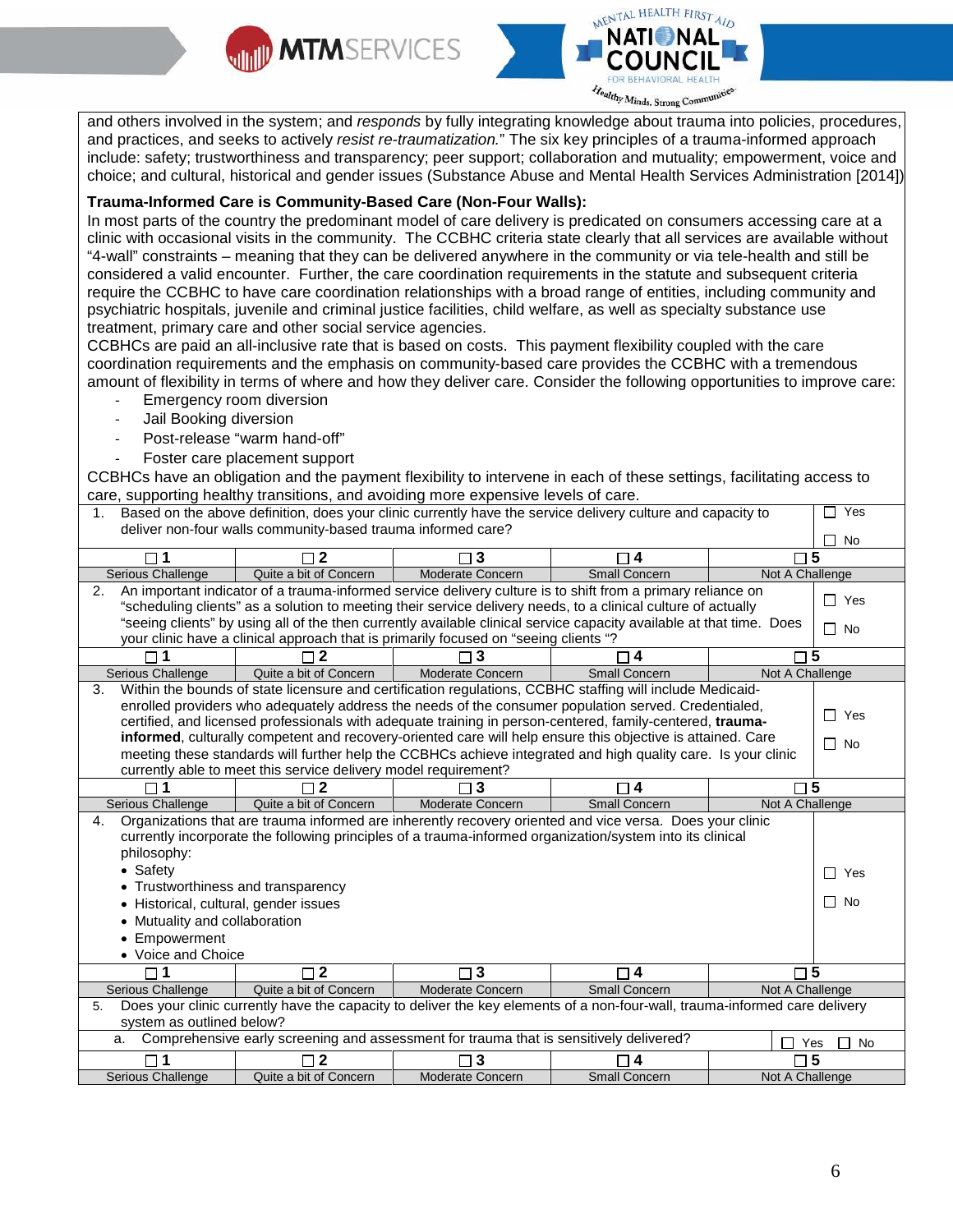



|                                                                                                                                                                                        | $\Box$ Yes<br>$\Box$ No |
|----------------------------------------------------------------------------------------------------------------------------------------------------------------------------------------|-------------------------|
| $\Box$ 5<br>$\sqcap$ 2<br>$\Box$ 3<br>l 14                                                                                                                                             |                         |
| <b>Serious Challenge</b><br>Quite a bit of Concern<br>Moderate Concern<br>Small Concern<br>Not A Challenge                                                                             |                         |
| A fully educated and trauma-informed workforce with an emphasis on self-care and compassion<br>C.                                                                                      | $\Box$ Yes $\Box$ No    |
| fatigue of staff?                                                                                                                                                                      |                         |
| $\Box$ 2<br>$\square$ 5<br>4                                                                                                                                                           |                         |
| Quite a bit of Concern<br>Moderate Concern<br><b>Small Concern</b><br>Not A Challenge<br>Serious Challenge                                                                             |                         |
| Provision of trauma-informed, evidence-based, and emerging best practices?<br>d.                                                                                                       | Yes<br>$\Box$ No        |
| $\square$ 5<br>$\sqcap$ 2<br>$\sqcap$ 3<br>$\Box$ 4<br>$\sqcap$ 1                                                                                                                      |                         |
| <b>Serious Challenge</b><br>Quite a bit of Concern<br>Moderate Concern<br><b>Small Concern</b><br>Not A Challenge                                                                      |                         |
| Creating a sense of physical, psychological, social and moral safety for every person receiving<br>е.<br>$\Box$ Yes                                                                    | $\Box$ No               |
| services as well as the staff of the organization?                                                                                                                                     |                         |
| $\Box$ 5<br>3<br>$\sqcap$ 4                                                                                                                                                            |                         |
| Quite a bit of Concern<br>Moderate Concern<br>Small Concern<br>Not A Challenge<br>Serious Challenge                                                                                    |                         |
| Creating trauma-informed community partnerships to reach across systems in order to ensure that<br>f.<br>$\Box$ Yes<br>all services provided within the community are trauma informed? | $\Box$ No               |
| $\square$ 5<br>▔ 4                                                                                                                                                                     |                         |
| Moderate Concern<br>Serious Challenge<br>Quite a bit of Concern<br>Small Concern<br>Not A Challenge                                                                                    |                         |
| Using data to inform quality improvement, develop outcome measures and monitor the ever-<br>g.                                                                                         |                         |
| $\Box$ Yes<br>changing nature of the culture within the organization?                                                                                                                  | $\Box$ No               |
| $\square$ 1<br>$\Box$ 2<br>$\sqcap$ 3<br>$\Box$ 4<br>$\square$ 5                                                                                                                       |                         |
| Moderate Concern<br><b>Small Concern</b><br>Serious Challenge<br>Quite a bit of Concern<br>Not A Challenge                                                                             |                         |
| Trauma-Informed Care requires specific care coordination and capacity questions: Please confirm below if your clinic<br>6.                                                             |                         |
| currently has experience or capacity to coordinate care in the following settings:                                                                                                     |                         |
| Do you have experience providing behavioral health care in schools?<br>a.<br>$\mathsf{L}$                                                                                              | Yes<br>$\Box$ No        |
| $\sqcap 5$<br>4⊺<br>$\Box$ 2                                                                                                                                                           |                         |
| Quite a bit of Concern<br>Serious Challenge<br>Moderate Concern<br><b>Small Concern</b><br>Not A Challenge                                                                             |                         |
| Do you have experience providing behavioral health care in homeless shelters?<br>b.<br>$\Box$ Yes                                                                                      | $\Box$ No               |
| $\Box$ 2<br>$\Box$ 5<br>$\Box$ 3<br>$\Box$ 4                                                                                                                                           |                         |
| <b>Serious Challenge</b><br>Quite a bit of Concern<br>Moderate Concern<br><b>Small Concern</b><br>Not A Challenge                                                                      |                         |
| Do you have experience providing behavioral health care in foster care settings?<br>c.<br>$\Box$ Yes                                                                                   | $\Box$ No               |
| $\square$ 5<br>$\Box$ 2<br>$\Box$ 3<br>□ 4                                                                                                                                             |                         |
| Quite a bit of Concern<br>Moderate Concern<br><b>Serious Challenge</b><br><b>Small Concern</b><br>Not A Challenge                                                                      |                         |
| Do you have experience providing behavioral health care in jails and correctional settings?<br>d.<br>$\Box$ Yes                                                                        | $\Box$ No               |
| $\Box$ 5                                                                                                                                                                               |                         |
| Quite a bit of Concern<br>Moderate Concern<br><b>Small Concern</b><br>Serious Challenge<br>Not A Challenge                                                                             |                         |
| Do you have experience providing behavioral health care in Emergency Room settings?<br>е.                                                                                              |                         |
| $\Box$ Yes<br>$\Box$ 5<br>$\sqcap$ 2<br>$\sqcap$ 4                                                                                                                                     | $\Box$ No               |
| 3 ר<br>Quite a bit of Concern<br>Moderate Concern<br>Serious Challenge<br>Small Concern<br>Not A Challenge                                                                             |                         |
| Do you have the capacity to coordinate behavioral health care with providers in schools?<br>f.                                                                                         |                         |
|                                                                                                                                                                                        | $\Box$ Yes $\Box$ No    |
| $\vert$ 1<br>$\square$ 2<br>$\square$ 3<br>$\square$ 5<br>$\Box$ 4<br>П<br>Quite a bit of Concern<br>Moderate Concern<br>Serious Challenge<br>Not A Challenge<br><b>Small Concern</b>  |                         |
| Do you have the capacity to coordinate behavioral health care with providers in homeless shelters?                                                                                     |                         |
| g.<br>$\Box$ Yes                                                                                                                                                                       | $\Box$ No               |
| $\Box$ 5<br>$\Box$ 2<br>$\square$ 3<br>$\Box$ 1<br>$\Box$ 4                                                                                                                            |                         |
|                                                                                                                                                                                        |                         |
| Quite a bit of Concern<br>Moderate Concern<br><b>Small Concern</b><br><b>Serious Challenge</b><br>Not A Challenge                                                                      |                         |
| Do you have the capacity to coordinate behavioral health care with providers in foster care settings?<br>h.                                                                            | Yes<br>$\Box$ No        |
| $\Box$ 2<br>$\Box$ 3<br>$\square$ 5<br>$\square$ 1<br>$\square$ 4                                                                                                                      |                         |
| Quite a bit of Concern<br>Moderate Concern<br><b>Small Concern</b><br><b>Serious Challenge</b><br>Not A Challenge                                                                      |                         |
| Do you have the capacity to coordinate behavioral health care with providers in jails and correctional<br>i.<br>$\Box$ Yes                                                             | $\Box$ No               |
| settings?                                                                                                                                                                              |                         |
| $\overline{\Box 2}$<br>$\overline{\Box 3}$<br>$\square$ 5<br>$\Box$ 4<br>$\square$ 1                                                                                                   |                         |
| Quite a bit of Concern<br>Moderate Concern<br>Small Concern<br>Not A Challenge<br>Serious Challenge                                                                                    |                         |
| Do you have the capacity to coordinate behavioral health care with providers in Emergency Room<br>Τ.<br>$\Box$ Yes                                                                     | $\Box$ No               |
| settings?<br>$\square$ 2<br>$\square$ 3<br>$\square$ 4<br>$\square$ 5<br>$\Box$ 1                                                                                                      |                         |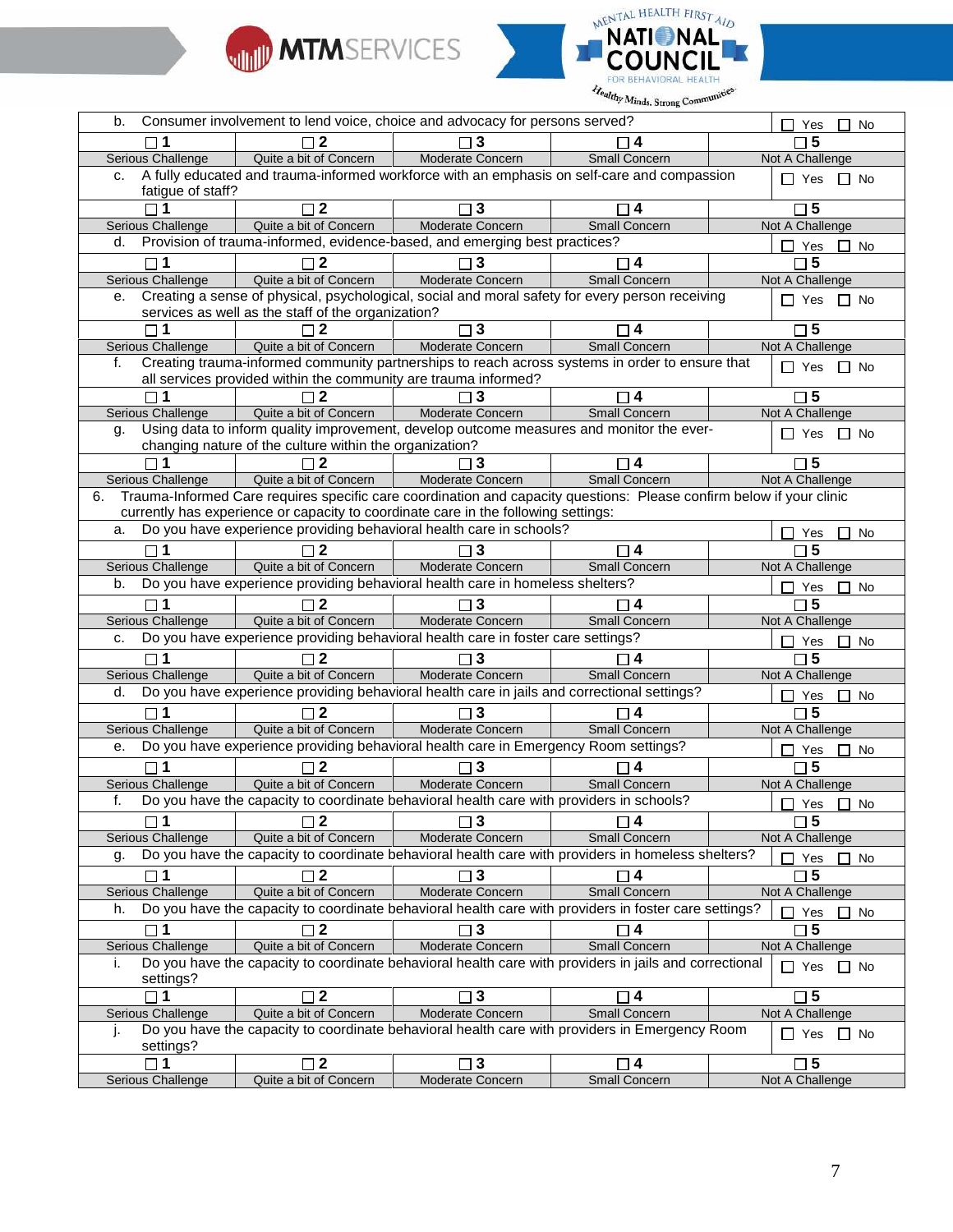



| Trauma-Informed Care requires timely access to treatment: Please confirm below if your clinic currently has experience or<br>7.<br>capacity to coordinate care in the following settings: |                                                      |                  |                                                                                                          |                                          |  |  |  |
|-------------------------------------------------------------------------------------------------------------------------------------------------------------------------------------------|------------------------------------------------------|------------------|----------------------------------------------------------------------------------------------------------|------------------------------------------|--|--|--|
| Can your clinic provide clients with a same day access to a clinical diagnostic assessment in the<br>Yes $\Box$ No<br>clinic and in the community?                                        |                                                      |                  |                                                                                                          |                                          |  |  |  |
|                                                                                                                                                                                           | □ 2                                                  | $\Box$ 3         | □ 4                                                                                                      | l I-5                                    |  |  |  |
| Serious Challenge                                                                                                                                                                         | Quite a bit of Concern                               | Moderate Concern | Small Concern                                                                                            | Not A Challenge                          |  |  |  |
| 2.                                                                                                                                                                                        | initial clinical diagnostic assessment?              |                  | Can your clinic provide clients access to an initial psychiatric evaluation within 3-to-5 days after the | $\Box$ No<br>Yes                         |  |  |  |
|                                                                                                                                                                                           | $\Box$ 2                                             | $\Box$ 3         | ∩ 4                                                                                                      | $\Box$ 5                                 |  |  |  |
| Serious Challenge                                                                                                                                                                         | Quite a bit of Concern                               | Moderate Concern | <b>Small Concern</b>                                                                                     | Not A Challenge                          |  |  |  |
| 115                                                                                                                                                                                       | Note: Total Score for this section ranges from 23 to |                  |                                                                                                          | <b>Section B Total Cumulative Score:</b> |  |  |  |

## **Section C: Prospective Payment System Rate Support Requirements:**

As a prospective CCBHC, your all-inclusive rate will be based upon the costs established in a baseline cost-setting year. The baseline cost-setting year began October 1, 2015—meaning you are already in the midst of your baseline cost-setting year. Your costs will be established by your actual costs this year, but also by a set of estimated costs. As a CCBHC, you must be able to accurately estimate and justify these costs. These estimated costs will be comprised of the costs incurred by your DCOs, costs required to meet the capacity of the intended service mix, and costs to meet certification standards.

| Does your clinic examine your balance sheet at times aside from the official audit?<br><b>No</b><br>Yes |                                                                                                        |                         |                         |                  |  |  |
|---------------------------------------------------------------------------------------------------------|--------------------------------------------------------------------------------------------------------|-------------------------|-------------------------|------------------|--|--|
|                                                                                                         |                                                                                                        | $\Box$ 3                | 4                       | 5                |  |  |
| Serious Challenge                                                                                       | Quite a bit of Concern                                                                                 | <b>Moderate Concern</b> | <b>Small Concern</b>    | Not A Challenge  |  |  |
| 2.                                                                                                      | Does your clinic maintain and update its depreciation log to reflect the acquisition of new equipment? |                         |                         | <b>No</b><br>Yes |  |  |
|                                                                                                         |                                                                                                        | $\Box$ 3                | 4                       | 5                |  |  |
| 3.                                                                                                      | Can you produce a depreciation expense report out of your current accounting system?                   |                         |                         | <b>No</b><br>Yes |  |  |
|                                                                                                         |                                                                                                        | □ 3                     |                         | 5                |  |  |
| Serious Challenge                                                                                       | Quite a bit of Concern                                                                                 | <b>Moderate Concern</b> | <b>Small Concern</b>    | Not A Challenge  |  |  |
| 4.                                                                                                      | Does your current General Ledger contain code descriptions?                                            |                         |                         | <b>No</b><br>Yes |  |  |
|                                                                                                         |                                                                                                        | $\Box$ 3                | $\Box$ 4                | 5                |  |  |
| 5.                                                                                                      | Does your accounting system clearly identify cost centers by program?                                  |                         |                         | <b>No</b><br>Yes |  |  |
| П                                                                                                       | 2                                                                                                      | $\Box$ 3                | $\overline{4}$          | 5                |  |  |
| Serious Challenge                                                                                       | Quite a bit of Concern                                                                                 | <b>Moderate Concern</b> | <b>Small Concern</b>    | Not A Challenge  |  |  |
| 6.                                                                                                      | Is your payroll system designed to identify employee cost by program worked in?                        |                         |                         | No<br>Yes        |  |  |
| П                                                                                                       |                                                                                                        | $\Box$ 3                | $\overline{\mathbf{4}}$ | 5                |  |  |
| 7.                                                                                                      | If you answered no to #4 do you have a system in place to complete quarterly time studies?             |                         |                         | <b>No</b><br>Yes |  |  |
|                                                                                                         |                                                                                                        | $\Box$ 3                | 4                       | 5                |  |  |
| Serious Challenge                                                                                       | Quite a bit of Concern                                                                                 | Moderate Concern        | <b>Small Concern</b>    | Not A Challenge  |  |  |
| 8.                                                                                                      | Are you able to provide detailed descriptions of miscellaneous expenses?                               |                         |                         | No<br>Yes        |  |  |
|                                                                                                         |                                                                                                        | $\square$ 3             | □ 4                     | 5                |  |  |
| Do you have any related parties?<br>9.                                                                  |                                                                                                        |                         |                         | <b>No</b><br>Yes |  |  |
|                                                                                                         | 2                                                                                                      | $\Box$ 3                | $\sqcap$ 4              | 5                |  |  |
| Serious Challenge                                                                                       | Quite a bit of Concern                                                                                 | <b>Moderate Concern</b> | <b>Small Concern</b>    | Not A Challenge  |  |  |
|                                                                                                         | 10. Does your current software system accurately count visits by service?                              |                         |                         | <b>No</b><br>Yes |  |  |
|                                                                                                         |                                                                                                        | $\Box$ 3                | □ 4                     | 5                |  |  |
| Serious Challenge                                                                                       | Quite a bit of Concern                                                                                 | Moderate Concern        | <b>Small Concern</b>    | Not A Challenge  |  |  |
| 50                                                                                                      | Note: Total Score for this section ranges from 10 to<br><b>Section C Total Cumulative Score:</b>       |                         |                         |                  |  |  |

## **Section D: Other Considerations Related to CCBHC Feasibility and Readiness:**

Readiness to become a CCBHC will require more than simply asking whether or not you are ready to be a CCBHC provider; instead, you will need to ask whether or not you are prepared to become a brand-new provider type with the responsibilities associated with this new role.

CCBHCs as a provider type have two unique elements that have not been seen in other provider types: 1) the requirements to include structured meta-data into both your organization and your relationship with your partners,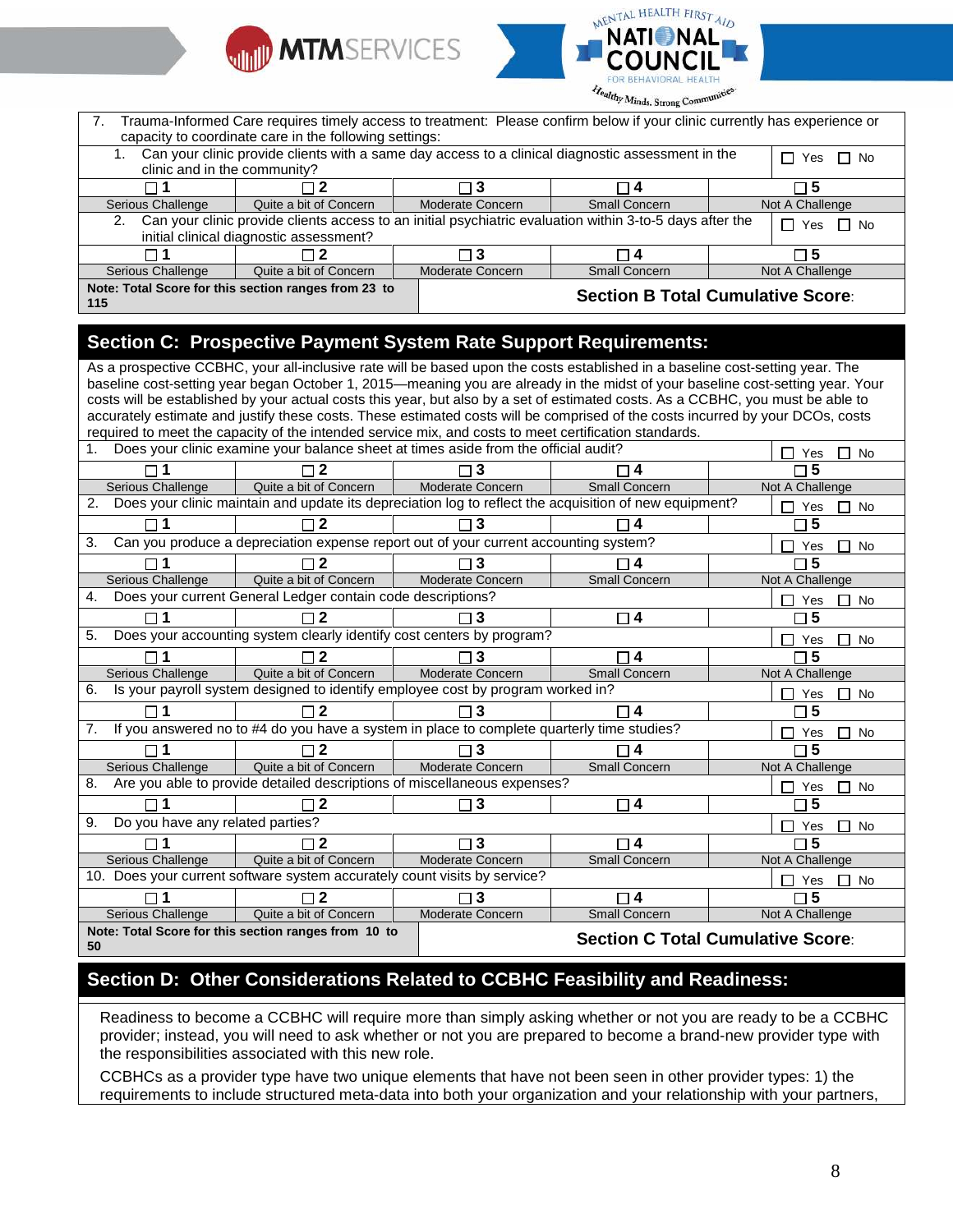



and 2) the ability to provide services outside of your CCBHC through relationships with DCOs. These two requirements create novel complications that must be considered to create successful relationships and protect you from liability that can come from the CCBHC's unique provider type structure.

The following issues will help you to begin thinking about what it means to become a new provider type with structured-data requirements and novel relationships that allow you to move your services outside the walls of your facility.

#### **Know the State Medicaid Rules**

First, it is important to understand your state's Medicaid rules in order to ensure that both you and your partners are complying with Medicaid rules. Since the CCBHC will be responsible for billing for services provided by the DCO, the CCBHC must ensure that the medical records are conformant with the Medicaid rules that are established to prevent provider fraud and abuse. Because each of your DCOs will have its own unique data systems, translating their patient data into Medicaid-conformant, structured data will be the CCBHC's ultimate responsibility.

#### **Understand How Your Relationships Translate into Costs**

The requirement to create relationships with DCOs, and to include the DCOs costs in the CCBHC cost report, can cause complications when accounting for the DCO's costs. You may have overlapping board members with many of your DCO partners, which may make you and your DCO a "related entity." Whether your partners are deemed to be "related" or "unrelated" according to Medicaid regulations will have a direct affect on how you construct your cost reports. Carefully understanding how your corporations and relationships are structured is essential to ensuring that you are complying with Medicaid rules and appropriately setting your rate.

#### **Getting Technology Right**

Collecting structured data and forming DCO relationships means that you must have a technology system that can collect handle the task before it. Since this is a new provider type, many technology systems cannot meet these requirements yet. It is also essential for a CCBHC to store and transmit medical records in compliance with Medicaid billing requirements.

#### **Telemedicine**

Telemedicine will be central to the services provided by a CCBHC. There are many ways in which billing and record keeping for telemedicine can become complicated. Thinking through these intricacies is essential for both preventing fraud and abuse and appropriately billing for services.

#### **Clinical Quality Assurance**

The CCBHC is clinically responsibly for the services provided to a CCBHC patient, even if it is provided by a DCO. A CCBHC must be able to ensure that their DCOs are providing appropriate care for its clients.

#### **Corporate Practice of Medicine**

Are you in a "Corporate Practice of Medicine" State? If so, it is important to make sure that the CCBHC and DCOs conform to these rules in your state.

#### **PPS-2--Another Level of Complication**

If you are a PPS-2 state and PPS-2 involves a cost-to-charge ratio, there are complicated issues surrounding how your charges are established that you will need to investigate as part of your readiness assessment.

The issues above are complex, but do not be discouraged! The National Council has assembled a consulting team that is primed to help you understand these issues as you blaze a trail forward into the new world of CCBHCs.

| After reviewing the other considerations listed above that will be needed to support the CCBHC new provider type,<br>is your management team willing to explore and make the necessary changes needed to address each area during |                                                       |                  |                                          |                 |    |  |  |
|-----------------------------------------------------------------------------------------------------------------------------------------------------------------------------------------------------------------------------------|-------------------------------------------------------|------------------|------------------------------------------|-----------------|----|--|--|
| the CCBHC Planning Grant period?                                                                                                                                                                                                  |                                                       |                  |                                          |                 | No |  |  |
|                                                                                                                                                                                                                                   |                                                       |                  | ▔ 4                                      | ד 5             |    |  |  |
| Serious Challenge                                                                                                                                                                                                                 | Quite a bit of Concern                                | Moderate Concern | <b>Small Concern</b>                     | Not A Challenge |    |  |  |
|                                                                                                                                                                                                                                   | Note: Total Score for this section ranges from 1 to 5 |                  | <b>Section D Total Cumulative Score:</b> |                 |    |  |  |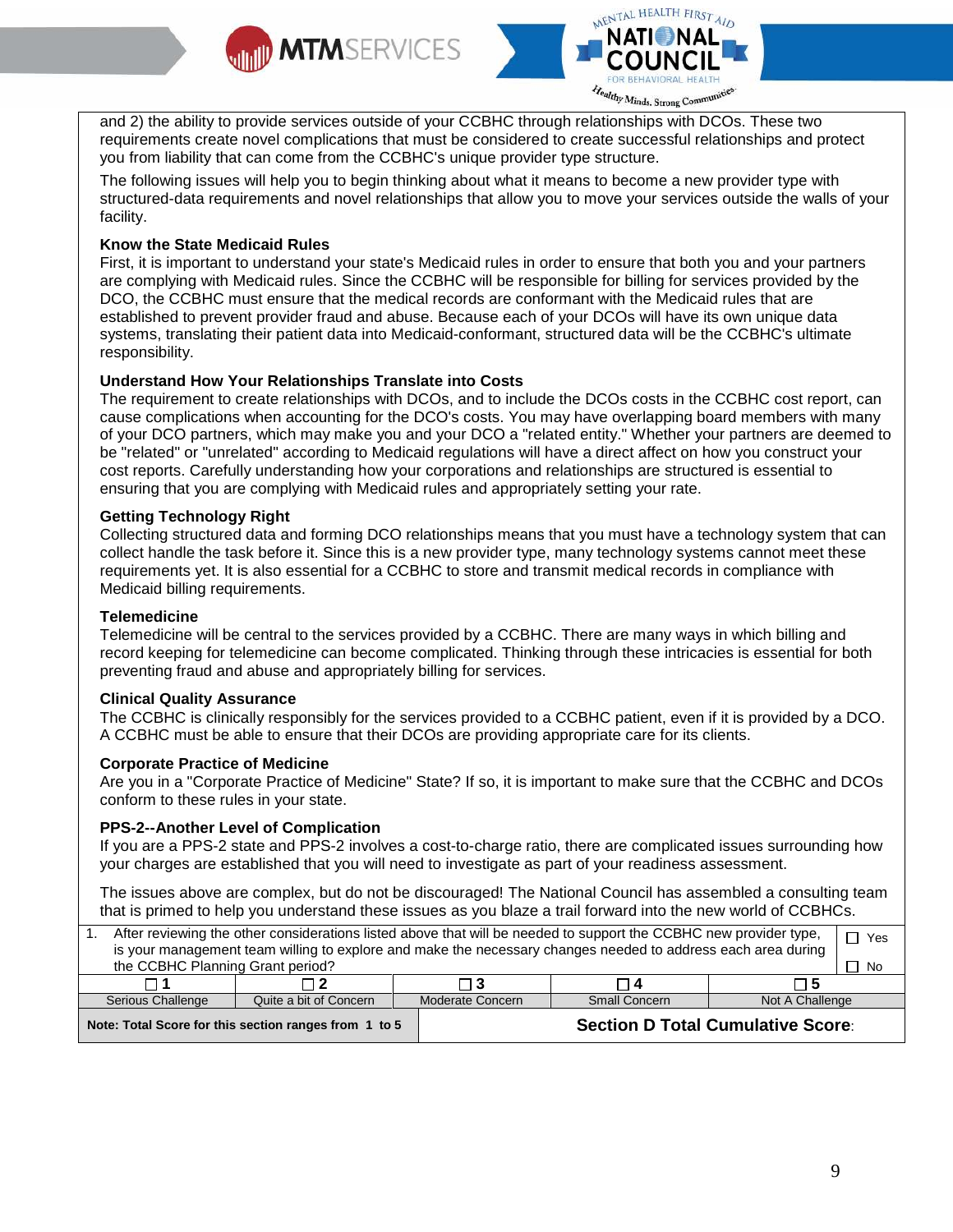



#### **Section E: Service Delivery Operational Feasibility Assessment: Service Delivery and Operational Capacity**: Please confirm below if your clinic currently has the capacity to deliver the following access to treatment capacities: 1. Has your clinic educated your Board members and staff around the changes and opportunities that  $\Box$  Yes  $\Box$  No becoming a CCBHC will require? **1 2 3 4 5** Serious Challenge | Quite a bit of Concern | Moderate Concern | Small Concern | Not A Challenge 2. If you are located in a PPS-2 rate state, does your clinic have a charge master and a process Not Applicable П for setting charges?  $\Box$ Yes  $\Box$  No **1 2 3 4 5** Serious Challenge Quite a bit of Concern | Moderate Concern | Small Concern | Not A Challenge 3. Does your clinic have the capacity to establish the cost per delivered hour for each service that you  $\Box$  Yes  $\Box$  No have provided and for services that you will need to provide in the new CCBHC non-four walls service delivery system? **1 2 3 4 5** Serious Challenge Quite a bit of Concern Moderate Concern Small Concern Not A Challenge 4. Does your clinic have the capacity to run Medicaid population utilization trends tied to costs that will  $\Box$  Yes  $\Box$  No support the PPS rate setting? . **1 2 3 4 5** Serious Challenge Quite a bit of Concern Moderate Concern Small Concern Not A Challenge 5. Does your clinic have the capacity to run Medicaid population **PPS rate scenarios** to determine the  $\Box$  Yes  $\Box$  No financial consequence for the specific PPS rate established for your clinic? **1 2 3 4 5** Serious Challenge Quite a bit of Concern Moderate Concern Small Concern Not A Challenge 6. Does your clinic have the capacity to develop internal Service Delivery guidelines and protocols as well  $\Box$  Yes  $\Box$  No as continuously monitor compliance with the guidelines to support the PPS rate model? **1 2 3 4 5** Serious Challenge | Quite a bit of Concern | Moderate Concern | Small Concern Not A Challenge 7. Does your clinic have the data measurement and reporting capacity to meet the care coordination and quality data reporting element requirements that CCBHCs will be required to measure using the 17 □ Yes elements CCBHCs must report, the 15 data elements the states must report and the quality bonus indicators that PPS-2 states must report (Refer to the list of data elements at the end of this  $\Box$  No assessment)? **1 2 3 4 5** Serious Challenge Quite a bit of Concern Moderate Concern Small Concern Not A Challenge 8. Does your clinic have an inter-rater reliable standardized outcome assessment tool that is used for all  $\Box$  Yes  $\Box$  No Medicaid clients (MH and SUD as well as children, adolescent and adults) with the capacity to report outcome results? **1 2 3 4 5** Serious Challenge | Quite a bit of Concern | Moderate Concern | Small Concern | Not A Challenge 9. Is your clinic's Back Office staff effective in managing a CCBHC including establishing a sliding fee  $\Box$  Yes  $\Box$  No scale payment model for non-Medicaid clients **1 2 3 4 5** Serious Challenge Quite a bit of Concern Moderate Concern Small Concern Not A Challenge 10. Are your clinic's staff members trained on how to best utilize Peer Support Specialists (PSS)  $\Box$  Yes  $\Box$  No **1 2 3 4 5** Serious Challenge | Quite a bit of Concern | Moderate Concern | Small Concern | Not A Challenge 11. Does your clinic have specific written protocols and experience providing psychiatric consultation in  $\Box$  Yes  $\Box$  No integrated systems? **1 2 3 4 5** Serious Challenge Quite a bit of Concern Moderate Concern Small Concern Not A Challenge 12. Has your clinic provided rapid cycle change management and leadership training to support the  $\Box$  Yes  $\Box$  No transformational change management effort that will be needed during the CCBHC Planning Grant? **1 2 3 4 5** Serious Challenge Quite a bit of Concern Moderate Concern Small Concern Not A Challenge 13. Has the direct care staff at your clinic been provided population health management training?  $\Box$  Yes  $\Box$  No **1 2 3 4 5** Serious Challenge | Quite a bit of Concern | Moderate Concern | Small Concern | Not A Challenge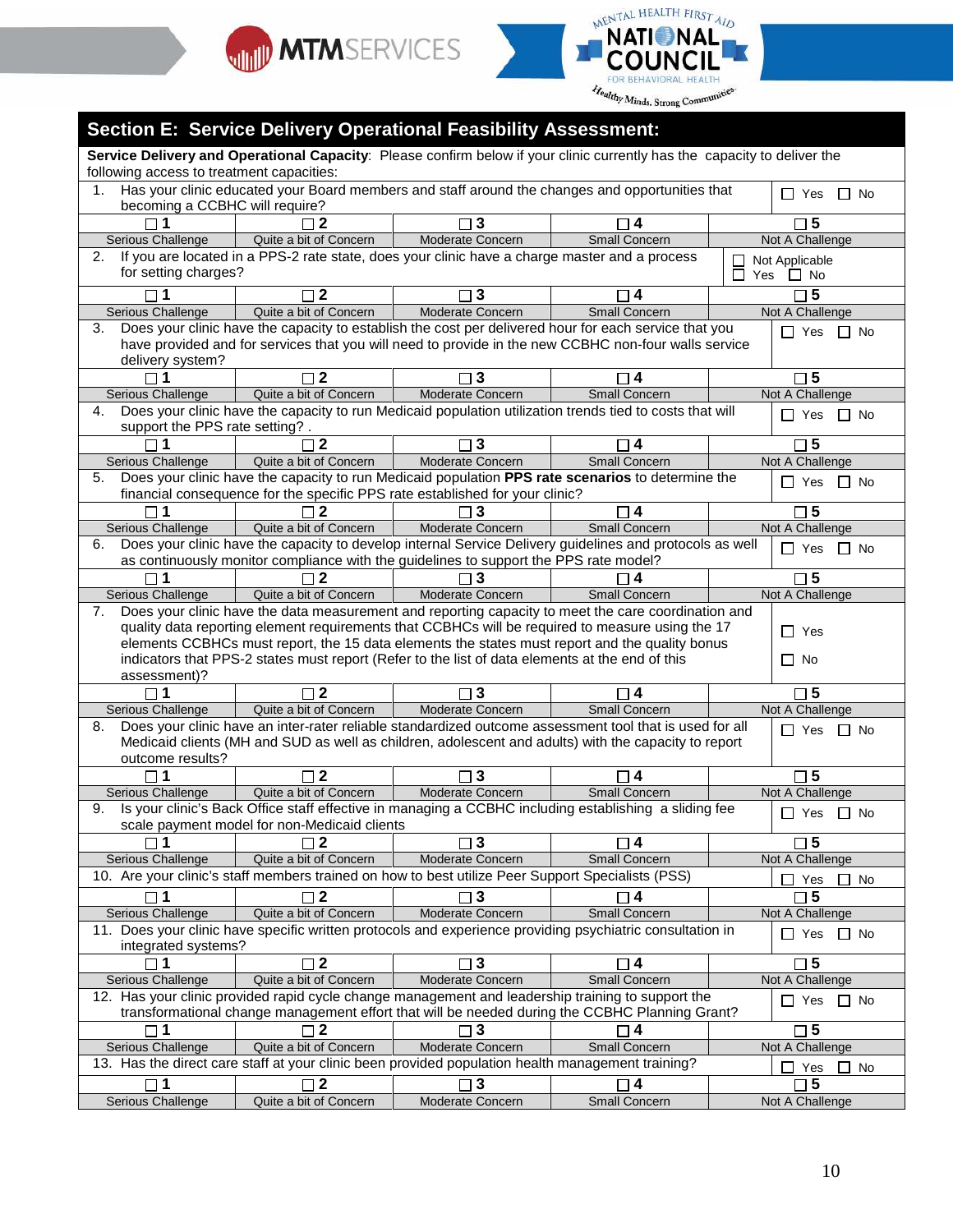



|                                                                 | 14. Does your clinic have the capacity to quickly adapt clinical workflows and caseloads to align with a<br>$\Box$ Yes $\Box$ No                                              |                        |                                |                                          |  |  |
|-----------------------------------------------------------------|-------------------------------------------------------------------------------------------------------------------------------------------------------------------------------|------------------------|--------------------------------|------------------------------------------|--|--|
|                                                                 | Medicaid Cost-Reimbursement model?                                                                                                                                            |                        |                                |                                          |  |  |
|                                                                 | Quite a bit of Concern                                                                                                                                                        | ٦3<br>Moderate Concern | <b>Small Concern</b>           | $\square$ 5<br>Not A Challenge           |  |  |
| Serious Challenge                                               | 15. Has your clinic developed procedures to manage the clinical relationship with DCOs from both a clinical                                                                   |                        |                                |                                          |  |  |
| care and data sharing requirement?                              |                                                                                                                                                                               |                        |                                | $\Box$ Yes $\Box$ No                     |  |  |
| $\Box$ 1                                                        | $\sqcap$ 2                                                                                                                                                                    | $\Box$ 3               | $\Box$ 4                       | $\square$ 5                              |  |  |
| Serious Challenge                                               | Quite a bit of Concern                                                                                                                                                        | Moderate Concern       | <b>Small Concern</b>           | Not A Challenge                          |  |  |
|                                                                 | 16. Has your clinic developed guidelines and staff capacity to expand services into a non-four walls<br>$\Box$ Yes $\Box$ No<br>community-based service delivery environment? |                        |                                |                                          |  |  |
|                                                                 | $\sqcap$ 2                                                                                                                                                                    | $\sqcap$ 3             | $\Box$ 4                       | $\square$ 5                              |  |  |
| Serious Challenge                                               | Quite a bit of Concern                                                                                                                                                        | Moderate Concern       | <b>Small Concern</b>           | Not A Challenge                          |  |  |
|                                                                 | 17. Has your clinic developed a marketing and re-branding plan to support the new CCBHC role in your                                                                          |                        |                                | $\Box$ Yes $\Box$ No                     |  |  |
| community?                                                      |                                                                                                                                                                               |                        |                                |                                          |  |  |
| $\Box$ 1                                                        | $\sqcap$ 2                                                                                                                                                                    | $\Box$ 3               | $\Box$ 4                       | $\Box$ 5                                 |  |  |
| Serious Challenge                                               | Quite a bit of Concern                                                                                                                                                        | Moderate Concern       | <b>Small Concern</b>           | Not A Challenge                          |  |  |
|                                                                 | 18. Does your clinic have a proactive and effective community partnership capacity in place to support the                                                                    |                        |                                | $\Box$ Yes $\Box$ No                     |  |  |
| care coordination requirements for the CCBHC new provider type? |                                                                                                                                                                               |                        |                                |                                          |  |  |
|                                                                 | $\mathbf{2}$                                                                                                                                                                  | 3                      | $\boldsymbol{4}$               | $\Box$ 5                                 |  |  |
| <b>Serious Challenge</b>                                        | Quite a bit of Concern                                                                                                                                                        | Moderate Concern       | Small Concern                  | Not A Challenge                          |  |  |
|                                                                 | 19. Has your clinic developed a plan to re-classify personnel to most effectively leverage the PPS cost-<br>$\Box$ Yes $\Box$ No<br>based reimbursement methodology?          |                        |                                |                                          |  |  |
|                                                                 |                                                                                                                                                                               | $\overline{\Box 3}$    |                                |                                          |  |  |
| $\Box$ 1<br><b>Serious Challenge</b>                            | $\sqcap$ 2<br>Quite a bit of Concern                                                                                                                                          | Moderate Concern       | $\Box$ 4<br>Small Concern      | $\square$ 5<br>Not A Challenge           |  |  |
|                                                                 | 20. Has your clinic developed a plan to gain access to a sufficient line of credit and/or access to loans that                                                                |                        |                                |                                          |  |  |
|                                                                 | will support the capital expenditure needs in the transition to a CCBHC?                                                                                                      |                        |                                | $\Box$ Yes $\Box$ No                     |  |  |
| $\Box$ 1                                                        | $\square$ 2                                                                                                                                                                   | $\Box$ 3               | $\Box$ 4                       | $\square$ 5                              |  |  |
| Serious Challenge                                               | Quite a bit of Concern                                                                                                                                                        | Moderate Concern       | <b>Small Concern</b>           | Not A Challenge                          |  |  |
| support a CCBHC?                                                | 21. Has your clinic started to re-define the job functions for clinical, administrative and support staff to                                                                  |                        |                                | $\Box$ Yes $\Box$ No                     |  |  |
| $\Box$ 1                                                        | $\Box$ 2                                                                                                                                                                      | $\Box$ 3               | $\Box$ 4                       | $\square$ 5                              |  |  |
| Serious Challenge                                               | Quite a bit of Concern                                                                                                                                                        | Moderate Concern       | <b>Small Concern</b>           | Not A Challenge                          |  |  |
| 105                                                             | Note: Total Score for this section ranges from 21 to                                                                                                                          |                        |                                | <b>Section E Total Cumulative Score:</b> |  |  |
|                                                                 | <b>Section A - Non Four Walls Design Model</b>                                                                                                                                |                        | <b>Total Cumulative Score:</b> |                                          |  |  |
|                                                                 | <b>Section B - Trauma-Informed Care Model</b>                                                                                                                                 |                        | <b>Total Cumulative Score:</b> |                                          |  |  |
|                                                                 | <b>Section C - PPS Rate Setting</b>                                                                                                                                           |                        | <b>Total Cumulative Score:</b> |                                          |  |  |
|                                                                 | <b>Section D - Other Considerations</b>                                                                                                                                       |                        | <b>Total Cumulative Score:</b> |                                          |  |  |
|                                                                 | <b>Section E - Operational Requirements</b>                                                                                                                                   |                        | <b>Total Cumulative Score:</b> |                                          |  |  |
|                                                                 |                                                                                                                                                                               |                        |                                |                                          |  |  |
|                                                                 | <b>Total Cumulative Score Sections A - E</b>                                                                                                                                  |                        |                                | <b>Total Sections A - E Scores:</b>      |  |  |

#### **SUMMARY:**

- 1. Total number of questions in the feasibility sections A E included in the I-CCFRT is 61
- 2. Total Maximum Score at "5" level rating each is 305
- 3. Total Minimum Score at "1" level rating each is 61
- 4. Total Average Score at an average "3" level rating is 183
- 5. A cumulative clinic-wide score of less than 160 will require significant change management and system changes to a non-four-walls, trauma-informed-care, new provider-type model which can be instructive on whether or not your clinic needs to pursue becoming a CCBHC.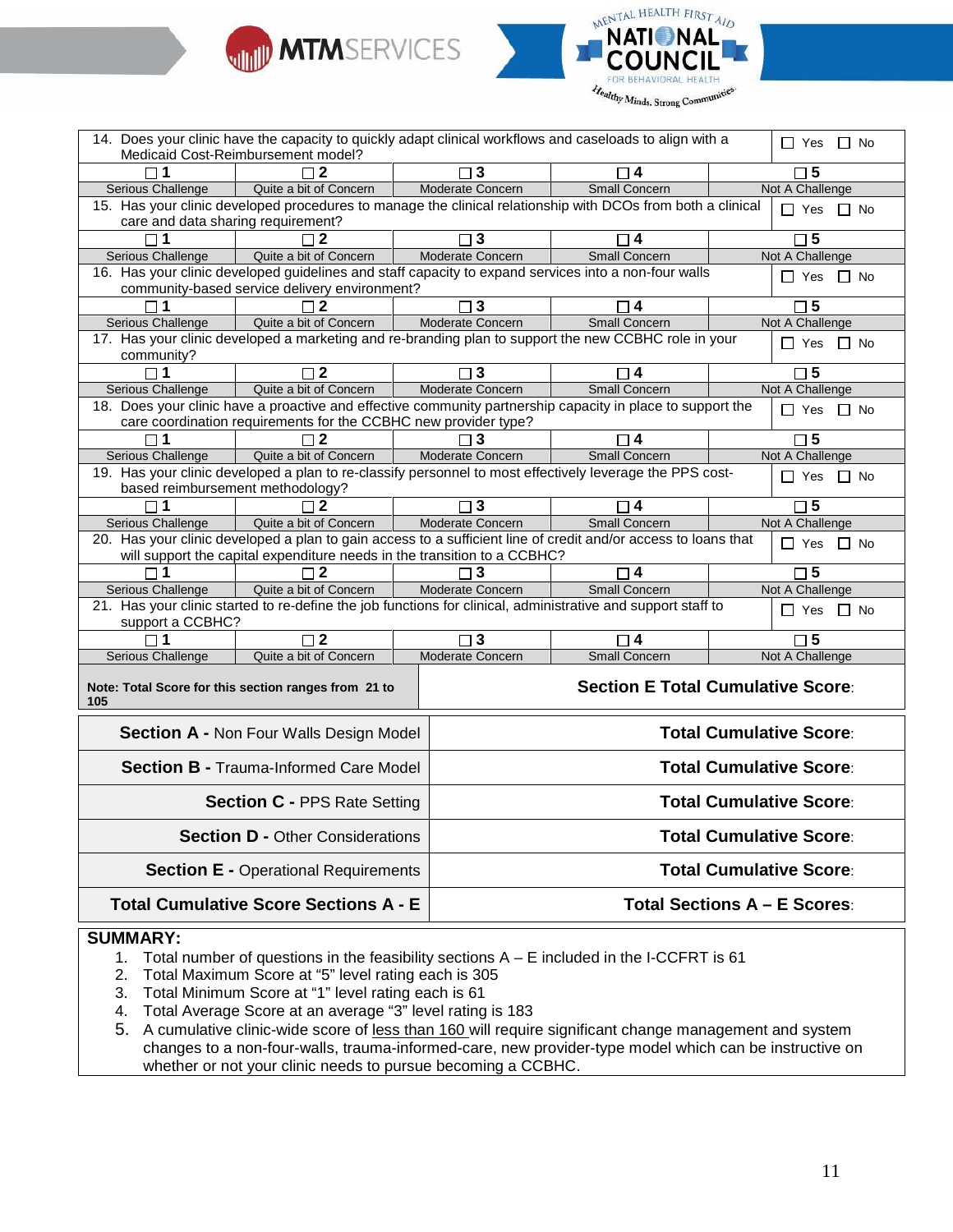



## **Readiness Assessment Sections F - G**

## **Section F: CCBHC Program Certification Requirements Readiness Assessment:**

The six program certification requirements outlined below include specific citations in quotes from Section 223 of the Protecting Access to Medicare Act (H.R. 4302), which included a demonstration program based on the Excellence in Mental Health Act:

**Program Requirement 1: Staffing** (*"Staffing requirements, including criteria that staff have diverse disciplinary backgrounds, have necessary State required license and accreditation, and are culturally and linguistically trained to serve the needs of the clinic's patient population.")*

**Program Requirement 2: Availability and Accessibility of Services** *("Availability and accessibility of services, including: crisis management services that are available and accessible 24 hours a day, the use of a sliding scale for payment, and no rejection for services or limiting of services on the basis of a patient's ability to pay or a place of residence.")*

**Program Requirement 3: Care Coordination** *("Care coordination, including requirements to coordinate care across settings and providers to ensure seamless transitions for patients across the full spectrum of health services, including acute, chronic, and behavioral health needs. Care coordination requirements shall include partnerships or formal contracts with the following:*

- *(i) Federally-qualified health clinics (and as applicable, rural health clinics) to provide Federally-qualified health clinic services (and as applicable, rural health clinic services) to the extent such services are not provided directly through the certified community behavioral health clinic.*
- *(ii) Inpatient psychiatric facilities and substance use detoxification, post-detoxification step-down services, and residential programs.*
- *(iii) Other community or regional services, supports, and providers, including schools, child welfare agencies, and juvenile and criminal justice agencies and facilities, Indian Health Service youth regional treatment clinics, State licensed and nationally accredited child placing agencies for therapeutic foster care service, and other social and human services.*
- *(iv) Department of Veterans Affairs medical clinics, independent outpatient clinics, drop-in clinics, and other facilities of the Department as defined in section 1801 of title 38, United States Code.*
- *(v) Inpatient acute care hospitals and hospital outpatient clinics.")*

**Program Requirement 4: Scope of Services** *("Provision (in a manner reflecting person-centered care) of the following services which, if not available directly through the certified community behavioral health clinic, are provided or referred through formal relationships with other providers:*

- *(i) Crisis mental health services, including 24-hour mobile crisis teams, emergency crisis intervention services, and crisis stabilization.*
- *(ii) Screening, assessment, and diagnosis, including risk assessment.*
- *(iii) Patient-centered treatment planning or similar processes, including risk assessment and crisis planning.*
- *(iv) Outpatient mental health and substance use services.*
- *(v) Outpatient clinic primary care screening and monitoring of key health indicators and health risk.*
- *(vi) Targeted case management.*
- *(vii) Psychiatric rehabilitation services.*
- *(viii) Peer support and counselor services and family supports.*
- *(ix) Intensive, community-based mental health care for members of the armed forces and veterans, particularly those members and veterans located in rural areas, provided the care is consistent with minimum clinical mental health guidelines promulgated by the Veterans Health Administration, including clinical guidelines contained in the Uniform Mental Health Services Handbook of such Administration.")*

**Program Requirement 5: Quality and Other Reporting** *("Reporting of encounter data, clinical outcomes data, quality data, and such other data as the Secretary requires.")*

**Program Requirement 6: Organizational Authority, Governance and Accreditation** (*"Criteria that a clinic be a nonprofit or part of a local government behavioral health authority or operated under the authority of the Indian Health Service, an Indian Tribe, or Tribal organization pursuant to a contract, grant, cooperative agreement, or compact with the Indian Health Service pursuant to the Indian Self-Determination Act [25 U.S.C. 450 et seq.], or an*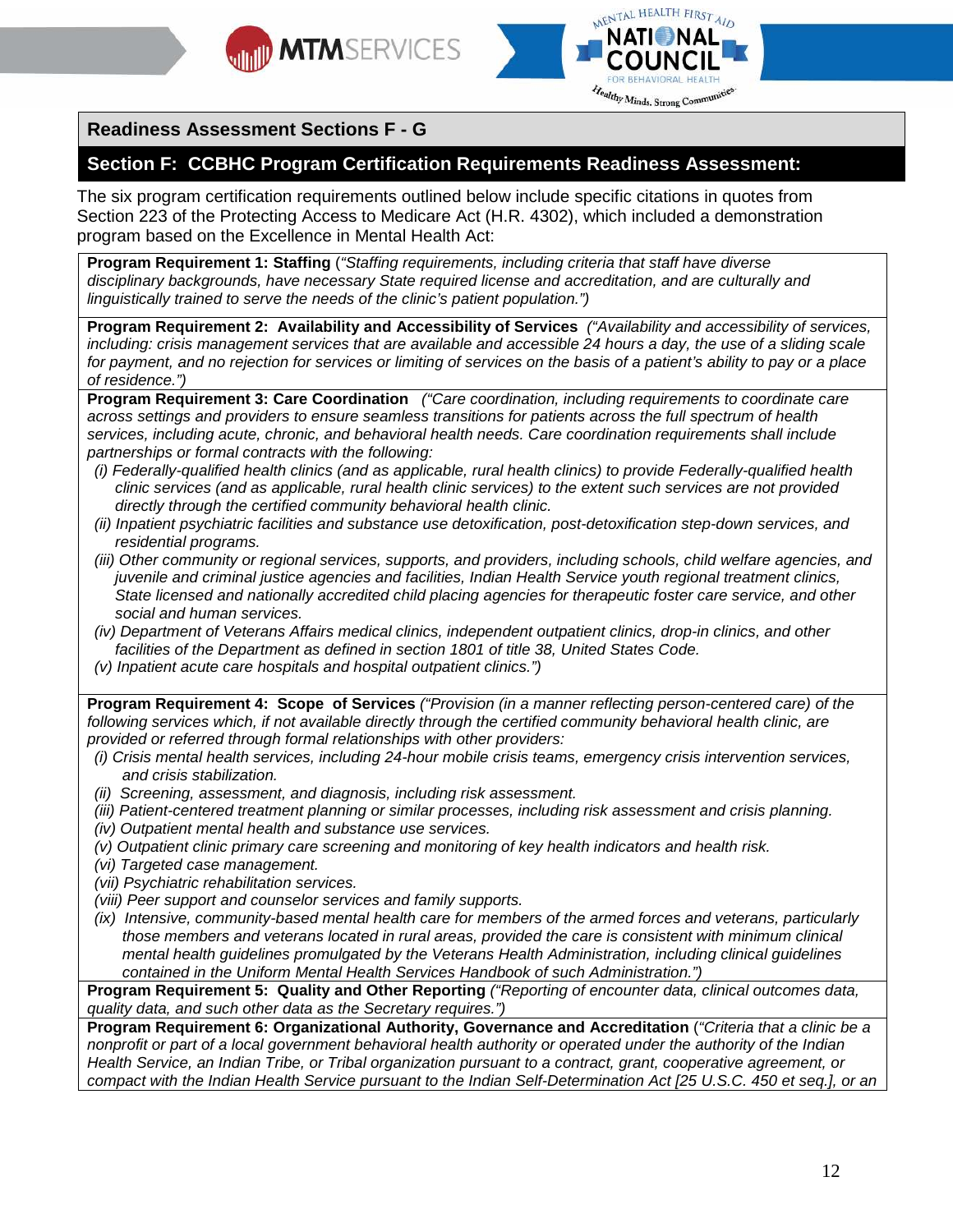



*urban Indian organization pursuant to a grant or contract with the Indian Health Service under title V of the Indian Health Care Improvement Act [25 U.S.C. 1601 et seq].")*

## **Program Requirements 1: Staffing**

1. (1.a.1): As part of the process leading to certification, the state will prepare an assessment of the needs of the target consumer population and a staffing plan for prospective CCBHCs. The needs assessment will include cultural, linguistic and treatment needs. The needs assessment is performed prior to certification of the CCBHCs in order to inform staffing and services. After certification, the CCBHC will update the needs assessment and the staffing plan, including both consumer and family/caregiver input. The needs assessment and staffing plan will be updated regularly, but no less frequently than every three years.

|                                                                                                                                             | $\square$ 1                                | $\square$ 2                                                     | $\square$ 3                                                                    | $\Box$ 4                                                                                                            | $\square$ 5     |            |  |  |
|---------------------------------------------------------------------------------------------------------------------------------------------|--------------------------------------------|-----------------------------------------------------------------|--------------------------------------------------------------------------------|---------------------------------------------------------------------------------------------------------------------|-----------------|------------|--|--|
|                                                                                                                                             | Serious Challenge                          | Quite a bit of Concern                                          | Moderate Concern                                                               | <b>Small Concern</b>                                                                                                | Not A Challenge |            |  |  |
| (1.a.2): The staff (both clinical and non-clinical) is appropriate for serving the consumer population in terms of size<br>1.<br>$\Box$ Yes |                                            |                                                                 |                                                                                |                                                                                                                     |                 |            |  |  |
|                                                                                                                                             |                                            |                                                                 |                                                                                | and composition and providing the types of services the CCBHC is required to and proposes to offer.                 |                 |            |  |  |
|                                                                                                                                             |                                            |                                                                 | Note: See criteria 4.K relating to required staffing of services for veterans. |                                                                                                                     |                 | No         |  |  |
|                                                                                                                                             | $\neg$ 1                                   | $\sqcap$ 2                                                      | 3                                                                              | ㄱ4                                                                                                                  | $\square$ 5     |            |  |  |
|                                                                                                                                             | Serious Challenge                          | Quite a bit of Concern                                          | Moderate Concern                                                               | <b>Small Concern</b>                                                                                                | Not A Challenge |            |  |  |
| 2.                                                                                                                                          |                                            |                                                                 |                                                                                | (1.a.3): The Chief Executive Officer (CEO) of the CCBHC maintains a fully staffed management team as                |                 |            |  |  |
|                                                                                                                                             |                                            |                                                                 |                                                                                | appropriate for the size and needs of the clinic as determined by the current needs assessment and staffing plan.   |                 |            |  |  |
| The management team will include, at a minimum, a CEO or Executive Director/Project Director, and a psychiatrist                            |                                            |                                                                 |                                                                                |                                                                                                                     |                 |            |  |  |
| as Medical Director. The Medical Director need not be a full-time employee of the CCBHC. Depending on the size                              |                                            |                                                                 |                                                                                |                                                                                                                     |                 |            |  |  |
|                                                                                                                                             |                                            |                                                                 |                                                                                | of the CCBHC, both positions (CEO/Executive Director/Project Director and the Medical Director) may be held by      |                 |            |  |  |
|                                                                                                                                             |                                            |                                                                 |                                                                                | the same person. The Medical Director will ensure the medical component of care and the integration of behavioral   |                 |            |  |  |
|                                                                                                                                             |                                            | health (including addictions) and primary care are facilitated. |                                                                                |                                                                                                                     |                 | $\Box$ Yes |  |  |
|                                                                                                                                             |                                            |                                                                 |                                                                                | Note: If a CCBHC is unable, after reasonable and consistent efforts, to employ or contract with a psychiatrist as   |                 | $\Box$ No  |  |  |
|                                                                                                                                             |                                            |                                                                 |                                                                                | Medical Director because of a documented behavioral health professional shortage in its vicinity (as determined by  |                 |            |  |  |
|                                                                                                                                             |                                            |                                                                 |                                                                                | the Health Resources and Services Administration (HRSA) (Health Resources and Services Administration [2015]),      |                 |            |  |  |
|                                                                                                                                             |                                            |                                                                 |                                                                                | psychiatric consultation will be obtained on the medical component of care and the integration of behavioral health |                 |            |  |  |
|                                                                                                                                             |                                            |                                                                 |                                                                                | and primary care, and a medically trained behavioral health care provider with appropriate education and licensure  |                 |            |  |  |
|                                                                                                                                             |                                            |                                                                 |                                                                                | with prescriptive authority in psychopharmacology who can prescribe and manage medications independently            |                 |            |  |  |
|                                                                                                                                             |                                            | pursuant to state law will serve as the Medical Director.       |                                                                                |                                                                                                                     |                 |            |  |  |
|                                                                                                                                             | $\square$ 1                                | $\square$ 2                                                     | $\square$ 3                                                                    | $\Box$ 4                                                                                                            | $\square$ 5     |            |  |  |
|                                                                                                                                             | Serious Challenge                          | Quite a bit of Concern                                          | Moderate Concern                                                               | Small Concern                                                                                                       | Not A Challenge |            |  |  |
| 3.                                                                                                                                          |                                            |                                                                 |                                                                                | (1.a.4): The CCBHC maintains liability/malpractice insurance adequate for the staffing and scope of                 |                 |            |  |  |
|                                                                                                                                             | $\Box$ Yes $\Box$ No<br>services provided. |                                                                 |                                                                                |                                                                                                                     |                 |            |  |  |
|                                                                                                                                             |                                            |                                                                 |                                                                                |                                                                                                                     |                 |            |  |  |
|                                                                                                                                             |                                            | $\Box$ 2                                                        | 3                                                                              |                                                                                                                     | $\Box$ 5        |            |  |  |
|                                                                                                                                             | Serious Challenge                          | Quite a bit of Concern                                          | Moderate Concern                                                               | Small Concern                                                                                                       | Not A Challenge |            |  |  |
| 4.                                                                                                                                          |                                            |                                                                 |                                                                                | (1.b.1): All CCBHC providers who furnish services directly, and any Designated Collaborating Organization (DCO)     |                 |            |  |  |
|                                                                                                                                             |                                            |                                                                 |                                                                                | providers that furnish services under arrangement with the CCBHC, are legally authorized in accordance with         |                 |            |  |  |
|                                                                                                                                             |                                            |                                                                 |                                                                                | federal, state and local laws, and act only within the scope of their respective state licenses, certifications, or |                 | $\Box$ Yes |  |  |
|                                                                                                                                             |                                            |                                                                 |                                                                                | registrations and in accordance with all applicable laws and regulations, including any applicable state Medicaid   |                 |            |  |  |
|                                                                                                                                             |                                            |                                                                 |                                                                                | billing regulations or policies. Pursuant to the requirements of the statute (PAMA § 223 (a)(2)(A)), CCBHC          |                 | $\Box$ No  |  |  |
|                                                                                                                                             |                                            |                                                                 |                                                                                | providers have and maintain all necessary state-required licenses, certifications, or other credentialing, with     |                 |            |  |  |
|                                                                                                                                             |                                            |                                                                 |                                                                                | providers working toward licensure, and appropriate supervision in accordance with applicable state law.            |                 |            |  |  |
|                                                                                                                                             | $\Box$ 1                                   | $\Box$ 2                                                        | $\Box$ 3                                                                       | ㄱ4                                                                                                                  | $\square$ 5     |            |  |  |
|                                                                                                                                             | Serious Challenge                          | Quite a bit of Concern                                          | Moderate Concern                                                               | Small Concern                                                                                                       | Not A Challenge |            |  |  |
| 5.                                                                                                                                          |                                            |                                                                 |                                                                                | (1.b.2): The CCBHC staffing plan meets the requirements of the state behavioral health authority and any            |                 |            |  |  |
|                                                                                                                                             |                                            |                                                                 |                                                                                | accreditation standards required by the state, is informed by the state's initial needs assessment, and includes    |                 |            |  |  |
|                                                                                                                                             |                                            |                                                                 |                                                                                | clinical and peer staff. In accordance with the staffing plan, the CCBHC maintains a core staff comprised of        |                 |            |  |  |
|                                                                                                                                             |                                            |                                                                 |                                                                                | employed and, as needed, contracted staff, as appropriate to the needs of CCBHC consumers as stated in              |                 |            |  |  |
|                                                                                                                                             |                                            |                                                                 |                                                                                | consumers' individual treatment plans and as required by program requirements 3 and 4 of these criteria. States     |                 |            |  |  |
|                                                                                                                                             |                                            |                                                                 |                                                                                | specify which staff disciplines they will require as part of certification but must include a medically trained     |                 |            |  |  |
|                                                                                                                                             |                                            |                                                                 |                                                                                | behavioral health care provider, either employed or available through formal arrangement, who can prescribe and     |                 |            |  |  |
|                                                                                                                                             |                                            |                                                                 |                                                                                | manage medications independently under state law, including buprenorphine and other medications used to treat       |                 |            |  |  |
|                                                                                                                                             |                                            |                                                                 |                                                                                | opioid and alcohol use disorders. The CCBHC must have staff, either employed or available through formal            |                 |            |  |  |
|                                                                                                                                             |                                            |                                                                 |                                                                                | arrangements, who are credentialed substance abuse specialists. Providers must include individuals with expertise   |                 |            |  |  |
|                                                                                                                                             |                                            |                                                                 |                                                                                | in addressing trauma and promoting the recovery of children and adolescents with serious emotional disturbance      |                 |            |  |  |
|                                                                                                                                             |                                            |                                                                 |                                                                                | (SED) and adults with serious mental illness (SMI) and those with substance use disorders. Examples of staff the    |                 |            |  |  |
|                                                                                                                                             |                                            |                                                                 |                                                                                | state might require include a combination of the following: (1) psychiatrists (including child, adolescent, and     |                 |            |  |  |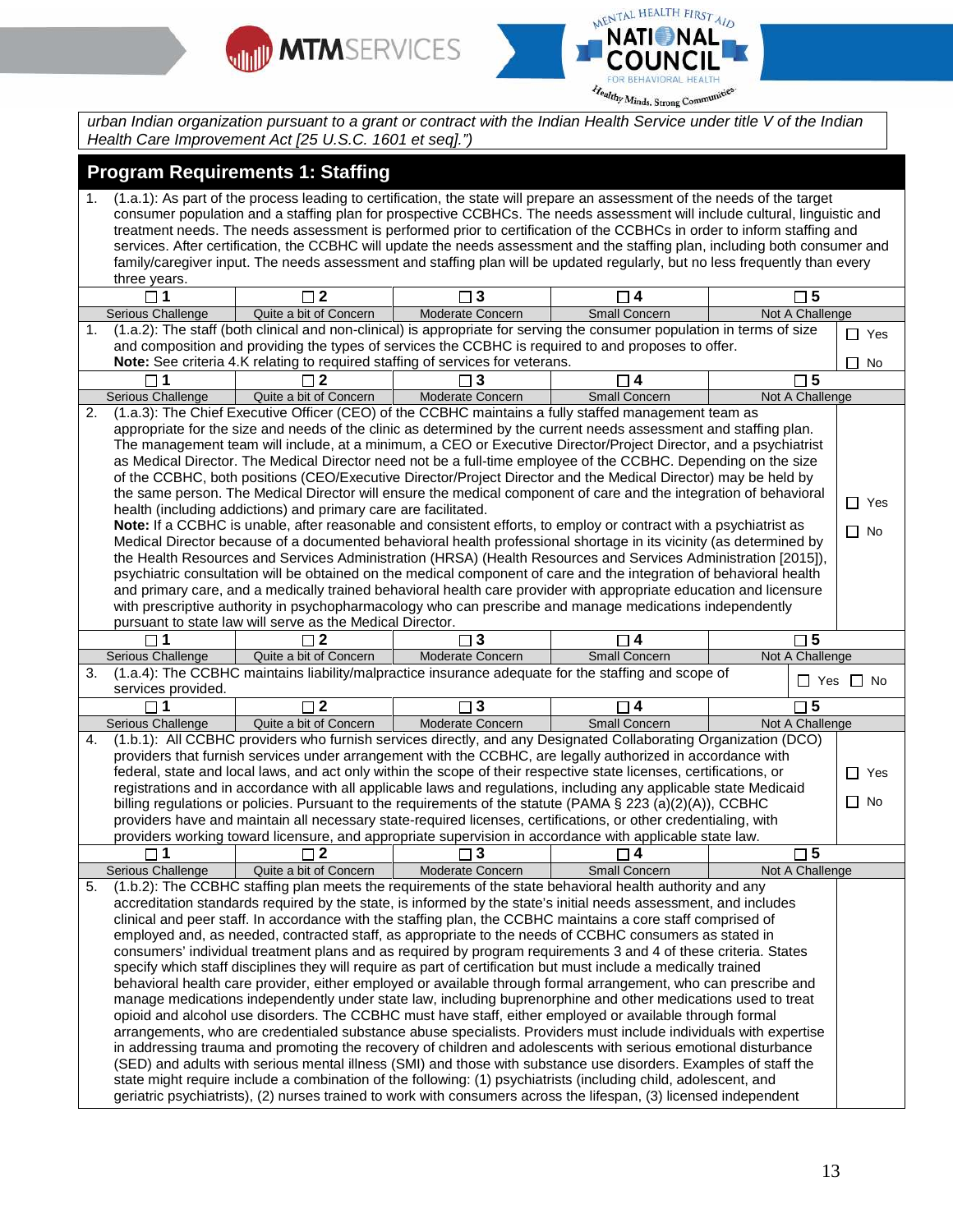



| clinical social workers, (4) licensed mental health counselors, (5) licensed psychologists, (6) licensed marriage and<br>family therapists, (7) licensed occupational therapists, (8) staff trained to provide case management, (9) peer<br>specialist(s)/recovery coaches, (10) licensed addiction counselors, (11) staff trained to provide family support, (12)<br>medical assistants, and (13) community health workers. The CCBHC supplements its core staff, as necessary |                                                                                                                                                                                                                                                                                                                                                                                                                                                                                                                                                                                                                                                                                                                                                                                                                                              |                                                                       |                                                                                                |                                                                                                                                                                                                                                           |  |                        | $\Box$ Yes    |
|---------------------------------------------------------------------------------------------------------------------------------------------------------------------------------------------------------------------------------------------------------------------------------------------------------------------------------------------------------------------------------------------------------------------------------------------------------------------------------|----------------------------------------------------------------------------------------------------------------------------------------------------------------------------------------------------------------------------------------------------------------------------------------------------------------------------------------------------------------------------------------------------------------------------------------------------------------------------------------------------------------------------------------------------------------------------------------------------------------------------------------------------------------------------------------------------------------------------------------------------------------------------------------------------------------------------------------------|-----------------------------------------------------------------------|------------------------------------------------------------------------------------------------|-------------------------------------------------------------------------------------------------------------------------------------------------------------------------------------------------------------------------------------------|--|------------------------|---------------|
| given program requirements 3 and 4 and individual treatment plans, through arrangements with and referrals to                                                                                                                                                                                                                                                                                                                                                                   |                                                                                                                                                                                                                                                                                                                                                                                                                                                                                                                                                                                                                                                                                                                                                                                                                                              |                                                                       |                                                                                                |                                                                                                                                                                                                                                           |  | $\Box$ No              |               |
| other providers.                                                                                                                                                                                                                                                                                                                                                                                                                                                                |                                                                                                                                                                                                                                                                                                                                                                                                                                                                                                                                                                                                                                                                                                                                                                                                                                              |                                                                       |                                                                                                |                                                                                                                                                                                                                                           |  |                        |               |
|                                                                                                                                                                                                                                                                                                                                                                                                                                                                                 |                                                                                                                                                                                                                                                                                                                                                                                                                                                                                                                                                                                                                                                                                                                                                                                                                                              |                                                                       |                                                                                                | Note: Recognizing professional shortages exist for many behavioral health providers: (1) some services may be                                                                                                                             |  |                        |               |
|                                                                                                                                                                                                                                                                                                                                                                                                                                                                                 |                                                                                                                                                                                                                                                                                                                                                                                                                                                                                                                                                                                                                                                                                                                                                                                                                                              |                                                                       |                                                                                                | provided by contract or part-time or as needed; (2) in CCBHC organizations comprised of multiple clinics, providers                                                                                                                       |  |                        |               |
|                                                                                                                                                                                                                                                                                                                                                                                                                                                                                 |                                                                                                                                                                                                                                                                                                                                                                                                                                                                                                                                                                                                                                                                                                                                                                                                                                              |                                                                       |                                                                                                | may be shared among clinics; and (3) CCBHCs may utilize telehealth/ telemedicine and on-line services to alleviate                                                                                                                        |  |                        |               |
|                                                                                                                                                                                                                                                                                                                                                                                                                                                                                 |                                                                                                                                                                                                                                                                                                                                                                                                                                                                                                                                                                                                                                                                                                                                                                                                                                              | licensure, provided they are working under the requisite supervision. |                                                                                                | shortages. CCBHCs are not precluded by anything in this criterion from utilizing providers working towards                                                                                                                                |  |                        |               |
|                                                                                                                                                                                                                                                                                                                                                                                                                                                                                 |                                                                                                                                                                                                                                                                                                                                                                                                                                                                                                                                                                                                                                                                                                                                                                                                                                              | $\mathbf{2}$                                                          | 3                                                                                              | $\overline{1}$ 4                                                                                                                                                                                                                          |  | $\square$ 5            |               |
|                                                                                                                                                                                                                                                                                                                                                                                                                                                                                 | Serious Challenge                                                                                                                                                                                                                                                                                                                                                                                                                                                                                                                                                                                                                                                                                                                                                                                                                            | Quite a bit of Concern                                                | Moderate Concern                                                                               | Small Concern                                                                                                                                                                                                                             |  | Not A Challenge        |               |
| 6.                                                                                                                                                                                                                                                                                                                                                                                                                                                                              |                                                                                                                                                                                                                                                                                                                                                                                                                                                                                                                                                                                                                                                                                                                                                                                                                                              |                                                                       |                                                                                                |                                                                                                                                                                                                                                           |  |                        |               |
|                                                                                                                                                                                                                                                                                                                                                                                                                                                                                 | (1.c.1): The CCBHC has a training plan, for all employed and contract staff, and for providers at DCOs who have<br>contact with CCBHC consumers or their families, which satisfies and includes requirements of the state behavioral<br>health authority and any accreditation standards on training which may be required by the state. Training must<br>address cultural competence; person-centered and family-centered, recovery-oriented, evidence-based and<br>trauma-informed care; and primary care/behavioral health integration. This training, as well as training on the<br>clinic's continuity plan, occurs at orientation and thereafter at reasonable intervals as may be required by the state<br>or accrediting agencies. At orientation and annually thereafter, the CCBHC provides training about: (1) risk<br>$\Box$ Yes |                                                                       |                                                                                                |                                                                                                                                                                                                                                           |  |                        |               |
|                                                                                                                                                                                                                                                                                                                                                                                                                                                                                 |                                                                                                                                                                                                                                                                                                                                                                                                                                                                                                                                                                                                                                                                                                                                                                                                                                              |                                                                       |                                                                                                | assessment, suicide prevention and suicide response; (2) the roles of families and peers; and (3) such other<br>trainings as may be required by the state or accrediting agency on an annual basis. If necessary, trainings may be        |  |                        | $\Box$ No     |
|                                                                                                                                                                                                                                                                                                                                                                                                                                                                                 |                                                                                                                                                                                                                                                                                                                                                                                                                                                                                                                                                                                                                                                                                                                                                                                                                                              |                                                                       |                                                                                                | provided on-line. Cultural competency training addresses diversity within the organization's service population and,                                                                                                                      |  |                        |               |
|                                                                                                                                                                                                                                                                                                                                                                                                                                                                                 |                                                                                                                                                                                                                                                                                                                                                                                                                                                                                                                                                                                                                                                                                                                                                                                                                                              |                                                                       |                                                                                                | to the extent active duty military or veterans are being served, must include information related to military culture.                                                                                                                    |  |                        |               |
|                                                                                                                                                                                                                                                                                                                                                                                                                                                                                 |                                                                                                                                                                                                                                                                                                                                                                                                                                                                                                                                                                                                                                                                                                                                                                                                                                              |                                                                       |                                                                                                | Examples of cultural competency training and materials include, but are not limited to, those available through the                                                                                                                       |  |                        |               |
|                                                                                                                                                                                                                                                                                                                                                                                                                                                                                 |                                                                                                                                                                                                                                                                                                                                                                                                                                                                                                                                                                                                                                                                                                                                                                                                                                              |                                                                       |                                                                                                | website of the US Department of Health & Human Services (DHHS), the SAMHSA website through the website of                                                                                                                                 |  |                        |               |
|                                                                                                                                                                                                                                                                                                                                                                                                                                                                                 |                                                                                                                                                                                                                                                                                                                                                                                                                                                                                                                                                                                                                                                                                                                                                                                                                                              |                                                                       |                                                                                                | the DHHS, Office of Minority Health, or through the website of the DHHS, Health Resources and Services<br>Administration. Note: See criteria 4.K relating to cultural competency requirements in services for veterans.                   |  |                        |               |
|                                                                                                                                                                                                                                                                                                                                                                                                                                                                                 |                                                                                                                                                                                                                                                                                                                                                                                                                                                                                                                                                                                                                                                                                                                                                                                                                                              | 2                                                                     |                                                                                                |                                                                                                                                                                                                                                           |  | $\square$ 5            |               |
|                                                                                                                                                                                                                                                                                                                                                                                                                                                                                 | Serious Challenge                                                                                                                                                                                                                                                                                                                                                                                                                                                                                                                                                                                                                                                                                                                                                                                                                            | Quite a bit of Concern                                                | <b>Moderate Concern</b>                                                                        | <b>Small Concern</b>                                                                                                                                                                                                                      |  | Not A Challenge        |               |
| 7.                                                                                                                                                                                                                                                                                                                                                                                                                                                                              |                                                                                                                                                                                                                                                                                                                                                                                                                                                                                                                                                                                                                                                                                                                                                                                                                                              |                                                                       |                                                                                                | (1.c.2): The CCBHC assess the skills and competence of each individual furnishing services and, as necessary,                                                                                                                             |  |                        |               |
|                                                                                                                                                                                                                                                                                                                                                                                                                                                                                 |                                                                                                                                                                                                                                                                                                                                                                                                                                                                                                                                                                                                                                                                                                                                                                                                                                              |                                                                       |                                                                                                | provides in-service training and education programs. The CCBHC has written policies and procedures describing                                                                                                                             |  |                        | $\Box$ Yes    |
|                                                                                                                                                                                                                                                                                                                                                                                                                                                                                 |                                                                                                                                                                                                                                                                                                                                                                                                                                                                                                                                                                                                                                                                                                                                                                                                                                              |                                                                       |                                                                                                | its method(s) of assessing competency and maintains a written accounting of the in-service training provided                                                                                                                              |  |                        | $\Box$ No     |
|                                                                                                                                                                                                                                                                                                                                                                                                                                                                                 | during the previous 12 months.<br>$\Box$ 1                                                                                                                                                                                                                                                                                                                                                                                                                                                                                                                                                                                                                                                                                                                                                                                                   | $\Box$ 2                                                              | $\Box$ 3                                                                                       | $\Box$ 4                                                                                                                                                                                                                                  |  | $\Box$ 5               |               |
|                                                                                                                                                                                                                                                                                                                                                                                                                                                                                 | Serious Challenge                                                                                                                                                                                                                                                                                                                                                                                                                                                                                                                                                                                                                                                                                                                                                                                                                            | Quite a bit of Concern                                                | Moderate Concern                                                                               | Small Concern                                                                                                                                                                                                                             |  | Not A Challenge        |               |
| 8.                                                                                                                                                                                                                                                                                                                                                                                                                                                                              |                                                                                                                                                                                                                                                                                                                                                                                                                                                                                                                                                                                                                                                                                                                                                                                                                                              |                                                                       |                                                                                                | (1.c.3): The CCBHC documents in the staff personnel records that the training and demonstration of                                                                                                                                        |  |                        |               |
|                                                                                                                                                                                                                                                                                                                                                                                                                                                                                 | competency are successfully completed.                                                                                                                                                                                                                                                                                                                                                                                                                                                                                                                                                                                                                                                                                                                                                                                                       |                                                                       |                                                                                                |                                                                                                                                                                                                                                           |  | $\Box$ Yes $\Box$ No   |               |
|                                                                                                                                                                                                                                                                                                                                                                                                                                                                                 | $\mathbf 1$                                                                                                                                                                                                                                                                                                                                                                                                                                                                                                                                                                                                                                                                                                                                                                                                                                  | $\overline{2}$                                                        | $\mathbf{3}$                                                                                   | 4                                                                                                                                                                                                                                         |  | $\Box$ 5               |               |
|                                                                                                                                                                                                                                                                                                                                                                                                                                                                                 | <b>Serious Challenge</b>                                                                                                                                                                                                                                                                                                                                                                                                                                                                                                                                                                                                                                                                                                                                                                                                                     | Quite a bit of Concern                                                | Moderate Concern                                                                               | <b>Small Concern</b>                                                                                                                                                                                                                      |  | Not A Challenge        |               |
| 9.                                                                                                                                                                                                                                                                                                                                                                                                                                                                              |                                                                                                                                                                                                                                                                                                                                                                                                                                                                                                                                                                                                                                                                                                                                                                                                                                              |                                                                       |                                                                                                | (1.c.4): Individuals providing staff training are qualified as evidenced by their education, training and                                                                                                                                 |  | $\Box$ Yes $\Box$ No   |               |
|                                                                                                                                                                                                                                                                                                                                                                                                                                                                                 | experience.                                                                                                                                                                                                                                                                                                                                                                                                                                                                                                                                                                                                                                                                                                                                                                                                                                  |                                                                       |                                                                                                |                                                                                                                                                                                                                                           |  |                        |               |
|                                                                                                                                                                                                                                                                                                                                                                                                                                                                                 | ⊔ 1<br>Serious Challenge                                                                                                                                                                                                                                                                                                                                                                                                                                                                                                                                                                                                                                                                                                                                                                                                                     | 2<br>Quite a bit of Concern                                           | 3<br>Moderate Concern                                                                          | 4<br>Small Concern                                                                                                                                                                                                                        |  | ש ⊟<br>Not A Challenge |               |
|                                                                                                                                                                                                                                                                                                                                                                                                                                                                                 |                                                                                                                                                                                                                                                                                                                                                                                                                                                                                                                                                                                                                                                                                                                                                                                                                                              |                                                                       |                                                                                                | 10. (1.d.1): If the CCBHC serves individuals with Limited English Proficiency (LEP) or with language-based                                                                                                                                |  |                        |               |
|                                                                                                                                                                                                                                                                                                                                                                                                                                                                                 |                                                                                                                                                                                                                                                                                                                                                                                                                                                                                                                                                                                                                                                                                                                                                                                                                                              |                                                                       | disabilities, the CCBHC takes reasonable steps to provide meaningful access to their services. |                                                                                                                                                                                                                                           |  | $\Box$ Yes $\Box$ No   |               |
|                                                                                                                                                                                                                                                                                                                                                                                                                                                                                 | ▔▏1                                                                                                                                                                                                                                                                                                                                                                                                                                                                                                                                                                                                                                                                                                                                                                                                                                          |                                                                       | 3                                                                                              | 4                                                                                                                                                                                                                                         |  | $\square$ 5            |               |
|                                                                                                                                                                                                                                                                                                                                                                                                                                                                                 | Serious Challenge                                                                                                                                                                                                                                                                                                                                                                                                                                                                                                                                                                                                                                                                                                                                                                                                                            | Quite a bit of Concern                                                | Moderate Concern                                                                               | Small Concern                                                                                                                                                                                                                             |  | Not A Challenge        |               |
|                                                                                                                                                                                                                                                                                                                                                                                                                                                                                 |                                                                                                                                                                                                                                                                                                                                                                                                                                                                                                                                                                                                                                                                                                                                                                                                                                              |                                                                       |                                                                                                | 11. (1.d.2): Interpretation/translation service(s) are provided that are appropriate and timely for the size/needs of the                                                                                                                 |  |                        | $\Box$ Yes    |
|                                                                                                                                                                                                                                                                                                                                                                                                                                                                                 |                                                                                                                                                                                                                                                                                                                                                                                                                                                                                                                                                                                                                                                                                                                                                                                                                                              |                                                                       |                                                                                                | LEP CCBHC consumer population (e.g., bilingual providers, onsite interpreters, language telephone line). To the<br>extent interpreters are used, such translation service providers are trained to function in a medical and, preferably, |  |                        |               |
|                                                                                                                                                                                                                                                                                                                                                                                                                                                                                 | a behavioral health setting.                                                                                                                                                                                                                                                                                                                                                                                                                                                                                                                                                                                                                                                                                                                                                                                                                 |                                                                       |                                                                                                |                                                                                                                                                                                                                                           |  |                        | П<br>No       |
|                                                                                                                                                                                                                                                                                                                                                                                                                                                                                 | $\sqcap$ 1                                                                                                                                                                                                                                                                                                                                                                                                                                                                                                                                                                                                                                                                                                                                                                                                                                   | $\Box$ 2                                                              | $\square$ 3                                                                                    | $\Box$ 4                                                                                                                                                                                                                                  |  | $\square$ 5            |               |
|                                                                                                                                                                                                                                                                                                                                                                                                                                                                                 | Serious Challenge                                                                                                                                                                                                                                                                                                                                                                                                                                                                                                                                                                                                                                                                                                                                                                                                                            | Quite a bit of Concern                                                | Moderate Concern                                                                               | Small Concern                                                                                                                                                                                                                             |  | Not A Challenge        |               |
|                                                                                                                                                                                                                                                                                                                                                                                                                                                                                 |                                                                                                                                                                                                                                                                                                                                                                                                                                                                                                                                                                                                                                                                                                                                                                                                                                              |                                                                       |                                                                                                | 12. (1.d.3): Auxiliary aids and services are readily available, Americans With Disabilities Act (ADA) compliant, and                                                                                                                      |  |                        | $\Box$ Yes    |
|                                                                                                                                                                                                                                                                                                                                                                                                                                                                                 |                                                                                                                                                                                                                                                                                                                                                                                                                                                                                                                                                                                                                                                                                                                                                                                                                                              |                                                                       |                                                                                                | responsive to the needs of consumers with disabilities (e.g., sign language interpreters, teletypewriter (TTY) lines).                                                                                                                    |  |                        | No<br>$\perp$ |
|                                                                                                                                                                                                                                                                                                                                                                                                                                                                                 | $\Box$ 1                                                                                                                                                                                                                                                                                                                                                                                                                                                                                                                                                                                                                                                                                                                                                                                                                                     | $\Box$ 2                                                              | 3                                                                                              | 4                                                                                                                                                                                                                                         |  | $\square$ 5            |               |
|                                                                                                                                                                                                                                                                                                                                                                                                                                                                                 | Serious Challenge                                                                                                                                                                                                                                                                                                                                                                                                                                                                                                                                                                                                                                                                                                                                                                                                                            | Quite a bit of Concern                                                | Moderate Concern                                                                               | Small Concern                                                                                                                                                                                                                             |  | Not A Challenge        |               |
| 13.                                                                                                                                                                                                                                                                                                                                                                                                                                                                             |                                                                                                                                                                                                                                                                                                                                                                                                                                                                                                                                                                                                                                                                                                                                                                                                                                              |                                                                       |                                                                                                | (1.d.4): Documents or messages vital to a consumer's ability to access CCBHC services (for example, registration                                                                                                                          |  |                        | $\Box$ Yes    |
|                                                                                                                                                                                                                                                                                                                                                                                                                                                                                 |                                                                                                                                                                                                                                                                                                                                                                                                                                                                                                                                                                                                                                                                                                                                                                                                                                              |                                                                       |                                                                                                | forms, sliding scale fee discount schedule, after-hours coverage, signage) are available for consumers in<br>languages common in the community served, taking account of literacy levels and the need for alternative formats             |  |                        | $\Box$ No     |
|                                                                                                                                                                                                                                                                                                                                                                                                                                                                                 |                                                                                                                                                                                                                                                                                                                                                                                                                                                                                                                                                                                                                                                                                                                                                                                                                                              |                                                                       |                                                                                                |                                                                                                                                                                                                                                           |  |                        |               |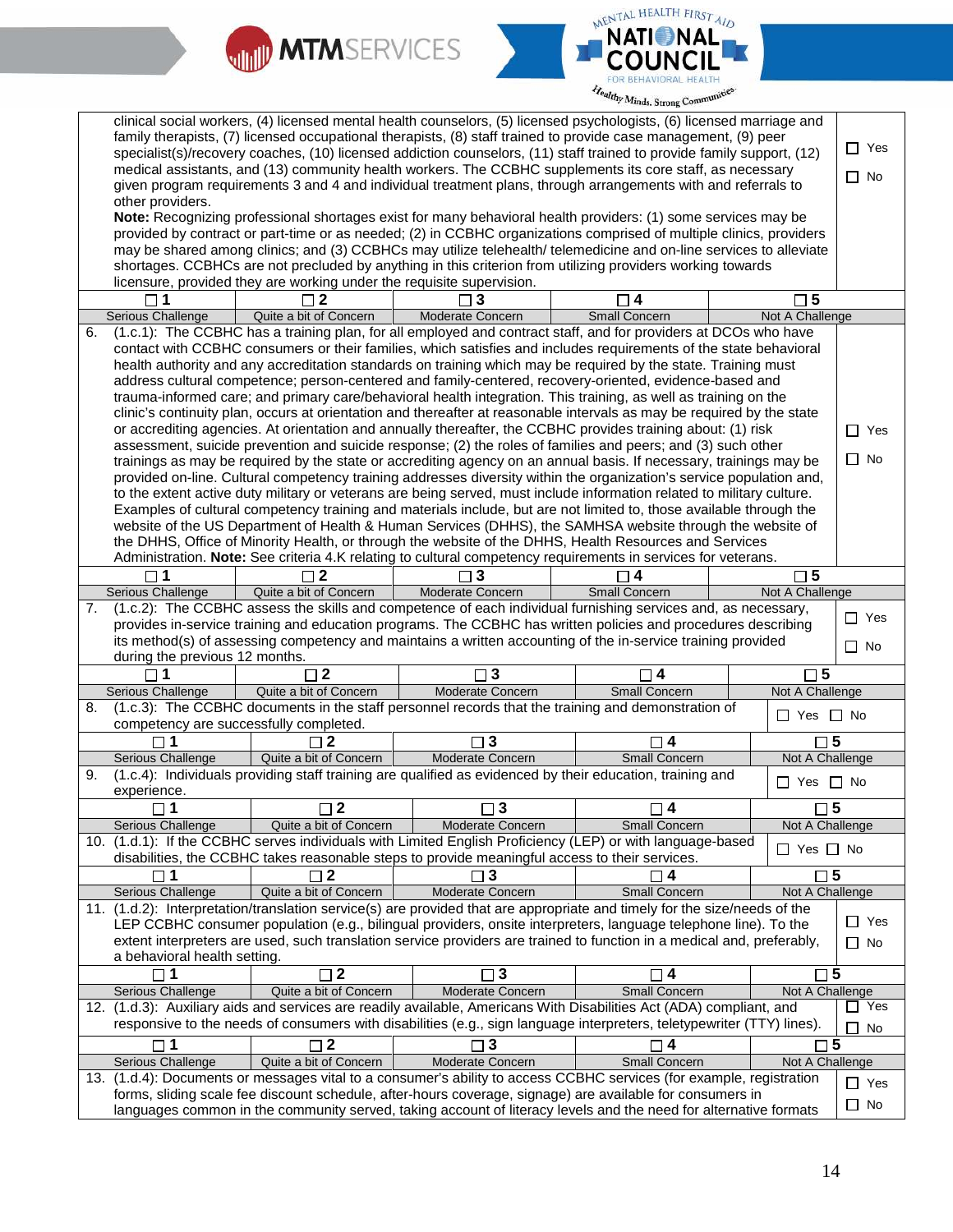



| (for consumers with disabilities). Such materials are provided in a timely manner at intake. The requisite languages<br>will be informed by the needs assessment prepared prior to certification, and as updated. |                                                                                                                                                                                                                                                                                                                                                                                                                                                                                                                                                                                                                                                                                                               |                            |                                               |                      |                         |  |  |
|-------------------------------------------------------------------------------------------------------------------------------------------------------------------------------------------------------------------|---------------------------------------------------------------------------------------------------------------------------------------------------------------------------------------------------------------------------------------------------------------------------------------------------------------------------------------------------------------------------------------------------------------------------------------------------------------------------------------------------------------------------------------------------------------------------------------------------------------------------------------------------------------------------------------------------------------|----------------------------|-----------------------------------------------|----------------------|-------------------------|--|--|
| $\Box$ 1                                                                                                                                                                                                          | $\sqcap$ 2                                                                                                                                                                                                                                                                                                                                                                                                                                                                                                                                                                                                                                                                                                    | 3                          |                                               | $\square$ 5          |                         |  |  |
| Serious Challenge                                                                                                                                                                                                 | Quite a bit of Concern                                                                                                                                                                                                                                                                                                                                                                                                                                                                                                                                                                                                                                                                                        | Moderate Concern           | Small Concern                                 | Not A Challenge      |                         |  |  |
|                                                                                                                                                                                                                   | 14. (1.d.5): The CCBHC's policies have explicit provisions for ensuring all employees, affiliated providers, and                                                                                                                                                                                                                                                                                                                                                                                                                                                                                                                                                                                              |                            |                                               |                      |                         |  |  |
|                                                                                                                                                                                                                   | interpreters understand and adhere to confidentiality and privacy requirements applicable to the service provider,<br>including but not limited to the requirements of Health Insurance Portability and Accountability Act (HIPAA) (Pub. L.<br>No. 104-191, 110 Stat. 1936 (1996)), 42 CFR Part 2, and other federal and state laws, including patient privacy<br>requirements specific to the care of minors. The HIPAA Privacy Rule allows routine – and often critical –<br>communications between health care providers and a consumer's family and friends, so long as the consumer<br>consents or does not object. If a consumer is amenable and has the capacity to make health care decisions, health |                            |                                               |                      | $\Box$ Yes<br>$\Box$ No |  |  |
|                                                                                                                                                                                                                   | care providers may communicate with a consumer's family and friends.                                                                                                                                                                                                                                                                                                                                                                                                                                                                                                                                                                                                                                          |                            |                                               |                      |                         |  |  |
|                                                                                                                                                                                                                   | $\mathbf 2$                                                                                                                                                                                                                                                                                                                                                                                                                                                                                                                                                                                                                                                                                                   |                            | 4                                             | $\Box$ 5             |                         |  |  |
| Serious Challenge                                                                                                                                                                                                 | Quite a bit of Concern                                                                                                                                                                                                                                                                                                                                                                                                                                                                                                                                                                                                                                                                                        | Moderate Concern           | <b>Small Concern</b>                          | Not A Challenge      |                         |  |  |
| 75                                                                                                                                                                                                                | Note: Total Score for this section ranges from 15 to                                                                                                                                                                                                                                                                                                                                                                                                                                                                                                                                                                                                                                                          |                            | Program Requirement 1 Total Cumulative Score: |                      |                         |  |  |
|                                                                                                                                                                                                                   | Program Requirement 2: Availability and Accessibility of Services                                                                                                                                                                                                                                                                                                                                                                                                                                                                                                                                                                                                                                             |                            |                                               |                      |                         |  |  |
| 1.                                                                                                                                                                                                                | (2.1.1): The CCBHC provides a safe, functional, clean, and welcoming environment, for consumers and<br>staff, conducive to the provision of services identified in program requirement 4.                                                                                                                                                                                                                                                                                                                                                                                                                                                                                                                     |                            |                                               | $\Box$ Yes $\Box$ No |                         |  |  |
|                                                                                                                                                                                                                   | $\sqcap$ 2                                                                                                                                                                                                                                                                                                                                                                                                                                                                                                                                                                                                                                                                                                    |                            | $\sqcap$ 4                                    | $\square$ 5          |                         |  |  |
| Serious Challenge                                                                                                                                                                                                 | Quite a bit of Concern                                                                                                                                                                                                                                                                                                                                                                                                                                                                                                                                                                                                                                                                                        | Moderate Concern           | <b>Small Concern</b>                          | Not A Challenge      |                         |  |  |
| 2.                                                                                                                                                                                                                | (2.a.2): The CCBHC provides outpatient clinical services during times that ensure accessibility and meet                                                                                                                                                                                                                                                                                                                                                                                                                                                                                                                                                                                                      |                            |                                               | $\Box$ Yes $\Box$ No |                         |  |  |
|                                                                                                                                                                                                                   | the needs of the consumer population to be served, including some nights and weekend hours.<br>ر 1                                                                                                                                                                                                                                                                                                                                                                                                                                                                                                                                                                                                            | 3                          | 4                                             | $\square$ 5          |                         |  |  |
| Serious Challenge                                                                                                                                                                                                 | Quite a bit of Concern                                                                                                                                                                                                                                                                                                                                                                                                                                                                                                                                                                                                                                                                                        | Moderate Concern           | <b>Small Concern</b>                          | Not A Challenge      |                         |  |  |
| 3.                                                                                                                                                                                                                | (2.a.3): The CCBHC provides services at locations that ensure accessibility and meet the needs of the                                                                                                                                                                                                                                                                                                                                                                                                                                                                                                                                                                                                         |                            |                                               |                      |                         |  |  |
| consumer population to be served.                                                                                                                                                                                 |                                                                                                                                                                                                                                                                                                                                                                                                                                                                                                                                                                                                                                                                                                               |                            |                                               | $\Box$ Yes $\Box$ No |                         |  |  |
| $\Box$ 1                                                                                                                                                                                                          | $\overline{1}$ 2                                                                                                                                                                                                                                                                                                                                                                                                                                                                                                                                                                                                                                                                                              | $\mathbf{3}$               | $\Box$ 4                                      | $\Box$ 5             |                         |  |  |
| Serious Challenge                                                                                                                                                                                                 | Quite a bit of Concern                                                                                                                                                                                                                                                                                                                                                                                                                                                                                                                                                                                                                                                                                        | Moderate Concern           | <b>Small Concern</b>                          | Not A Challenge      |                         |  |  |
| 4.                                                                                                                                                                                                                | (2.a.4): To the extent possible within the state Medicaid program or other funding or programs, the<br>CCBHC provides transportation or transportation vouchers for consumers.                                                                                                                                                                                                                                                                                                                                                                                                                                                                                                                                |                            |                                               | $\Box$ Yes $\Box$ No |                         |  |  |
| $\Box$ 1                                                                                                                                                                                                          | $\Box$ 2                                                                                                                                                                                                                                                                                                                                                                                                                                                                                                                                                                                                                                                                                                      | $\Box$ 3                   | $\Box$ 4                                      | $\square$ 5          |                         |  |  |
| Serious Challenge                                                                                                                                                                                                 | Quite a bit of Concern                                                                                                                                                                                                                                                                                                                                                                                                                                                                                                                                                                                                                                                                                        | Moderate Concern           | Small Concern                                 | Not A Challenge      |                         |  |  |
| 5.<br>required services.                                                                                                                                                                                          | (2.a.5): To the extent possible within the state Medicaid program and as allowed by state law, CCBHCs utilize<br>mobile in-home, telehealth/telemedicine, and on-line treatment services to ensure consumers have access to all                                                                                                                                                                                                                                                                                                                                                                                                                                                                               |                            |                                               |                      | $\Box$ Yes<br>$\Box$ No |  |  |
| $\square$ 1                                                                                                                                                                                                       | $\Box$ 2                                                                                                                                                                                                                                                                                                                                                                                                                                                                                                                                                                                                                                                                                                      | $\square$ 3                | $\Box$ 4                                      | $\square$ 5          |                         |  |  |
| Serious Challenge                                                                                                                                                                                                 | Quite a bit of Concern                                                                                                                                                                                                                                                                                                                                                                                                                                                                                                                                                                                                                                                                                        | Moderate Concern           | <b>Small Concern</b>                          | Not A Challenge      |                         |  |  |
| 6.                                                                                                                                                                                                                | (2.a.6): The CCBHC engages in outreach and engagement activities to assist consumers and families to<br>access benefits, and formal or informal services to address behavioral health conditions and needs.                                                                                                                                                                                                                                                                                                                                                                                                                                                                                                   |                            |                                               | $\Box$ Yes $\Box$ No |                         |  |  |
| $\square$ 1                                                                                                                                                                                                       |                                                                                                                                                                                                                                                                                                                                                                                                                                                                                                                                                                                                                                                                                                               |                            | $\square$ 4                                   | $\square$ 5          |                         |  |  |
| Serious Challenge                                                                                                                                                                                                 | Quite a bit of Concern                                                                                                                                                                                                                                                                                                                                                                                                                                                                                                                                                                                                                                                                                        | Moderate Concern           | <b>Small Concern</b>                          | Not A Challenge      |                         |  |  |
| 7.<br>services.                                                                                                                                                                                                   | (2.a.7): Services are subject to all state standards for the provision of both voluntary and court-ordered                                                                                                                                                                                                                                                                                                                                                                                                                                                                                                                                                                                                    |                            |                                               |                      | $\Box$ Yes $\Box$ No    |  |  |
| $\Box$ 1                                                                                                                                                                                                          | $\Box$ 2                                                                                                                                                                                                                                                                                                                                                                                                                                                                                                                                                                                                                                                                                                      | $\overline{\phantom{0}}$ 3 | $\Box$ 4                                      | $\square$ 5          |                         |  |  |
| Serious Challenge                                                                                                                                                                                                 | Quite a bit of Concern                                                                                                                                                                                                                                                                                                                                                                                                                                                                                                                                                                                                                                                                                        | Moderate Concern           | <b>Small Concern</b>                          | Not A Challenge      |                         |  |  |
| 8.                                                                                                                                                                                                                | (2.a.8): CCBHCs have in place a continuity of operations/disaster plan.                                                                                                                                                                                                                                                                                                                                                                                                                                                                                                                                                                                                                                       |                            |                                               | Yes<br>$\perp$       | No                      |  |  |
| $\square$ 1                                                                                                                                                                                                       | $\overline{2}$                                                                                                                                                                                                                                                                                                                                                                                                                                                                                                                                                                                                                                                                                                | $\Box$ 3                   | $\Box$ 4                                      | $\square$ 5          |                         |  |  |
| <b>Serious Challenge</b>                                                                                                                                                                                          | Quite a bit of Concern                                                                                                                                                                                                                                                                                                                                                                                                                                                                                                                                                                                                                                                                                        | Moderate Concern           | Small Concern                                 | Not A Challenge      |                         |  |  |
| 9.                                                                                                                                                                                                                | (2.b.1): All new consumers requesting or being referred for behavioral health services will, at the time of first<br>contact, receive a preliminary screening and risk assessment to determine acuity of needs. That screening may<br>occur telephonically. The preliminary screening will be followed by: (1) an initial evaluation, and (2) a<br>comprehensive person-centered and family-centered diagnostic and treatment planning evaluation, with the<br>components of each specified in program requirement 4. Each evaluation builds upon what came before it. Subject<br>to more stringent state, federal, or applicable accreditation standards:                                                    |                            |                                               |                      |                         |  |  |
|                                                                                                                                                                                                                   | $\Box$ If the screening identifies an emergency/crisis need, appropriate action is taken immediately, including any<br>necessary subsequent outpatient follow-up.                                                                                                                                                                                                                                                                                                                                                                                                                                                                                                                                             |                            |                                               |                      | $\Box$ Yes              |  |  |
|                                                                                                                                                                                                                   | □ If the screening identifies an urgent need, clinical services are provided and the initial evaluation completed<br>within one business day of the time the request is made.                                                                                                                                                                                                                                                                                                                                                                                                                                                                                                                                 |                            |                                               |                      | $\Box$ No               |  |  |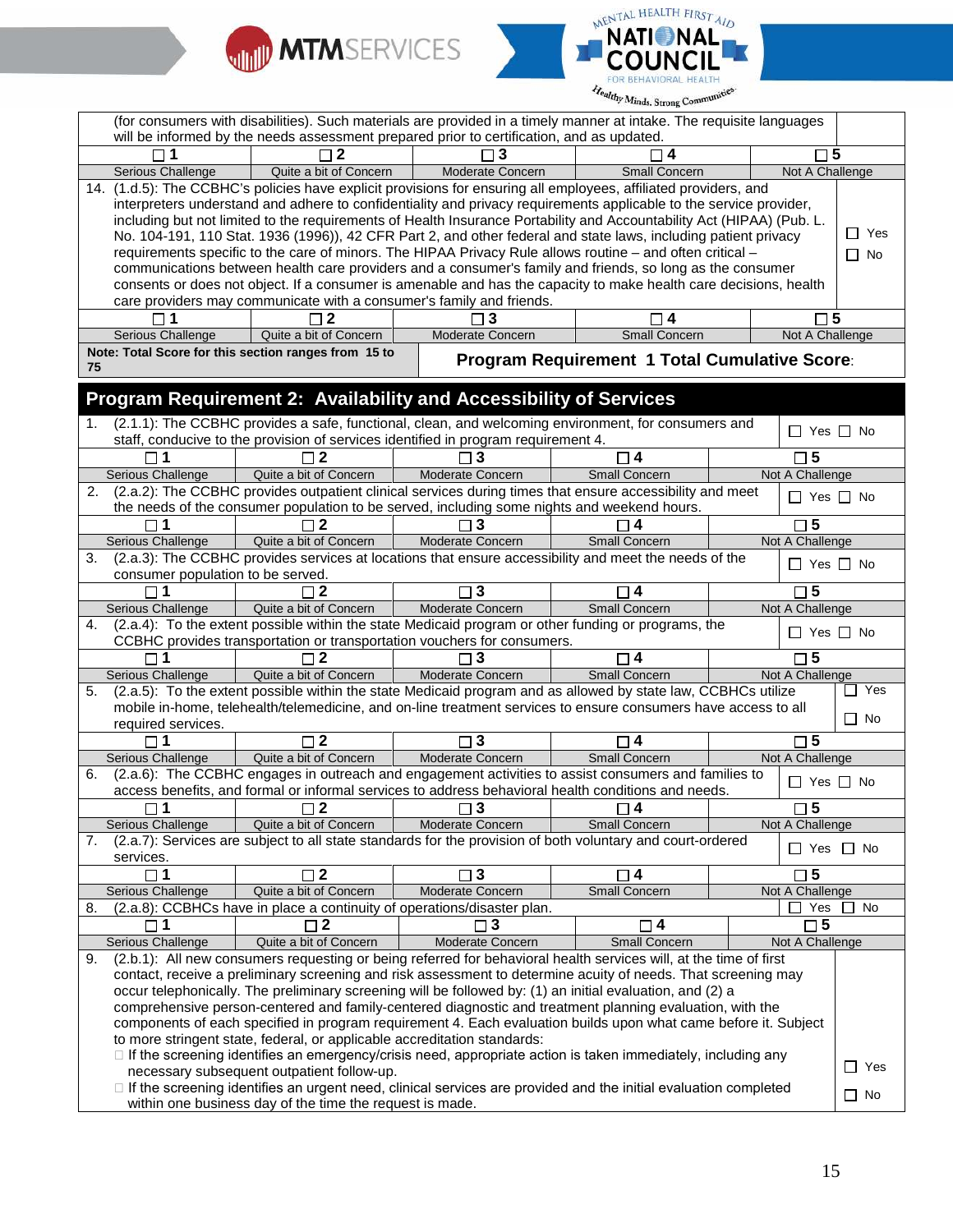



|     | □ If the screening identifies routine needs, services will be provided and the initial evaluation completed within 10<br>business days.<br>□ For those presenting with emergency or urgent needs, the initial evaluation may be conducted telephonically or<br>by telehealth/telemedicine but an in-person evaluation is preferred. If the initial evaluation is conducted<br>telephonically, once the emergency is resolved the consumer must be seen in person at the next subsequent<br>encounter and the initial evaluation reviewed. |                                                                |                                                                                                       |                                                                                                                                                                                                                                            |                      |  |
|-----|-------------------------------------------------------------------------------------------------------------------------------------------------------------------------------------------------------------------------------------------------------------------------------------------------------------------------------------------------------------------------------------------------------------------------------------------------------------------------------------------------------------------------------------------|----------------------------------------------------------------|-------------------------------------------------------------------------------------------------------|--------------------------------------------------------------------------------------------------------------------------------------------------------------------------------------------------------------------------------------------|----------------------|--|
|     | Subject to more stringent state, federal or applicable accreditation standards, all new consumers will receive a                                                                                                                                                                                                                                                                                                                                                                                                                          |                                                                |                                                                                                       |                                                                                                                                                                                                                                            |                      |  |
|     |                                                                                                                                                                                                                                                                                                                                                                                                                                                                                                                                           |                                                                |                                                                                                       | more comprehensive person-centered and family-centered diagnostic and treatment planning evaluation to be                                                                                                                                  |                      |  |
|     |                                                                                                                                                                                                                                                                                                                                                                                                                                                                                                                                           |                                                                |                                                                                                       | completed within 60 calendar days of the first request for services. This requirement that the comprehensive                                                                                                                               |                      |  |
|     |                                                                                                                                                                                                                                                                                                                                                                                                                                                                                                                                           |                                                                |                                                                                                       | evaluation be completed within 60 calendar days does not preclude either the initiation or completion of the                                                                                                                               |                      |  |
|     |                                                                                                                                                                                                                                                                                                                                                                                                                                                                                                                                           |                                                                |                                                                                                       | comprehensive evaluation or the provision of treatment during the 60 day period. Note: Requirements for these                                                                                                                              |                      |  |
|     |                                                                                                                                                                                                                                                                                                                                                                                                                                                                                                                                           | screenings and evaluations are specified in criteria 4.D.      |                                                                                                       |                                                                                                                                                                                                                                            |                      |  |
|     |                                                                                                                                                                                                                                                                                                                                                                                                                                                                                                                                           | 2                                                              | $\sqsupset$ 3                                                                                         | 4                                                                                                                                                                                                                                          | ٦5                   |  |
|     | Serious Challenge                                                                                                                                                                                                                                                                                                                                                                                                                                                                                                                         | Quite a bit of Concern                                         | Moderate Concern                                                                                      | Small Concern                                                                                                                                                                                                                              | Not A Challenge      |  |
| 10. |                                                                                                                                                                                                                                                                                                                                                                                                                                                                                                                                           |                                                                |                                                                                                       | (2.b.2): The comprehensive person-centered and family-centered diagnostic and treatment planning evaluation is                                                                                                                             |                      |  |
|     |                                                                                                                                                                                                                                                                                                                                                                                                                                                                                                                                           |                                                                |                                                                                                       | updated by the treatment team, in agreement with and endorsed by the consumer and in consultation with the                                                                                                                                 |                      |  |
|     |                                                                                                                                                                                                                                                                                                                                                                                                                                                                                                                                           |                                                                |                                                                                                       | primary care provider (if any), when changes in the consumer's status, responses to treatment, or goal                                                                                                                                     | $\Box$ Yes           |  |
|     |                                                                                                                                                                                                                                                                                                                                                                                                                                                                                                                                           |                                                                |                                                                                                       | achievement have occurred. The assessment must be updated no less frequently than every 90 calendar days                                                                                                                                   | $\Box$ No            |  |
|     |                                                                                                                                                                                                                                                                                                                                                                                                                                                                                                                                           |                                                                |                                                                                                       | unless the state has established a standard that meets the expectation of quality care and that renders this time                                                                                                                          |                      |  |
|     |                                                                                                                                                                                                                                                                                                                                                                                                                                                                                                                                           |                                                                | frame unworkable, or state, federal, or applicable accreditation standards are more stringent.        |                                                                                                                                                                                                                                            |                      |  |
|     | $\Box$ 1                                                                                                                                                                                                                                                                                                                                                                                                                                                                                                                                  | 2                                                              | $\Box$ 3                                                                                              | $\Box$ 4                                                                                                                                                                                                                                   | $\square$ 5          |  |
|     | Serious Challenge                                                                                                                                                                                                                                                                                                                                                                                                                                                                                                                         | Quite a bit of Concern                                         | Moderate Concern                                                                                      | <b>Small Concern</b>                                                                                                                                                                                                                       | Not A Challenge      |  |
| 11. |                                                                                                                                                                                                                                                                                                                                                                                                                                                                                                                                           |                                                                |                                                                                                       | (2.b.3): Outpatient clinical services for established CCBHC consumers seeking an appointment for routine needs                                                                                                                             |                      |  |
|     |                                                                                                                                                                                                                                                                                                                                                                                                                                                                                                                                           |                                                                |                                                                                                       | must be provided within 10 business days of the requested date for service, unless the state has established a                                                                                                                             |                      |  |
|     |                                                                                                                                                                                                                                                                                                                                                                                                                                                                                                                                           |                                                                |                                                                                                       | standard that meets the expectation of quality care and that renders this time frame unworkable, or state, federal,                                                                                                                        | $\Box$ Yes           |  |
|     |                                                                                                                                                                                                                                                                                                                                                                                                                                                                                                                                           |                                                                | or applicable accreditation standards are more stringent. If an established consumer presents with an | emergency/crisis need, appropriate action is taken immediately, including any necessary subsequent outpatient                                                                                                                              | $\Box$ No            |  |
|     |                                                                                                                                                                                                                                                                                                                                                                                                                                                                                                                                           |                                                                |                                                                                                       | follow-up. If an established consumer presents with an urgent need, clinical services are provided within one                                                                                                                              |                      |  |
|     |                                                                                                                                                                                                                                                                                                                                                                                                                                                                                                                                           | business day of the time the request is made.                  |                                                                                                       |                                                                                                                                                                                                                                            |                      |  |
|     | $\sqcap$ 1                                                                                                                                                                                                                                                                                                                                                                                                                                                                                                                                | $\Box$ 2                                                       | $\Box$ 3                                                                                              | ∏ 4                                                                                                                                                                                                                                        | $\square$ 5          |  |
|     | Serious Challenge                                                                                                                                                                                                                                                                                                                                                                                                                                                                                                                         | Quite a bit of Concern                                         | Moderate Concern                                                                                      | Small Concern                                                                                                                                                                                                                              | Not A Challenge      |  |
|     |                                                                                                                                                                                                                                                                                                                                                                                                                                                                                                                                           |                                                                | 12. (2.c.1): In accordance with the requirements of program requirement 4, the CCBHC provides crisis  |                                                                                                                                                                                                                                            |                      |  |
|     |                                                                                                                                                                                                                                                                                                                                                                                                                                                                                                                                           |                                                                |                                                                                                       | management services that are available and accessible 24-hours a day and delivered within three hours.                                                                                                                                     | $\Box$ Yes $\Box$ No |  |
|     | $\Box$ 1                                                                                                                                                                                                                                                                                                                                                                                                                                                                                                                                  | $\Box$ 2                                                       | $\Box$ 3                                                                                              | $\Box$ 4                                                                                                                                                                                                                                   | $\square$ 5          |  |
|     | Serious Challenge                                                                                                                                                                                                                                                                                                                                                                                                                                                                                                                         | Quite a bit of Concern                                         | Moderate Concern                                                                                      | <b>Small Concern</b>                                                                                                                                                                                                                       | Not A Challenge      |  |
|     |                                                                                                                                                                                                                                                                                                                                                                                                                                                                                                                                           |                                                                |                                                                                                       | 13. (2.c.2): The methods for providing a continuum of crisis prevention, response, and postvention services are                                                                                                                            | $\Box$ Yes $\Box$ No |  |
|     |                                                                                                                                                                                                                                                                                                                                                                                                                                                                                                                                           |                                                                | clearly described in the policies and procedures of the CCBHC and are available to the public.        |                                                                                                                                                                                                                                            |                      |  |
|     |                                                                                                                                                                                                                                                                                                                                                                                                                                                                                                                                           | $\sqcap$ 2                                                     | 3                                                                                                     | 4                                                                                                                                                                                                                                          | $\sqcap 5$           |  |
|     | Serious Challenge                                                                                                                                                                                                                                                                                                                                                                                                                                                                                                                         | Quite a bit of Concern                                         | Moderate Concern                                                                                      | <b>Small Concern</b>                                                                                                                                                                                                                       | Not A Challenge      |  |
|     |                                                                                                                                                                                                                                                                                                                                                                                                                                                                                                                                           |                                                                |                                                                                                       | 14. (2.c.3): Individuals who are served by the CCBHC are educated about crisis management services and Psychiatric                                                                                                                         |                      |  |
|     |                                                                                                                                                                                                                                                                                                                                                                                                                                                                                                                                           |                                                                |                                                                                                       | Advanced Directives and how to access crisis services, including suicide or crisis hotlines and warmlines, at the                                                                                                                          | $\Box$ Yes           |  |
|     |                                                                                                                                                                                                                                                                                                                                                                                                                                                                                                                                           |                                                                |                                                                                                       | time of the initial evaluation. This includes individuals with LEP or disabilities (i.e., CCBHC provides instructions on<br>how to access services in the appropriate methods, language(s), and literacy levels in accordance with program | $\Box$ No            |  |
|     | requirement 1).                                                                                                                                                                                                                                                                                                                                                                                                                                                                                                                           |                                                                |                                                                                                       |                                                                                                                                                                                                                                            |                      |  |
|     | $\square$ 1                                                                                                                                                                                                                                                                                                                                                                                                                                                                                                                               | $\Box$ 2                                                       | $\square$ 3                                                                                           | □ 4                                                                                                                                                                                                                                        | $\square$ 5          |  |
|     | Serious Challenge                                                                                                                                                                                                                                                                                                                                                                                                                                                                                                                         | Quite a bit of Concern                                         | Moderate Concern                                                                                      | Small Concern                                                                                                                                                                                                                              | Not A Challenge      |  |
|     |                                                                                                                                                                                                                                                                                                                                                                                                                                                                                                                                           |                                                                | 15. (2.c.4): In accordance with the requirements of program requirement 3, CCBHCs maintain a working  |                                                                                                                                                                                                                                            |                      |  |
|     |                                                                                                                                                                                                                                                                                                                                                                                                                                                                                                                                           |                                                                |                                                                                                       | relationship with local EDs. Protocols are established for CCBHC staff to address the needs of CCBHC                                                                                                                                       | $\Box$ Yes $\Box$ No |  |
|     |                                                                                                                                                                                                                                                                                                                                                                                                                                                                                                                                           | consumers in psychiatric crisis who come to those EDs.         |                                                                                                       |                                                                                                                                                                                                                                            |                      |  |
|     |                                                                                                                                                                                                                                                                                                                                                                                                                                                                                                                                           |                                                                | 3                                                                                                     | ו4 ⊏                                                                                                                                                                                                                                       | $\Box$ 5             |  |
|     | Serious Challenge                                                                                                                                                                                                                                                                                                                                                                                                                                                                                                                         | Quite a bit of Concern                                         | Moderate Concern                                                                                      | <b>Small Concern</b>                                                                                                                                                                                                                       | Not A Challenge      |  |
|     |                                                                                                                                                                                                                                                                                                                                                                                                                                                                                                                                           |                                                                |                                                                                                       | 16. (2.c.5): Protocols, including protocols for the involvement of law enforcement, are in place to reduce delays for                                                                                                                      |                      |  |
|     |                                                                                                                                                                                                                                                                                                                                                                                                                                                                                                                                           | initiating services during and following a psychiatric crisis. |                                                                                                       |                                                                                                                                                                                                                                            | $\Box$ Yes           |  |
|     |                                                                                                                                                                                                                                                                                                                                                                                                                                                                                                                                           |                                                                |                                                                                                       | Note: See criterion 3.c.5 regarding specific care coordination requirements related to discharge from hospital or                                                                                                                          | $\Box$ No            |  |
|     | ED following a psychiatric crisis.                                                                                                                                                                                                                                                                                                                                                                                                                                                                                                        |                                                                |                                                                                                       |                                                                                                                                                                                                                                            |                      |  |
|     | $\Box$ 1                                                                                                                                                                                                                                                                                                                                                                                                                                                                                                                                  | $\square$ 2                                                    | $\square$ 3                                                                                           | $\square$ 4                                                                                                                                                                                                                                | $\square$ 5          |  |
|     | Serious Challenge                                                                                                                                                                                                                                                                                                                                                                                                                                                                                                                         | Quite a bit of Concern                                         | Moderate Concern                                                                                      | <b>Small Concern</b>                                                                                                                                                                                                                       | Not A Challenge      |  |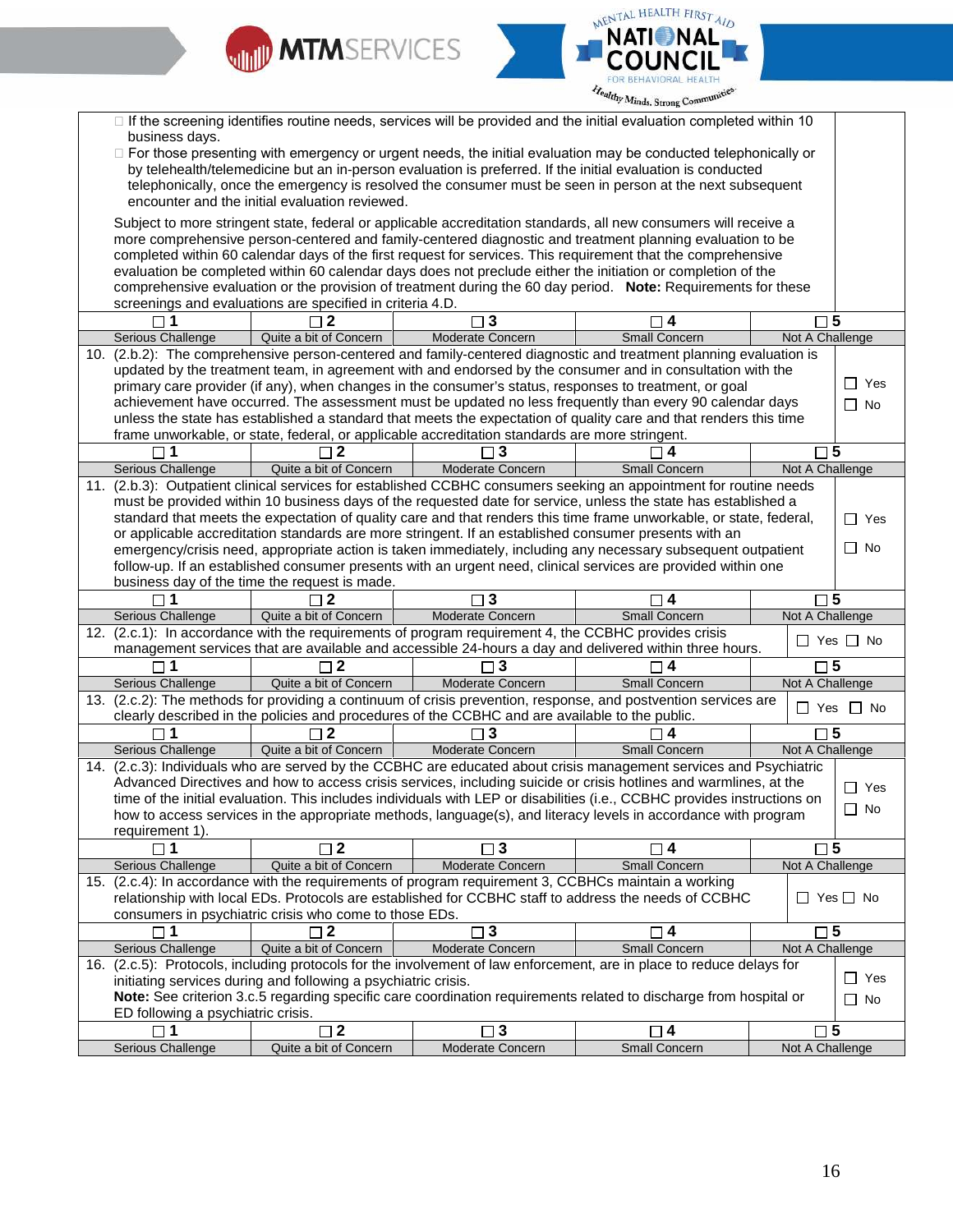



|                                                                                                              | ealthy Minds. Strong Communities |                                                                    |                                                                                                            |                                                                                                                                                                                                                                     |                 |               |
|--------------------------------------------------------------------------------------------------------------|----------------------------------|--------------------------------------------------------------------|------------------------------------------------------------------------------------------------------------|-------------------------------------------------------------------------------------------------------------------------------------------------------------------------------------------------------------------------------------|-----------------|---------------|
| 17. (2.c.6): Following a psychiatric emergency or crisis involving a CCBHC consumer, in conjunction with the |                                  |                                                                    |                                                                                                            |                                                                                                                                                                                                                                     |                 |               |
|                                                                                                              |                                  |                                                                    |                                                                                                            | consumer, the CCBHC creates, maintains, and follows a crisis plan to prevent and de-escalate future crisis                                                                                                                          |                 | ∏ Yes         |
|                                                                                                              |                                  |                                                                    | situations, with the goal of preventing future crises for the consumer and their family.                   |                                                                                                                                                                                                                                     |                 | $\Box$ No     |
|                                                                                                              |                                  |                                                                    | Note: See criterion 3.a.4 where precautionary crisis planning is addressed.                                |                                                                                                                                                                                                                                     |                 |               |
|                                                                                                              | $\sqcap$ 1                       | 2 ר                                                                | 3                                                                                                          | $\sqcap$ 4                                                                                                                                                                                                                          | $\sqcap$ 5      |               |
|                                                                                                              | Serious Challenge                | Quite a bit of Concern                                             | Moderate Concern                                                                                           | <b>Small Concern</b>                                                                                                                                                                                                                | Not A Challenge |               |
|                                                                                                              |                                  |                                                                    |                                                                                                            | 18. (2.d.1): The CCBHC ensures: (1) no individuals are denied behavioral health care services, including but not                                                                                                                    |                 |               |
|                                                                                                              |                                  |                                                                    |                                                                                                            | limited to crisis management services, because of an individual's inability to pay for such services (PAMA § 223                                                                                                                    |                 | Yes<br>$\Box$ |
|                                                                                                              |                                  |                                                                    |                                                                                                            | (a)(2)(B)), and (2) any fees or payments required by the clinic for such services will be reduced or waived to enable                                                                                                               |                 | $\Box$ No     |
|                                                                                                              |                                  | the clinic to fulfill the assurance described in clause (1).       |                                                                                                            |                                                                                                                                                                                                                                     |                 |               |
|                                                                                                              | $\sqcap$ 1                       | $\mathbf 2$                                                        | $\square$ 3                                                                                                | 4                                                                                                                                                                                                                                   | $\square$ 5     |               |
|                                                                                                              | <b>Serious Challenge</b>         | Quite a bit of Concern                                             | Moderate Concern                                                                                           | Small Concern                                                                                                                                                                                                                       | Not A Challenge |               |
|                                                                                                              |                                  |                                                                    |                                                                                                            | 19. (2.d.2): The CCBHC has a published sliding fee discount schedule(s) that includes all services the CCBHC                                                                                                                        |                 | $\Box$ Yes    |
|                                                                                                              |                                  |                                                                    |                                                                                                            | proposes to offer pursuant to these criteria. Such fee schedule will be included on the CCBHC website, posted in                                                                                                                    |                 |               |
|                                                                                                              |                                  |                                                                    |                                                                                                            | the CCBHC waiting room and readily accessible to consumers and families. The sliding fee discount schedule is                                                                                                                       |                 | $\Box$ No     |
|                                                                                                              |                                  |                                                                    |                                                                                                            | communicated in languages/formats appropriate for individuals seeking services who have LEP or disabilities.                                                                                                                        |                 | 5             |
|                                                                                                              | <b>Serious Challenge</b>         | Quite a bit of Concern                                             | 3<br>Moderate Concern                                                                                      | Small Concern                                                                                                                                                                                                                       | Not A Challenge |               |
|                                                                                                              |                                  |                                                                    |                                                                                                            | 20. (2.d.3): The fee schedules, to the extent relevant, conform to state statutory or administrative requirements or to                                                                                                             |                 |               |
|                                                                                                              |                                  |                                                                    |                                                                                                            | federal statutory or administrative requirements that may be applicable to existing clinics; absent applicable state                                                                                                                |                 | $\Box$ Yes    |
|                                                                                                              |                                  |                                                                    |                                                                                                            | or federal requirements, the schedule is based on locally prevailing rates or charges and includes reasonable costs                                                                                                                 |                 | $\Box$ No     |
|                                                                                                              | of operation.                    |                                                                    |                                                                                                            |                                                                                                                                                                                                                                     |                 |               |
|                                                                                                              | $\square$ 1                      | $\square$ 2                                                        | $\square$ 3                                                                                                | $\Box$ 4                                                                                                                                                                                                                            | $\square$ 5     |               |
|                                                                                                              | Serious Challenge                | Quite a bit of Concern                                             | Moderate Concern                                                                                           | Small Concern                                                                                                                                                                                                                       | Not A Challenge |               |
|                                                                                                              |                                  |                                                                    |                                                                                                            | 21. (2.d.4): The CCBHC has written policies and procedures describing eligibility for and implementation of the sliding                                                                                                             |                 | Yes           |
|                                                                                                              |                                  |                                                                    | fee discount schedule. Those policies are applied equally to all individuals seeking services.             |                                                                                                                                                                                                                                     |                 | No            |
|                                                                                                              |                                  | 2 ד                                                                | 3                                                                                                          | ヿ4                                                                                                                                                                                                                                  | $\sqcap 5$      |               |
|                                                                                                              | Serious Challenge                | Quite a bit of Concern                                             | Moderate Concern                                                                                           | Small Concern                                                                                                                                                                                                                       | Not A Challenge |               |
|                                                                                                              |                                  |                                                                    |                                                                                                            | 22. (2.e.1): The CCBHC ensures no individual is denied behavioral health care services, including but not limited to                                                                                                                |                 | Yes<br>$\Box$ |
|                                                                                                              |                                  |                                                                    |                                                                                                            | crisis management services, because of place of residence or homelessness or lack of a permanent address.                                                                                                                           |                 | No            |
|                                                                                                              | $\Box$ 1                         | $\sqcap$ 2                                                         | $\Box$ 3                                                                                                   | □ 4                                                                                                                                                                                                                                 | $\square$ 5     |               |
|                                                                                                              | Serious Challenge                | Quite a bit of Concern                                             | Moderate Concern                                                                                           | Small Concern                                                                                                                                                                                                                       | Not A Challenge |               |
| 23.                                                                                                          |                                  |                                                                    |                                                                                                            | (2.e.2): CCBHCs have protocols addressing the needs of consumers who do not live close to a CCBHC or within                                                                                                                         |                 |               |
|                                                                                                              |                                  |                                                                    |                                                                                                            | the CCBHC catchment area as established by the state. CCBHCs are responsible for providing, at a minimum,                                                                                                                           |                 |               |
|                                                                                                              |                                  |                                                                    |                                                                                                            | crisis response, evaluation, and stabilization services regardless of place of residence. The required protocols                                                                                                                    |                 |               |
|                                                                                                              |                                  |                                                                    |                                                                                                            | should address management of the individual's on-going treatment needs beyond that. Protocols may provide for                                                                                                                       |                 | Yes<br>$\Box$ |
|                                                                                                              |                                  |                                                                    |                                                                                                            | agreements with clinics in other localities, allowing CCBHCs to refer and track consumers seeking non-crisis                                                                                                                        |                 |               |
|                                                                                                              |                                  |                                                                    |                                                                                                            | services to the CCBHC or other clinic serving the consumer's county of residence. For distant consumers within                                                                                                                      |                 | $\Box$ No     |
|                                                                                                              |                                  |                                                                    |                                                                                                            | the CCBHC's catchment area, CCBHCs should consider use of telehealth/telemedicine to the extent practicable. In                                                                                                                     |                 |               |
|                                                                                                              |                                  |                                                                    |                                                                                                            | no circumstances (and in accordance with PAMA $\S$ 223 (a)(2)(B)), may any consumer be refused services                                                                                                                             |                 |               |
|                                                                                                              | because of place of residence.   |                                                                    |                                                                                                            |                                                                                                                                                                                                                                     |                 |               |
|                                                                                                              | 11                               | $\mathbf{2}$                                                       | $\square$ 3                                                                                                | 4                                                                                                                                                                                                                                   |                 | 5             |
|                                                                                                              | <b>Serious Challenge</b>         | Quite a bit of Concern                                             | Moderate Concern                                                                                           | Small Concern                                                                                                                                                                                                                       | Not A Challenge |               |
|                                                                                                              |                                  | Note: Total Score for this section ranges from 23 to 115           |                                                                                                            | <b>Program Requirement 2 Total Cumulative Score:</b>                                                                                                                                                                                |                 |               |
|                                                                                                              |                                  |                                                                    |                                                                                                            |                                                                                                                                                                                                                                     |                 |               |
|                                                                                                              |                                  | <b>Program Requirement 3: Care Coordination</b>                    |                                                                                                            |                                                                                                                                                                                                                                     |                 |               |
|                                                                                                              |                                  |                                                                    |                                                                                                            |                                                                                                                                                                                                                                     |                 |               |
| 1.                                                                                                           |                                  |                                                                    |                                                                                                            | (3.a.1): Based on a person and family-centered plan of care aligned with the requirements of Section 2402(a) of                                                                                                                     |                 |               |
|                                                                                                              |                                  |                                                                    |                                                                                                            | the ACA and aligned with state regulations and consistent with best practices, the CCBHC coordinates care across                                                                                                                    |                 | $\Box$ Yes    |
|                                                                                                              |                                  |                                                                    |                                                                                                            | the spectrum of health services, including access to high-quality physical health (both acute and chronic) and<br>behavioral health care, as well as social services, housing, educational systems, and employment opportunities as |                 |               |
|                                                                                                              |                                  | necessary to facilitate wellness and recovery of the whole person. |                                                                                                            |                                                                                                                                                                                                                                     |                 | $\Box$ No     |
|                                                                                                              |                                  |                                                                    | Note: See criteria 4.K relating to care coordination requirements for veterans.                            |                                                                                                                                                                                                                                     |                 |               |
|                                                                                                              |                                  | 2                                                                  | $\sqcap$ 3                                                                                                 | $\sqcap$ 4                                                                                                                                                                                                                          | $\square$ 5     |               |
|                                                                                                              | Serious Challenge                | Quite a bit of Concern                                             | Moderate Concern                                                                                           | Small Concern                                                                                                                                                                                                                       | Not A Challenge |               |
| 2.                                                                                                           |                                  |                                                                    |                                                                                                            |                                                                                                                                                                                                                                     |                 |               |
|                                                                                                              |                                  |                                                                    |                                                                                                            |                                                                                                                                                                                                                                     |                 |               |
|                                                                                                              |                                  |                                                                    | (3.a.2): The CCBHC maintains the necessary documentation to satisfy the requirements of HIPAA (Pub. L. No. |                                                                                                                                                                                                                                     |                 |               |
|                                                                                                              |                                  |                                                                    |                                                                                                            | 104-191, 110 Stat. 1936 (1996)), 42 CFR Part 2, and other federal and state privacy laws, including patient privacy                                                                                                                 |                 |               |
|                                                                                                              |                                  |                                                                    |                                                                                                            | requirements specific to the care of minors. The HIPAA Privacy Rule allows routine - and often critical -<br>communications between health care providers and a consumer's family and friends. Health care providers may            |                 |               |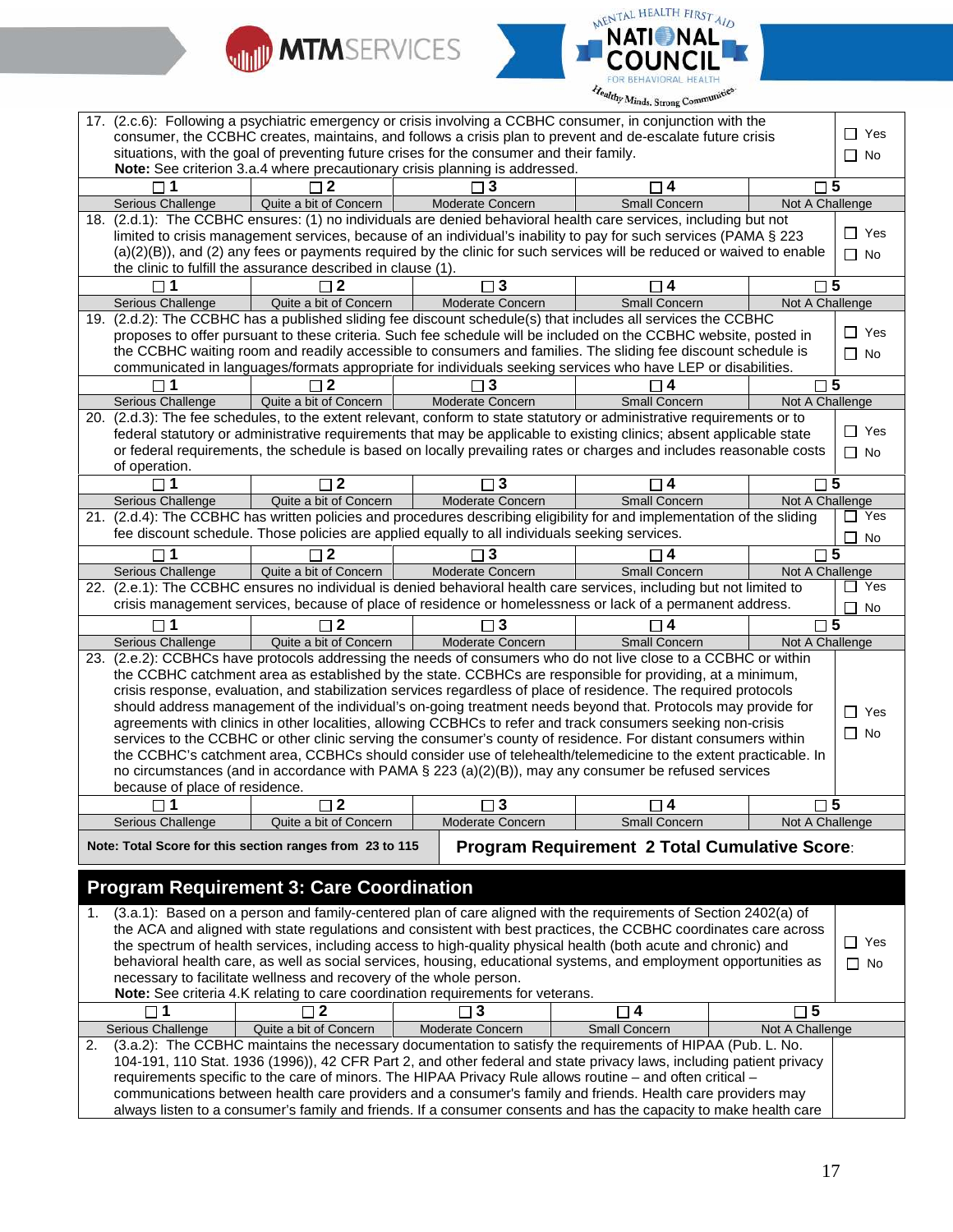



|     |                                              |                                                    | decisions, health care providers may communicate protected health care information to a consumer's family and<br>friends. Given this, the CCBHC ensures consumers' preferences, and those of families of children and youth and<br>families of adults, for shared information are adequately documented in clinical records, consistent with the<br>philosophy of person and family-centered care. Necessary consent for release of information is obtained from |                      |                      | $\Box$ Yes<br>$\Box$ No |
|-----|----------------------------------------------|----------------------------------------------------|------------------------------------------------------------------------------------------------------------------------------------------------------------------------------------------------------------------------------------------------------------------------------------------------------------------------------------------------------------------------------------------------------------------------------------------------------------------|----------------------|----------------------|-------------------------|
|     |                                              |                                                    | CCBHC consumers for all care coordination relationships. If CCBHCs are unable, after reasonable attempts, to                                                                                                                                                                                                                                                                                                                                                     |                      |                      |                         |
|     | documented and revisited periodically.       |                                                    | obtain consent for any care coordination activity specified in program requirement 3, such attempts must be                                                                                                                                                                                                                                                                                                                                                      |                      |                      |                         |
|     |                                              |                                                    | 3                                                                                                                                                                                                                                                                                                                                                                                                                                                                | $\Box$ 4             | $\sqcap$ 5           |                         |
|     | Serious Challenge                            | Quite a bit of Concern                             | Moderate Concern                                                                                                                                                                                                                                                                                                                                                                                                                                                 | <b>Small Concern</b> | Not A Challenge      |                         |
| 3.  |                                              |                                                    | (3.a.3): Consistent with requirements of privacy, confidentiality, and consumer preference and need, the CCBHC                                                                                                                                                                                                                                                                                                                                                   |                      |                      | $\Box$ Yes              |
|     |                                              |                                                    | assists consumers and families of children and youth, referred to external providers or resources, in obtaining an                                                                                                                                                                                                                                                                                                                                               |                      |                      |                         |
|     |                                              | appointment and confirms the appointment was kept. |                                                                                                                                                                                                                                                                                                                                                                                                                                                                  |                      |                      | $\Box$ No               |
|     | $\Box$ 1                                     | $\Box$ 2                                           | 3                                                                                                                                                                                                                                                                                                                                                                                                                                                                | $\sqcap$ 4           | $\square$ 5          |                         |
|     | Serious Challenge                            | Quite a bit of Concern                             | Moderate Concern                                                                                                                                                                                                                                                                                                                                                                                                                                                 | <b>Small Concern</b> | Not A Challenge      |                         |
| 4.  |                                              |                                                    | (3.a.4): Care coordination activities are carried out in keeping with the consumer's preferences and needs for care                                                                                                                                                                                                                                                                                                                                              |                      |                      |                         |
|     |                                              |                                                    | and, to the extent possible and in accordance with the consumer's expressed preferences, with the consumer's                                                                                                                                                                                                                                                                                                                                                     |                      |                      |                         |
|     |                                              |                                                    | family/caregiver and other supports identified by the consumer. So as to ascertain in advance the consumer's                                                                                                                                                                                                                                                                                                                                                     |                      |                      | $\Box$ Yes              |
|     |                                              |                                                    | preferences in the event of psychiatric or substance use crisis, CCBHCs develop a crisis plan with each consumer.                                                                                                                                                                                                                                                                                                                                                |                      |                      | $\Box$ No               |
|     |                                              |                                                    | Examples of crisis plans may include a Psychiatric Advanced Directive or Wellness Recovery Action Plan.                                                                                                                                                                                                                                                                                                                                                          |                      |                      |                         |
|     |                                              |                                                    |                                                                                                                                                                                                                                                                                                                                                                                                                                                                  |                      | 5                    |                         |
|     | Serious Challenge                            | Quite a bit of Concern                             | Moderate Concern                                                                                                                                                                                                                                                                                                                                                                                                                                                 | <b>Small Concern</b> | Not A Challenge      |                         |
| 5.  |                                              |                                                    | (3.a.5): Appropriate care coordination requires the CCBHC to make and document reasonable attempts to                                                                                                                                                                                                                                                                                                                                                            |                      |                      |                         |
|     |                                              |                                                    | determine any medications prescribed by other providers for CCBHC consumers and, upon appropriate consent to                                                                                                                                                                                                                                                                                                                                                     |                      |                      | $\Box$ Yes              |
|     |                                              |                                                    | release of information, to provide such information to other providers not affiliated with the CCBHC to the extent                                                                                                                                                                                                                                                                                                                                               |                      |                      | $\Box$ No               |
|     | necessary for safe and quality care.         |                                                    |                                                                                                                                                                                                                                                                                                                                                                                                                                                                  |                      |                      |                         |
|     | $\square$ 1                                  | $\sqcap$ 2                                         | $\overline{\mathbf{3}}$<br>П                                                                                                                                                                                                                                                                                                                                                                                                                                     | $\square$ 4          | $\square$ 5          |                         |
|     | Serious Challenge                            | Quite a bit of Concern                             | <b>Moderate Concern</b>                                                                                                                                                                                                                                                                                                                                                                                                                                          | <b>Small Concern</b> | Not A Challenge      |                         |
| 6.  |                                              |                                                    | (3.a.6): Nothing about a CCBHC's agreements for care coordination should limit a consumer's freedom to                                                                                                                                                                                                                                                                                                                                                           |                      |                      |                         |
|     |                                              | choose their provider with the CCBHC or its DCOs.  |                                                                                                                                                                                                                                                                                                                                                                                                                                                                  |                      | $\Box$ Yes $\Box$ No |                         |
|     | $\Box$ 1                                     | $\sqcap 2$                                         | 3                                                                                                                                                                                                                                                                                                                                                                                                                                                                | $\Box$ 4             | $\square$ 5          |                         |
|     | Serious Challenge                            | Quite a bit of Concern                             | Moderate Concern                                                                                                                                                                                                                                                                                                                                                                                                                                                 | Small Concern        | Not A Challenge      |                         |
| 7.  |                                              |                                                    | (3.b.1): The CCBHC establishes or maintains a health information technology (IT) system that includes, but is not                                                                                                                                                                                                                                                                                                                                                |                      |                      |                         |
|     |                                              |                                                    | limited to, electronic health records. The health IT system has the capability to capture structured information in                                                                                                                                                                                                                                                                                                                                              |                      |                      | $\Box$ Yes              |
|     |                                              |                                                    | consumer records (including demographic information, diagnoses, and medication lists), provide clinical decision                                                                                                                                                                                                                                                                                                                                                 |                      |                      |                         |
|     |                                              |                                                    | support, and electronically transmit prescriptions to the pharmacy. To the extent possible, the CCBHC will use the                                                                                                                                                                                                                                                                                                                                               |                      |                      | $\Box$ No               |
|     |                                              |                                                    | health IT system to report on data and quality measures as required by program requirement 5.                                                                                                                                                                                                                                                                                                                                                                    |                      |                      |                         |
|     |                                              | 2                                                  | 3                                                                                                                                                                                                                                                                                                                                                                                                                                                                | 4                    | $\square$ 5          |                         |
|     | Serious Challenge                            | Quite a bit of Concern                             | Moderate Concern                                                                                                                                                                                                                                                                                                                                                                                                                                                 | Small Concern        | Not A Challenge      |                         |
| 8.  |                                              |                                                    | (3.b.2): The CCBHC uses its existing or newly established health IT system to conduct activities such as                                                                                                                                                                                                                                                                                                                                                         |                      |                      | Yes                     |
|     |                                              |                                                    | population health management, quality improvement, reducing disparities, and for research and outreach.                                                                                                                                                                                                                                                                                                                                                          |                      |                      | $\Box$ No               |
|     | $\Box$ 1                                     | 2                                                  | $\Box$ 3                                                                                                                                                                                                                                                                                                                                                                                                                                                         | $\Box$ 4             | $\square$ 5          |                         |
|     | Serious Challenge                            | Quite a bit of Concern                             | Moderate Concern                                                                                                                                                                                                                                                                                                                                                                                                                                                 | <b>Small Concern</b> | Not A Challenge      |                         |
| 9.  |                                              |                                                    | (3.b.3): If the CCBHC is establishing a health IT system, the system will have the capability to capture structured                                                                                                                                                                                                                                                                                                                                              |                      |                      |                         |
|     |                                              |                                                    | information in the health IT system (including demographic information, problem lists, and medication lists).                                                                                                                                                                                                                                                                                                                                                    |                      |                      |                         |
|     |                                              |                                                    | CCBHCs establishing a health IT system will adopt a product certified to meet requirements in 3.b.1, to send and                                                                                                                                                                                                                                                                                                                                                 |                      |                      | $\Box$ Yes              |
|     |                                              |                                                    | receive the full common data set for all summary of care records and be certified to support capabilities including                                                                                                                                                                                                                                                                                                                                              |                      |                      |                         |
|     |                                              |                                                    | transitions of care and privacy and security. CCBHCs establishing health IT systems will adopt a health IT system                                                                                                                                                                                                                                                                                                                                                |                      |                      | $\Box$ No               |
|     |                                              |                                                    | that is certified to meet the "Patient List Creation" criterion (45 CFR §170.314(a)(14)) established by the Office of                                                                                                                                                                                                                                                                                                                                            |                      |                      |                         |
|     |                                              |                                                    | the National Coordinator (ONC)7 for ONC's Health IT Certification Program.                                                                                                                                                                                                                                                                                                                                                                                       |                      |                      |                         |
|     | $\sqcap$ 1                                   | 2                                                  | $\Box$ 3                                                                                                                                                                                                                                                                                                                                                                                                                                                         | □ 4                  | $\square$ 5          |                         |
|     | Serious Challenge                            | Quite a bit of Concern                             | Moderate Concern                                                                                                                                                                                                                                                                                                                                                                                                                                                 | Small Concern        | Not A Challenge      |                         |
|     |                                              |                                                    | 10. (3.b.4): The CCBHC will work with DCOs to ensure all steps are taken, including obtaining consumer consent, to                                                                                                                                                                                                                                                                                                                                               |                      |                      |                         |
|     |                                              |                                                    | comply with privacy and confidentiality requirements, including but not limited to those of HIPAA (Pub. L. No. 104-                                                                                                                                                                                                                                                                                                                                              |                      |                      | $\Box$ Yes              |
|     |                                              |                                                    | 191, 110 Stat. 1936 (1996)), 42 CFR Part 2, and other federal and state laws, including patient privacy                                                                                                                                                                                                                                                                                                                                                          |                      |                      | $\Box$ No               |
|     |                                              |                                                    |                                                                                                                                                                                                                                                                                                                                                                                                                                                                  |                      |                      |                         |
|     | requirements specific to the care of minors. |                                                    |                                                                                                                                                                                                                                                                                                                                                                                                                                                                  |                      |                      |                         |
|     | $\Box$ 1                                     | $\square$ 2                                        | $\square$ 3                                                                                                                                                                                                                                                                                                                                                                                                                                                      | $\square$ 4          | $\square$ 5          |                         |
|     | Serious Challenge                            | Quite a bit of Concern                             | Moderate Concern                                                                                                                                                                                                                                                                                                                                                                                                                                                 | Small Concern        | Not A Challenge      |                         |
| 11. |                                              |                                                    | (3.b.5): Whether a CCBHC has an existing health IT system or is establishing a new health IT system, the CCBHC                                                                                                                                                                                                                                                                                                                                                   |                      |                      |                         |
|     |                                              |                                                    | will develop a plan to be produced within the two-year demonstration program time frame to focus on ways to                                                                                                                                                                                                                                                                                                                                                      |                      |                      | $\Box$ Yes              |
|     |                                              |                                                    | improve care coordination between the CCBHC and all DCOs using a health IT system. This plan shall include                                                                                                                                                                                                                                                                                                                                                       |                      |                      | $\Box$ No               |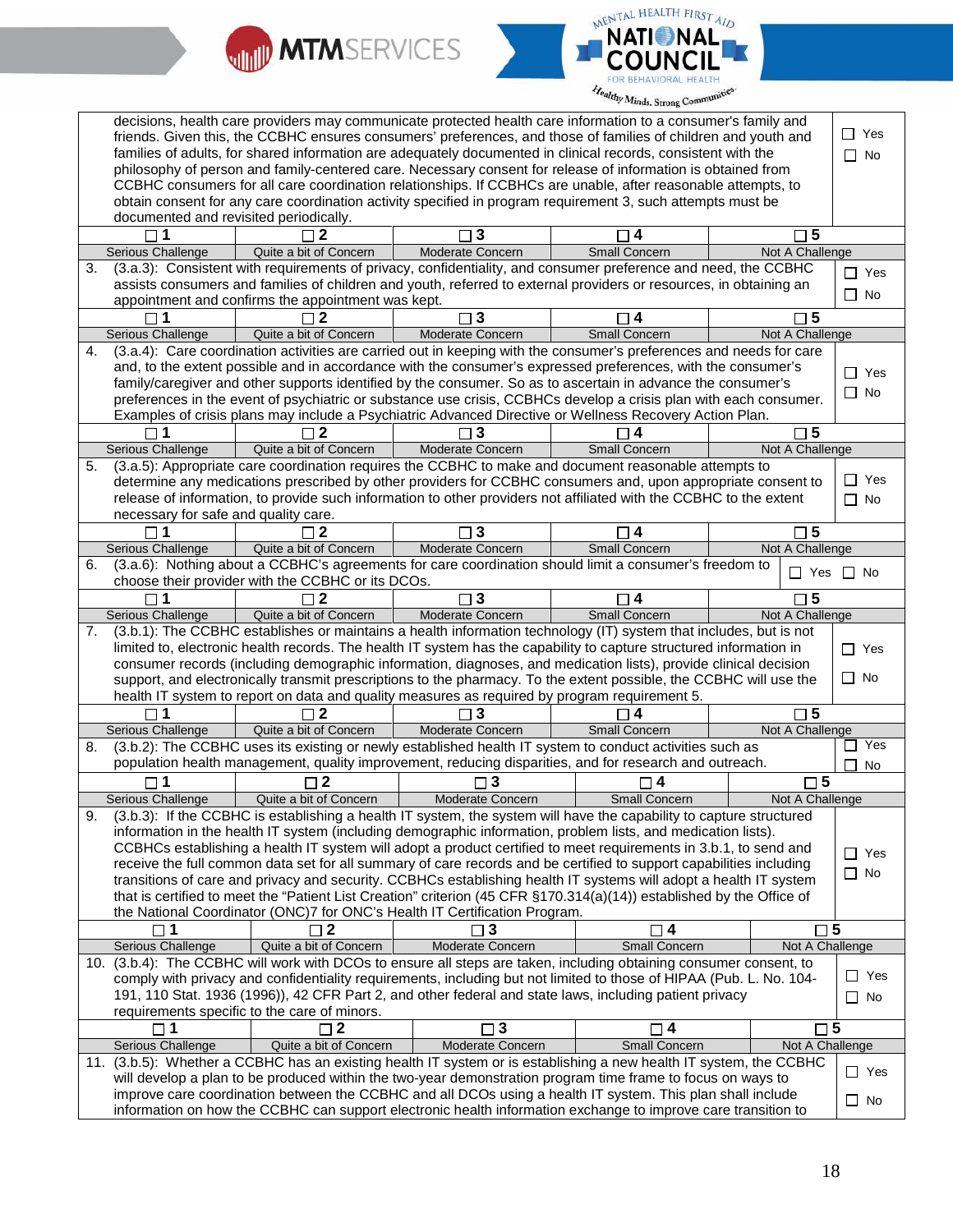



|                                                                                                                                                                                                                                                                          |                                                                                                                                                                           | and from the CCBHC using the health IT system they have in place or are implementing for transitions of care.                                                                                                                                                                                                                                                                                                                                                                                                                                                                                                                                                                                                                                                                                                                                                                                                                                                                                                      |                      |                 |                         |
|--------------------------------------------------------------------------------------------------------------------------------------------------------------------------------------------------------------------------------------------------------------------------|---------------------------------------------------------------------------------------------------------------------------------------------------------------------------|--------------------------------------------------------------------------------------------------------------------------------------------------------------------------------------------------------------------------------------------------------------------------------------------------------------------------------------------------------------------------------------------------------------------------------------------------------------------------------------------------------------------------------------------------------------------------------------------------------------------------------------------------------------------------------------------------------------------------------------------------------------------------------------------------------------------------------------------------------------------------------------------------------------------------------------------------------------------------------------------------------------------|----------------------|-----------------|-------------------------|
|                                                                                                                                                                                                                                                                          | $\Box$ 2                                                                                                                                                                  | $\Box$ 3                                                                                                                                                                                                                                                                                                                                                                                                                                                                                                                                                                                                                                                                                                                                                                                                                                                                                                                                                                                                           | $\Box$ 4             | $\sqcap 5$      |                         |
| Serious Challenge                                                                                                                                                                                                                                                        | Quite a bit of Concern                                                                                                                                                    | Moderate Concern                                                                                                                                                                                                                                                                                                                                                                                                                                                                                                                                                                                                                                                                                                                                                                                                                                                                                                                                                                                                   | Small Concern        | Not A Challenge |                         |
|                                                                                                                                                                                                                                                                          |                                                                                                                                                                           | 12. (3.c.1): The CCBHC has an agreement establishing care coordination expectations with Federally-Qualified Health                                                                                                                                                                                                                                                                                                                                                                                                                                                                                                                                                                                                                                                                                                                                                                                                                                                                                                |                      |                 |                         |
|                                                                                                                                                                                                                                                                          |                                                                                                                                                                           | Centers (FQHCs) (and, as applicable, Rural Health Clinics [RHCs]) to provide health care services, to the extent                                                                                                                                                                                                                                                                                                                                                                                                                                                                                                                                                                                                                                                                                                                                                                                                                                                                                                   |                      |                 |                         |
|                                                                                                                                                                                                                                                                          |                                                                                                                                                                           | the services are not provided directly through the CCBHC. For consumers who are served by other primary care                                                                                                                                                                                                                                                                                                                                                                                                                                                                                                                                                                                                                                                                                                                                                                                                                                                                                                       |                      |                 |                         |
|                                                                                                                                                                                                                                                                          |                                                                                                                                                                           | providers, including but not limited to FQHC Look-Alikes and Community Health Centers, the CCBHC has                                                                                                                                                                                                                                                                                                                                                                                                                                                                                                                                                                                                                                                                                                                                                                                                                                                                                                               |                      |                 |                         |
|                                                                                                                                                                                                                                                                          | established protocols to ensure adequate care coordination.                                                                                                               |                                                                                                                                                                                                                                                                                                                                                                                                                                                                                                                                                                                                                                                                                                                                                                                                                                                                                                                                                                                                                    |                      |                 | $\Box$ Yes              |
|                                                                                                                                                                                                                                                                          |                                                                                                                                                                           | Note: If an agreement cannot be established with a FQHC or, as applicable, an RHC (e.g., a provider does not<br>exist in their service area), or cannot be established within the time frame of the demonstration project, justification                                                                                                                                                                                                                                                                                                                                                                                                                                                                                                                                                                                                                                                                                                                                                                           |                      |                 | $\Box$ No               |
|                                                                                                                                                                                                                                                                          |                                                                                                                                                                           | is provided to the certifying body and contingency plans are established with other providers offering similar                                                                                                                                                                                                                                                                                                                                                                                                                                                                                                                                                                                                                                                                                                                                                                                                                                                                                                     |                      |                 |                         |
|                                                                                                                                                                                                                                                                          |                                                                                                                                                                           | services (e.g., primary care, preventive services, other medical care services).                                                                                                                                                                                                                                                                                                                                                                                                                                                                                                                                                                                                                                                                                                                                                                                                                                                                                                                                   |                      |                 |                         |
|                                                                                                                                                                                                                                                                          |                                                                                                                                                                           | Note: CCBHCs are expected to work toward formal contracts with entities with which they coordinate care if they                                                                                                                                                                                                                                                                                                                                                                                                                                                                                                                                                                                                                                                                                                                                                                                                                                                                                                    |                      |                 |                         |
|                                                                                                                                                                                                                                                                          | are not established at the beginning of the demonstration project.                                                                                                        |                                                                                                                                                                                                                                                                                                                                                                                                                                                                                                                                                                                                                                                                                                                                                                                                                                                                                                                                                                                                                    |                      |                 |                         |
| $\Box$ 1                                                                                                                                                                                                                                                                 | $\sqcap$ 2                                                                                                                                                                | $\overline{\mathbf{3}}$                                                                                                                                                                                                                                                                                                                                                                                                                                                                                                                                                                                                                                                                                                                                                                                                                                                                                                                                                                                            | $\square$ 4          | $\square$ 5     |                         |
| Serious Challenge                                                                                                                                                                                                                                                        | Quite a bit of Concern                                                                                                                                                    | Moderate Concern                                                                                                                                                                                                                                                                                                                                                                                                                                                                                                                                                                                                                                                                                                                                                                                                                                                                                                                                                                                                   | <b>Small Concern</b> | Not A Challenge |                         |
|                                                                                                                                                                                                                                                                          |                                                                                                                                                                           | 13. (3.c.2): The CCBHC has an agreement establishing care coordination expectations with programs that can                                                                                                                                                                                                                                                                                                                                                                                                                                                                                                                                                                                                                                                                                                                                                                                                                                                                                                         |                      |                 |                         |
|                                                                                                                                                                                                                                                                          |                                                                                                                                                                           | provide inpatient psychiatric treatment, with ambulatory and medical detoxification, post-detoxification step-down                                                                                                                                                                                                                                                                                                                                                                                                                                                                                                                                                                                                                                                                                                                                                                                                                                                                                                 |                      |                 |                         |
|                                                                                                                                                                                                                                                                          |                                                                                                                                                                           | services, and residential programs to provide those services for CCBHC consumers. The CCHBC is able to track                                                                                                                                                                                                                                                                                                                                                                                                                                                                                                                                                                                                                                                                                                                                                                                                                                                                                                       |                      |                 |                         |
|                                                                                                                                                                                                                                                                          |                                                                                                                                                                           | when consumers are admitted to facilities providing the services listed above, as well as when they are                                                                                                                                                                                                                                                                                                                                                                                                                                                                                                                                                                                                                                                                                                                                                                                                                                                                                                            |                      |                 |                         |
|                                                                                                                                                                                                                                                                          |                                                                                                                                                                           | discharged, unless there is a formal transfer of care to a non-CCBHC entity. The CCBHC has established                                                                                                                                                                                                                                                                                                                                                                                                                                                                                                                                                                                                                                                                                                                                                                                                                                                                                                             |                      |                 |                         |
|                                                                                                                                                                                                                                                                          |                                                                                                                                                                           | protocols and procedures for transitioning individuals from EDs, inpatient psychiatric, detoxification, and residential                                                                                                                                                                                                                                                                                                                                                                                                                                                                                                                                                                                                                                                                                                                                                                                                                                                                                            |                      |                 | $\Box$ Yes              |
|                                                                                                                                                                                                                                                                          |                                                                                                                                                                           | settings to a safe community setting. This includes transfer of medical records of services received (e.g.,                                                                                                                                                                                                                                                                                                                                                                                                                                                                                                                                                                                                                                                                                                                                                                                                                                                                                                        |                      |                 | $\Box$ No               |
|                                                                                                                                                                                                                                                                          |                                                                                                                                                                           | prescriptions), active follow-up after discharge and, as appropriate, a plan for suicide prevention and safety, and                                                                                                                                                                                                                                                                                                                                                                                                                                                                                                                                                                                                                                                                                                                                                                                                                                                                                                |                      |                 |                         |
| provision for peer services.                                                                                                                                                                                                                                             |                                                                                                                                                                           |                                                                                                                                                                                                                                                                                                                                                                                                                                                                                                                                                                                                                                                                                                                                                                                                                                                                                                                                                                                                                    |                      |                 |                         |
|                                                                                                                                                                                                                                                                          |                                                                                                                                                                           | Note: For these services, if an agreement cannot be established, or cannot be established within the time frame of                                                                                                                                                                                                                                                                                                                                                                                                                                                                                                                                                                                                                                                                                                                                                                                                                                                                                                 |                      |                 |                         |
|                                                                                                                                                                                                                                                                          |                                                                                                                                                                           | the demonstration project, justification is provided and contingency plans are developed and the state will make a                                                                                                                                                                                                                                                                                                                                                                                                                                                                                                                                                                                                                                                                                                                                                                                                                                                                                                 |                      |                 |                         |
|                                                                                                                                                                                                                                                                          |                                                                                                                                                                           | determination whether the contingency plans are sufficient or require further efforts.                                                                                                                                                                                                                                                                                                                                                                                                                                                                                                                                                                                                                                                                                                                                                                                                                                                                                                                             |                      |                 |                         |
|                                                                                                                                                                                                                                                                          |                                                                                                                                                                           |                                                                                                                                                                                                                                                                                                                                                                                                                                                                                                                                                                                                                                                                                                                                                                                                                                                                                                                                                                                                                    |                      |                 |                         |
| 1                                                                                                                                                                                                                                                                        | $\mathbf{2}$                                                                                                                                                              | 3                                                                                                                                                                                                                                                                                                                                                                                                                                                                                                                                                                                                                                                                                                                                                                                                                                                                                                                                                                                                                  | $\Box$ 4             | $\Box$ 5        |                         |
| Serious Challenge                                                                                                                                                                                                                                                        | Quite a bit of Concern                                                                                                                                                    | Moderate Concern<br>14. (3.c.3): The CCBHC has an agreement establishing care coordination expectations with a variety of community or<br>regional services, supports, and providers. Services and supports to collaborate with which are identified by statute                                                                                                                                                                                                                                                                                                                                                                                                                                                                                                                                                                                                                                                                                                                                                    | <b>Small Concern</b> | Not A Challenge |                         |
| include:<br>$\Box$ Schools;<br>$\Box$ Child welfare agencies;<br>courts);<br>$\Box$ Other social and human services.<br>the following:<br>□ Suicide/crisis hotlines and warmlines;<br>□ Homeless shelters;<br>$\Box$ Housing agencies;<br>□ Employment services systems; | □ Indian Health Service youth regional treatment centers;<br>□ Indian Health Service or other tribal programs;<br>Care Act navigators, food and transportation programs). | □ Juvenile and criminal justice agencies and facilities (including drug, mental health, veterans and other specialty<br>□ State licensed and nationally accredited child placing agencies for therapeutic foster care service; and<br>The CCBHC has, to the extent necessary given the population served and the needs of individual consumers, an<br>agreement with such other community or regional services, supports, and providers as may be necessary, such as<br>□ Specialty providers of medications for treatment of opioid and alcohol dependence;<br>□ Services for older adults, such as Aging and Disability Resource Centers; and<br>□ Other social and human services (e.g., domestic violence centers, pastoral services, grief counseling, Affordable<br>Note: For these services, if an agreement cannot be established, or cannot be established within the time frame of<br>the demonstration project, justification is provided and contingency plans are developed and the state will make a |                      |                 | $\Box$ Yes<br>$\Box$ No |
|                                                                                                                                                                                                                                                                          | $\sqcap$ 2                                                                                                                                                                | determination whether the contingency plans are sufficient or require further efforts.                                                                                                                                                                                                                                                                                                                                                                                                                                                                                                                                                                                                                                                                                                                                                                                                                                                                                                                             |                      |                 |                         |
| $\square$ 1                                                                                                                                                                                                                                                              | Quite a bit of Concern                                                                                                                                                    | $\Box$ 3                                                                                                                                                                                                                                                                                                                                                                                                                                                                                                                                                                                                                                                                                                                                                                                                                                                                                                                                                                                                           | $\square$ 4          | $\square$ 5     |                         |
| Serious Challenge                                                                                                                                                                                                                                                        |                                                                                                                                                                           | Moderate Concern<br>15. (3.c.4): The CCBHC has an agreement establishing care coordination expectations with the nearest Department of                                                                                                                                                                                                                                                                                                                                                                                                                                                                                                                                                                                                                                                                                                                                                                                                                                                                             | Small Concern        | Not A Challenge |                         |
|                                                                                                                                                                                                                                                                          |                                                                                                                                                                           | Veterans Affairs' medical center, independent clinic, drop-in center, or other facility of the Department. To the                                                                                                                                                                                                                                                                                                                                                                                                                                                                                                                                                                                                                                                                                                                                                                                                                                                                                                  |                      |                 | $\Box$ Yes              |
|                                                                                                                                                                                                                                                                          |                                                                                                                                                                           | extent multiple Department facilities of different types are located nearby, the CCBHC should explore care                                                                                                                                                                                                                                                                                                                                                                                                                                                                                                                                                                                                                                                                                                                                                                                                                                                                                                         |                      |                 | $\Box$ No               |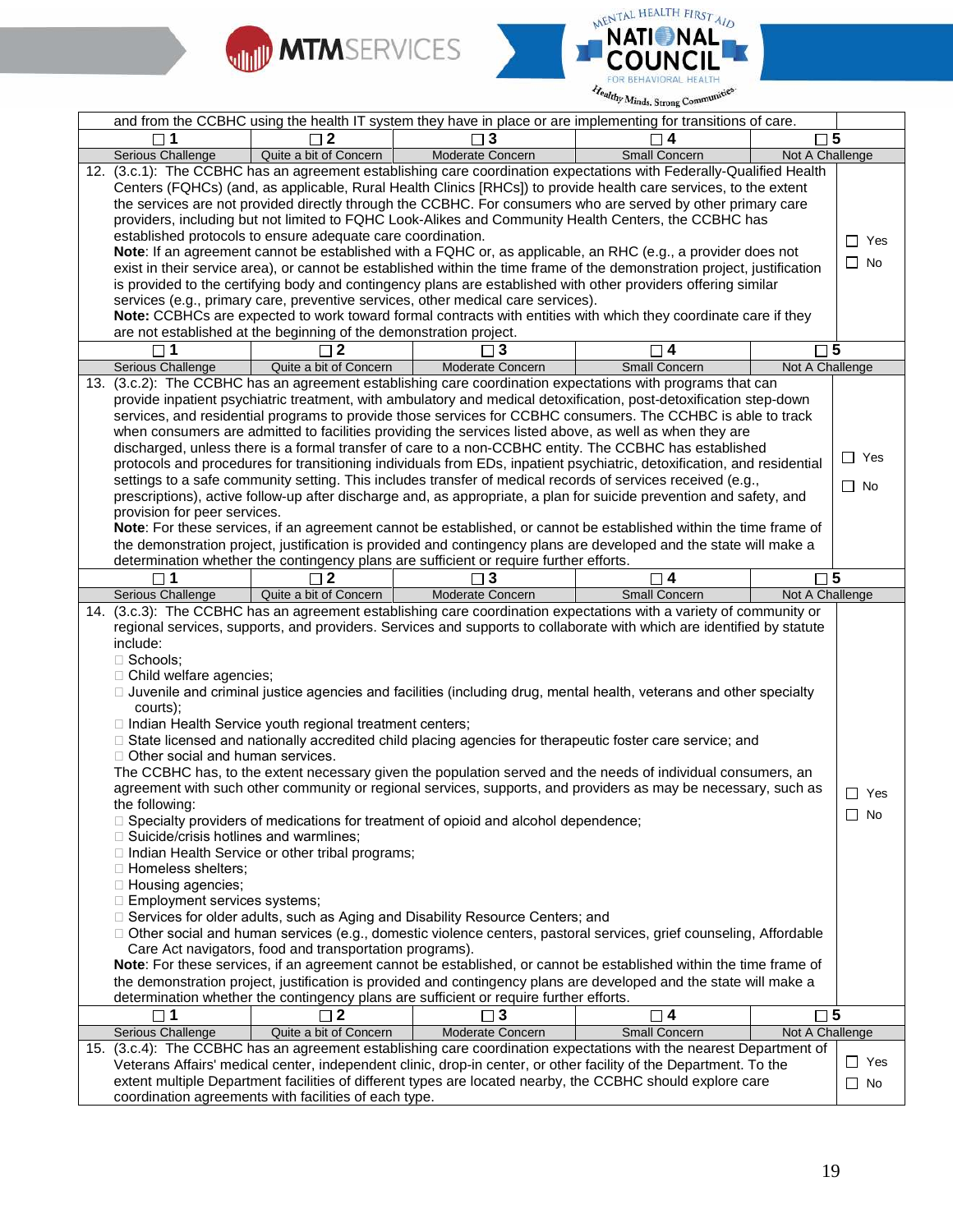



|     |                                  |                                                             | Note: For these services, if an agreement cannot be established, or cannot be established within the time frame of                                                                                                                     |                                                      |                 |            |
|-----|----------------------------------|-------------------------------------------------------------|----------------------------------------------------------------------------------------------------------------------------------------------------------------------------------------------------------------------------------------|------------------------------------------------------|-----------------|------------|
|     |                                  |                                                             | the demonstration project, justification is provided and contingency plans are developed and the state will make a                                                                                                                     |                                                      |                 |            |
|     |                                  |                                                             | determination whether the contingency plans are sufficient or require further efforts.                                                                                                                                                 |                                                      |                 |            |
|     |                                  | $\sqcap$ 2                                                  | $\Box$ 3                                                                                                                                                                                                                               | $\Box$ 4                                             | $\square$ 5     |            |
|     | Serious Challenge                | Quite a bit of Concern                                      | Moderate Concern                                                                                                                                                                                                                       | Small Concern                                        | Not A Challenge |            |
| 16. |                                  |                                                             | (3.c.5): The CCBHC has an agreement establishing care coordination expectations with inpatient acute-care                                                                                                                              |                                                      |                 |            |
|     |                                  |                                                             | hospitals, including emergency departments, hospital outpatient clinics, urgent care centers, residential crisis                                                                                                                       |                                                      |                 |            |
|     |                                  |                                                             | settings, medical detoxification inpatient facilities and ambulatory detoxification providers, in the area served by the                                                                                                               |                                                      |                 |            |
|     |                                  |                                                             | CCBHC, to address the needs of CCBHC consumers. This includes procedures and services, such as peer                                                                                                                                    |                                                      |                 |            |
|     |                                  |                                                             | bridgers, to help transition individuals from the ED or hospital to CCBHC care and shortened time lag between                                                                                                                          |                                                      |                 |            |
|     |                                  |                                                             | assessment and treatment. The agreement is such that the CCBHC can track when their consumers are admitted                                                                                                                             |                                                      |                 |            |
|     |                                  |                                                             | to facilities providing the services listed above, as well as when they are discharged, unless there is a formal                                                                                                                       |                                                      |                 | ∩ Yes      |
|     |                                  |                                                             | transfer of care to another entity. The agreement also provides for transfer of medical records of services received                                                                                                                   |                                                      |                 |            |
|     |                                  | (e.g., prescriptions) and active follow-up after discharge. |                                                                                                                                                                                                                                        |                                                      |                 | $\Box$ No  |
|     |                                  |                                                             |                                                                                                                                                                                                                                        |                                                      |                 |            |
|     |                                  |                                                             | The CCBHC will make and document reasonable attempts to contact all CCBHC consumers who are discharged                                                                                                                                 |                                                      |                 |            |
|     |                                  |                                                             | from these settings within 24 hours of discharge. For all CCBHC consumers being discharged from such facilities                                                                                                                        |                                                      |                 |            |
|     |                                  |                                                             | who presented to the facilities as a potential suicide risk, the care coordination agreement between these facilities<br>and the CCBHC includes a requirement to coordinate consent and follow-up services with the consumer within 24 |                                                      |                 |            |
|     |                                  |                                                             | hours of discharge, and continues until the individual is linked to services or assessed to be no longer at risk.                                                                                                                      |                                                      |                 |            |
|     |                                  |                                                             | Note: For these services, if an agreement cannot be established, or cannot be established within the time frame of                                                                                                                     |                                                      |                 |            |
|     |                                  |                                                             | the demonstration project, justification is provided and contingency plans are developed and the state will make a                                                                                                                     |                                                      |                 |            |
|     |                                  |                                                             | determination whether the contingency plans are sufficient or require further efforts.                                                                                                                                                 |                                                      |                 |            |
|     | $\sqcap$ 1                       | 2                                                           | $\Box$ 3                                                                                                                                                                                                                               | $\Box$ 4                                             | $\square$ 5     |            |
|     | Serious Challenge                | Quite a bit of Concern                                      | Moderate Concern                                                                                                                                                                                                                       | Small Concern                                        | Not A Challenge |            |
|     |                                  |                                                             | 17. (3.d.1): The CCBHC treatment team includes the consumer, the family/caregiver of child consumers, the adult                                                                                                                        |                                                      |                 |            |
|     |                                  |                                                             | consumer's family to the extent the consumer does not object, and any other person the consumer chooses. All                                                                                                                           |                                                      |                 |            |
|     |                                  |                                                             | treatment planning and care coordination activities are person-centered and family-centered and aligned with the                                                                                                                       |                                                      |                 |            |
|     |                                  |                                                             | requirements of Section 2402(a) of the Affordable Care Act. All treatment planning and care coordination activities                                                                                                                    |                                                      |                 | $\Box$ Yes |
|     |                                  |                                                             | are subject to HIPAA (Pub. L. No. 104-191, 110 Stat. 1936 (1996)), 42 CFR Part 2, and other federal and state                                                                                                                          |                                                      |                 |            |
|     |                                  |                                                             | laws, including patient privacy requirements specific to the care of minors. The HIPAA Privacy Rule does not cut off                                                                                                                   |                                                      |                 | $\Box$ No  |
|     |                                  |                                                             | all communication between health care professionals and the families and friends of consumers. As long as the                                                                                                                          |                                                      |                 |            |
|     |                                  |                                                             | consumer consents, health care professionals covered by HIPAA may provide information to a consumer's family,                                                                                                                          |                                                      |                 |            |
|     |                                  |                                                             | friends, or anyone else identified by a consumer as involved in their care.                                                                                                                                                            |                                                      |                 |            |
|     | $\Box$ 1                         | $\sqsupset$ 2                                               | $\Box$ 3                                                                                                                                                                                                                               | ן 4                                                  | $\square$ 5     |            |
|     | Serious Challenge                | Quite a bit of Concern                                      | Moderate Concern                                                                                                                                                                                                                       | Small Concern                                        | Not A Challenge |            |
|     |                                  |                                                             | 18. (3.d.2): As appropriate for the individual's needs, the CCBHC designates an interdisciplinary treatment team that is                                                                                                               |                                                      |                 |            |
|     |                                  |                                                             | responsible, with the consumer or family/caregiver, for directing, coordinating, and managing care and services for                                                                                                                    |                                                      |                 | $\Box$ Yes |
|     |                                  |                                                             | the consumer. The interdisciplinary team is composed of individuals who work together to coordinate the medical,                                                                                                                       |                                                      |                 |            |
|     |                                  |                                                             | psychosocial, emotional, therapeutic, and recovery support needs of CCBHC consumers, including, as appropriate,<br>traditional approaches to care for consumers who may be American Indian or Alaska Native.                           |                                                      |                 | $\Box$ No  |
|     |                                  |                                                             | Note: See criteria 4.K relating to required treatment planning services for veterans.                                                                                                                                                  |                                                      |                 |            |
|     |                                  |                                                             |                                                                                                                                                                                                                                        | $\square$ 4                                          | $\square$ 5     |            |
|     | $\square$ 1<br>Serious Challenge | $\square$ 2<br>Quite a bit of Concern                       | $\square$ 3<br>Moderate Concern                                                                                                                                                                                                        | Small Concern                                        | Not A Challenge |            |
|     |                                  |                                                             | 19. (3.d.3): The CCBHC coordinates care and services provided by DCOs in accordance with the current treatment                                                                                                                         |                                                      |                 |            |
|     | plan.                            |                                                             |                                                                                                                                                                                                                                        |                                                      |                 | $\Box$ Yes |
|     |                                  |                                                             | Note: See program requirement 4 related to scope of service and person-centered and family-centered treatment                                                                                                                          |                                                      |                 | $\Box$ No  |
|     | planning.                        |                                                             |                                                                                                                                                                                                                                        |                                                      |                 |            |
|     | $\sqcap$ 1                       | $\Box$ 2                                                    | $\square$ 3                                                                                                                                                                                                                            | $\neg$ 4                                             | $\square$ 5     |            |
|     | Serious Challenge                | Quite a bit of Concern                                      | Moderate Concern                                                                                                                                                                                                                       | Small Concern                                        | Not A Challenge |            |
|     |                                  |                                                             |                                                                                                                                                                                                                                        |                                                      |                 |            |
|     |                                  | Note: Total Score for this section ranges from 19 to 95     |                                                                                                                                                                                                                                        | <b>Program Requirement 3 Total Cumulative Score:</b> |                 |            |
|     |                                  |                                                             |                                                                                                                                                                                                                                        |                                                      |                 |            |
|     |                                  | <b>Program Requirement 4: Scope of Services</b>             |                                                                                                                                                                                                                                        |                                                      |                 |            |
| 1.  |                                  |                                                             | (4.a.1): CCBHCs are responsible for the provision of all care specified in PAMA, including, as more explicitly                                                                                                                         |                                                      |                 |            |
|     |                                  |                                                             | provided and more clearly defined below in criteria 4.B through 4.K, crisis services; screening, assessment and                                                                                                                        |                                                      |                 |            |
|     |                                  |                                                             | diagnosis; person-centered treatment planning; outpatient behavioral health services; outpatient primary care                                                                                                                          |                                                      |                 |            |
|     |                                  |                                                             | screening and monitoring; targeted case management; psychiatric rehabilitation; peer and family supports; and                                                                                                                          |                                                      |                 |            |
|     |                                  |                                                             | intensive community-based outpatient behavioral health care for members of the US Armed Forces and veterans.                                                                                                                           |                                                      |                 |            |
|     |                                  |                                                             | As provided in criteria 4.B through 4.K, many of these services may be provided either directly by the CCBHC or                                                                                                                        |                                                      |                 |            |

through formal relationships with other providers that are DCOs. Whether directly supplied by the CCBHC or by a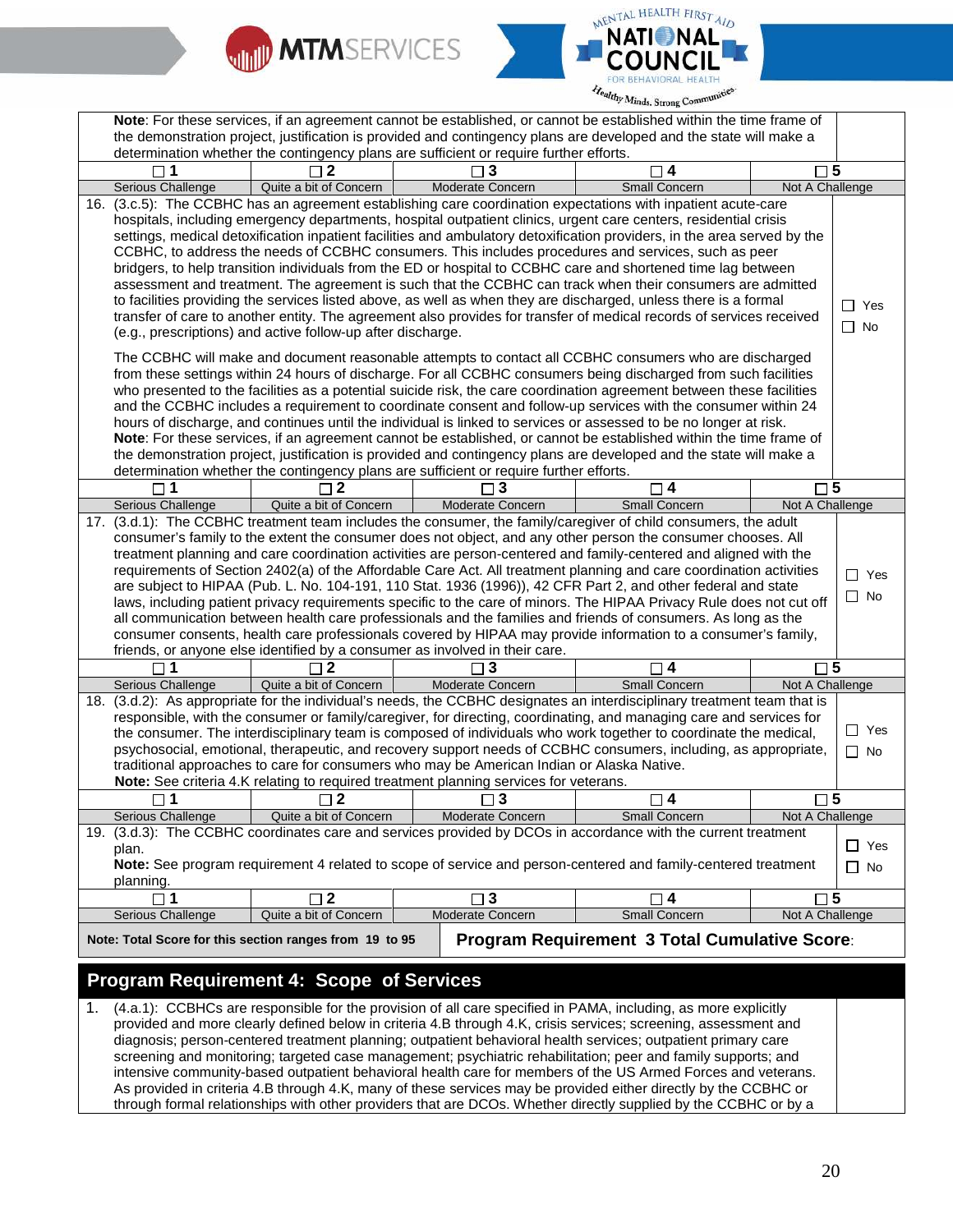



| DCO, the CCBHC is ultimately clinically responsible for all care provided. The decision as to the scope of services |                                     |                                                                      |                                                                                                                      |                      |                 |                      |
|---------------------------------------------------------------------------------------------------------------------|-------------------------------------|----------------------------------------------------------------------|----------------------------------------------------------------------------------------------------------------------|----------------------|-----------------|----------------------|
|                                                                                                                     |                                     |                                                                      | to be provided directly by the CCBHC, as determined by the state and clinics as part of certification, reflects the  |                      |                 | $\Box$ Yes           |
|                                                                                                                     |                                     |                                                                      | CCBHC's responsibility and accountability for the clinical care of the consumers. Despite this flexibility, it is    |                      |                 | $\Box$ No            |
|                                                                                                                     |                                     |                                                                      | expected CCBHCs will be designed so most services are provided by the CCBHC rather than by DCOs, as this will        |                      |                 |                      |
|                                                                                                                     |                                     | enhance the ability of the CCBHC to coordinate services.             |                                                                                                                      |                      |                 |                      |
|                                                                                                                     |                                     | Note: See CMS PPS guidance regarding payment.                        |                                                                                                                      |                      |                 |                      |
|                                                                                                                     |                                     |                                                                      | $\square$ 3                                                                                                          | □ 4                  | $\square$ 5     |                      |
|                                                                                                                     | Serious Challenge                   | Quite a bit of Concern                                               | Moderate Concern                                                                                                     | <b>Small Concern</b> | Not A Challenge |                      |
| 2.                                                                                                                  |                                     |                                                                      | (4.a.2): The CCBHC ensures all CCBHC services, if not available directly through the CCBHC, are provided             |                      |                 |                      |
|                                                                                                                     |                                     |                                                                      | through a DCO, consistent with the consumer's freedom to choose providers within the CCBHC and its DCOs. This        |                      |                 | $\Box$ Yes           |
|                                                                                                                     |                                     |                                                                      | requirement does not preclude the use of referrals outside the CCBHC or DCO if a needed specialty service is         |                      |                 | $\Box$ No            |
|                                                                                                                     |                                     | unavailable through the CCBHC or DCO entities.                       |                                                                                                                      |                      |                 |                      |
|                                                                                                                     |                                     |                                                                      | $\sqcap$ 3                                                                                                           | 4                    | $\Box$ 5        |                      |
|                                                                                                                     | Serious Challenge                   | Quite a bit of Concern                                               | Moderate Concern                                                                                                     | Small Concern        | Not A Challenge |                      |
| 3.                                                                                                                  |                                     |                                                                      | (4.a.3): With regard to either CCBHC or DCO services, consumers will have access to the CCBHC's existing             |                      |                 |                      |
|                                                                                                                     |                                     |                                                                      | grievance procedures, which must satisfy the minimum requirements of Medicaid and other grievance requirements       |                      |                 | $\Box$ Yes           |
|                                                                                                                     |                                     | such as those that may be mandated by relevant accrediting entities. |                                                                                                                      |                      |                 | $\Box$ No            |
|                                                                                                                     |                                     |                                                                      | $\sqcap$ 3                                                                                                           | ㄱ4                   | $\square$ 5     |                      |
|                                                                                                                     | Serious Challenge                   | Quite a bit of Concern                                               | <b>Moderate Concern</b>                                                                                              | <b>Small Concern</b> | Not A Challenge |                      |
| 4.                                                                                                                  |                                     |                                                                      | (4.a.4): DCO-provided services for CCBHC consumers must meet the same quality standards as those                     |                      |                 |                      |
|                                                                                                                     |                                     |                                                                      |                                                                                                                      |                      |                 | $\Box$ Yes $\Box$ No |
|                                                                                                                     | provided by the CCBHC.              |                                                                      |                                                                                                                      |                      |                 |                      |
|                                                                                                                     | 1                                   | $\mathbf{2}$                                                         | $\square$ 3                                                                                                          | $\Box$ 4             | $\square$ 5     |                      |
|                                                                                                                     | Serious Challenge                   | Quite a bit of Concern                                               | Moderate Concern                                                                                                     | Small Concern        | Not A Challenge |                      |
| 5.                                                                                                                  |                                     |                                                                      | (4.a.5): The entities with which the CCBHC coordinates care and all DCOs, taken in conjunction with the              |                      |                 | $\Box$ Yes $\Box$ No |
|                                                                                                                     |                                     | CCBHC itself, satisfy the mandatory aspects of these criteria.       |                                                                                                                      |                      |                 |                      |
|                                                                                                                     | $\sqcap$ 1                          | $\sqcap$ 2                                                           | $\Box$ 3                                                                                                             | $\Box$ 4             | $\Box$ 5        |                      |
|                                                                                                                     | Serious Challenge                   | Quite a bit of Concern                                               | Moderate Concern                                                                                                     | Small Concern        | Not A Challenge |                      |
| 6.                                                                                                                  |                                     |                                                                      | (4.b.1): The CCBHC ensures all CCBHC services, including those supplied by its DCOs, are provided in a manner        |                      |                 |                      |
|                                                                                                                     |                                     |                                                                      | aligned with the requirements of Section 2402(a) of the Affordable Care Act, reflecting person and family-centered,  |                      |                 |                      |
|                                                                                                                     |                                     |                                                                      | recovery-oriented care, being respectful of the individual consumer's needs, preferences, and values, and            |                      |                 | $\Box$ Yes           |
|                                                                                                                     |                                     |                                                                      | ensuring both consumer involvement and self-direction of services received. Services for children and youth are      |                      |                 |                      |
|                                                                                                                     |                                     | family-centered, youth-guided, and developmentally appropriate.      |                                                                                                                      |                      |                 | $\Box$ No            |
|                                                                                                                     |                                     |                                                                      | Note: See program requirement 3 regarding coordination of services and treatment planning. See criteria 4.K          |                      |                 |                      |
|                                                                                                                     |                                     | relating specifically to requirements for services for veterans.     |                                                                                                                      |                      |                 |                      |
|                                                                                                                     | $\Box$ 1                            | $\Box$ 2                                                             | $\Box$ 3                                                                                                             | $\Box$ 4             | $\square$ 5     |                      |
|                                                                                                                     | Serious Challenge                   | Quite a bit of Concern                                               | Moderate Concern                                                                                                     | Small Concern        | Not A Challenge |                      |
| 7.                                                                                                                  |                                     |                                                                      | (4.b.2): Person-centered and family-centered care includes care which recognizes the particular cultural and other   |                      |                 |                      |
|                                                                                                                     |                                     |                                                                      | needs of the individual. This includes but is not limited to services for consumers who are American Indian or       |                      |                 | $\Box$ Yes           |
|                                                                                                                     |                                     |                                                                      | Alaska Native (AI/AN), for whom access to traditional approaches or medicines may be part of CCBHC services.         |                      |                 |                      |
|                                                                                                                     |                                     |                                                                      | For consumers who are AI/AN, these services may be provided either directly or by formal arrangement with tribal     |                      |                 | $\Box$ No            |
|                                                                                                                     | providers.                          |                                                                      |                                                                                                                      |                      |                 |                      |
|                                                                                                                     | 1                                   | 2                                                                    | 3                                                                                                                    | 4                    | 5               |                      |
|                                                                                                                     | Serious Challenge                   | Quite a bit of Concern                                               | Moderate Concern                                                                                                     | Small Concern        | Not A Challenge |                      |
| 8.                                                                                                                  |                                     |                                                                      | (4.c.1): Unless there is an existing state-sanctioned, certified, or licensed system or network for the provision of |                      |                 |                      |
|                                                                                                                     |                                     |                                                                      | crisis behavioral health services that dictates otherwise, the CCBHC will directly provide robust and timely crisis  |                      |                 |                      |
|                                                                                                                     |                                     |                                                                      | behavioral health services. Whether provided directly by the CCBHC or by a state-sanctioned alternative acting as    |                      |                 |                      |
|                                                                                                                     |                                     | a DCO, available services must include the following:                |                                                                                                                      |                      |                 |                      |
|                                                                                                                     | $\Box$ 24 hour mobile crisis teams, |                                                                      |                                                                                                                      |                      |                 |                      |
|                                                                                                                     |                                     | □ Emergency crisis intervention services, and                        |                                                                                                                      |                      |                 |                      |
|                                                                                                                     | $\Box$ Crisis stabilization.        |                                                                      |                                                                                                                      |                      |                 |                      |
|                                                                                                                     |                                     |                                                                      | PAMA requires provision of these three crisis behavioral health services. As part of the certification process, the  |                      |                 | $\Box$ Yes           |
|                                                                                                                     |                                     |                                                                      | states will clearly define each term as they are using it but services provided must include suicide crisis response |                      |                 | $\Box$ No            |
|                                                                                                                     |                                     |                                                                      | and services capable of addressing crises related to substance abuse and intoxication, including ambulatory and      |                      |                 |                      |
|                                                                                                                     |                                     |                                                                      |                                                                                                                      |                      |                 |                      |
|                                                                                                                     |                                     |                                                                      | medical detoxification. States may elect to require the employment of peers on crisis teams. CCBHCs will have an     |                      |                 |                      |
|                                                                                                                     |                                     |                                                                      | established protocol specifying the role of law enforcement during the provision of crisis services.                 |                      |                 |                      |
|                                                                                                                     |                                     |                                                                      | Note: See program requirement 2 related to crisis prevention, response and postvention services and criterion        |                      |                 |                      |
|                                                                                                                     |                                     |                                                                      | 3.c.5 regarding coordination of services and treatment planning, including after discharge from a hospital or ED     |                      |                 |                      |
|                                                                                                                     | following a psychiatric crisis.     |                                                                      |                                                                                                                      |                      |                 |                      |
|                                                                                                                     | $\Box$ 1                            | $\square$ 2                                                          | $\square$ 3                                                                                                          | $\square$ 4          | $\square$ 5     |                      |
|                                                                                                                     | Serious Challenge                   | Quite a bit of Concern                                               | Moderate Concern                                                                                                     | <b>Small Concern</b> | Not A Challenge |                      |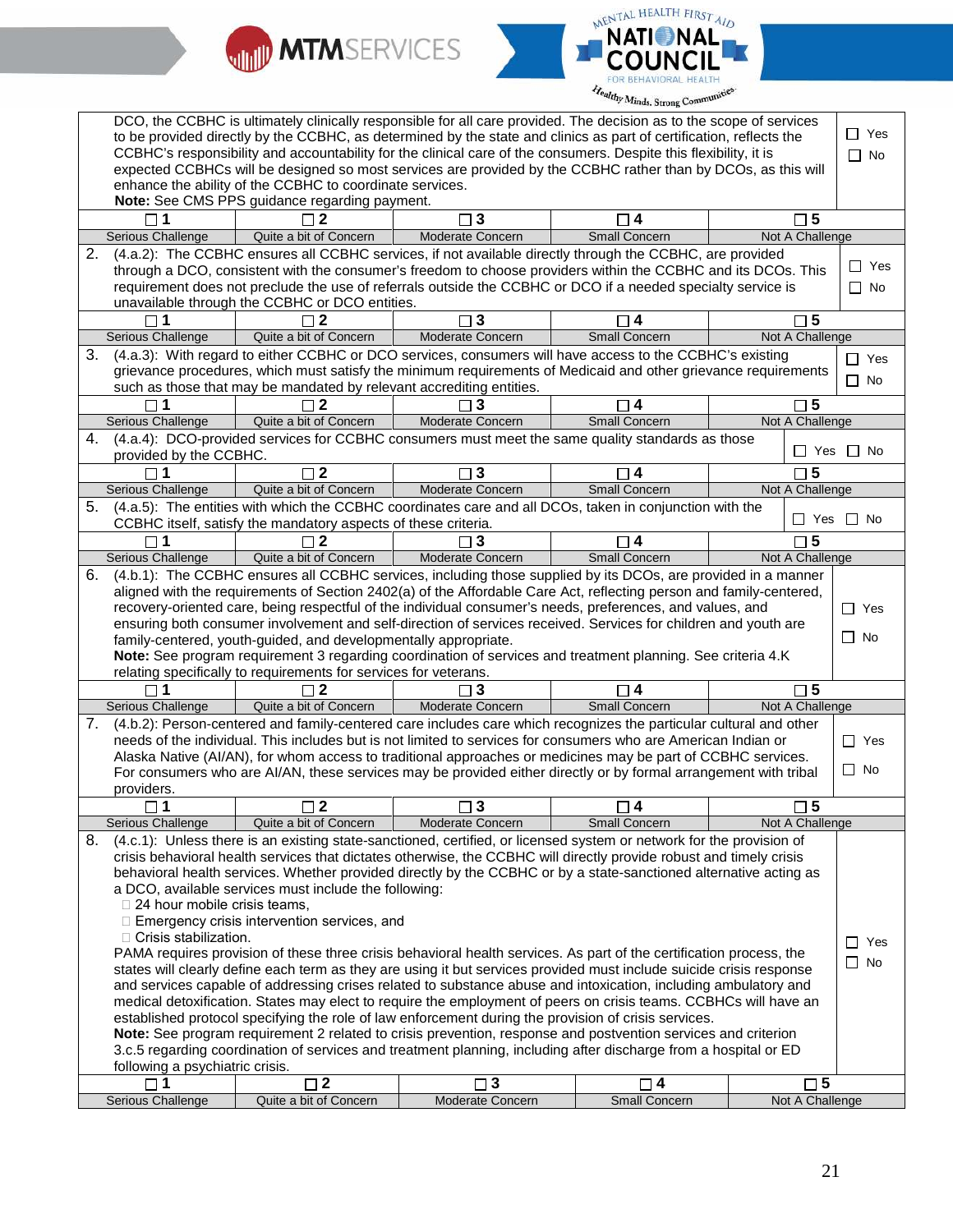



| 9. |                           |                                                               | (4.d.1): The CCBHC directly provides screening, assessment, and diagnosis, including risk assessment, for                                                                                                                       |                      |                 |              |
|----|---------------------------|---------------------------------------------------------------|---------------------------------------------------------------------------------------------------------------------------------------------------------------------------------------------------------------------------------|----------------------|-----------------|--------------|
|    |                           |                                                               | behavioral health conditions. In the event specialized services outside the expertise of the CCBHC are required for                                                                                                             |                      |                 |              |
|    |                           |                                                               | purposes of screening, assessment or diagnosis (e.g., neurological testing, developmental testing and assessment,                                                                                                               |                      |                 | $\Box$ Yes   |
|    |                           |                                                               | eating disorders), the CCBHC provides or refers them through formal relationships with other providers, or where                                                                                                                |                      |                 | $\Box$ No    |
|    |                           |                                                               | necessary and appropriate, through use of telehealth/telemedicine services.                                                                                                                                                     |                      |                 |              |
|    |                           |                                                               | Note: See program requirement 3 regarding coordination of services and treatment planning.                                                                                                                                      |                      |                 |              |
|    |                           | $\mathbf 2$                                                   | 3                                                                                                                                                                                                                               | $\Box$ 4             | $\square$ 5     |              |
|    | Serious Challenge         | Quite a bit of Concern                                        | Moderate Concern                                                                                                                                                                                                                | <b>Small Concern</b> | Not A Challenge |              |
|    |                           |                                                               | 10. (4.d.2): Screening, assessment, and diagnosis are conducted in a time frame responsive to the individual                                                                                                                    |                      |                 | $\Box$ Yes   |
|    |                           |                                                               | consumer's needs and are of sufficient scope to assess the need for all services required to be provided by                                                                                                                     |                      |                 |              |
|    | CCBHCs.                   |                                                               |                                                                                                                                                                                                                                 |                      |                 | $\square$ No |
|    | 1                         | $\square$ 2                                                   | $\square$ 3                                                                                                                                                                                                                     | $\Box$ 4             | $\square$ 5     |              |
|    | Serious Challenge         | Quite a bit of Concern                                        | Moderate Concern                                                                                                                                                                                                                | <b>Small Concern</b> | Not A Challenge |              |
|    |                           |                                                               | 11. (4.d.3): The initial evaluation (including information gathered as part of the preliminary screening and risk                                                                                                               |                      |                 |              |
|    |                           |                                                               | assessment), as required in program requirement 2, includes, at a minimum, (1) preliminary diagnoses; (2) the                                                                                                                   |                      |                 |              |
|    |                           |                                                               | source of referral; (3) the reason for seeking care, as stated by the consumer or other individuals who are                                                                                                                     |                      |                 |              |
|    |                           |                                                               | significantly involved; (4) identification of the consumer's immediate clinical care needs related to the diagnosis for                                                                                                         |                      |                 |              |
|    |                           |                                                               | mental and substance use disorders; (5) a list of current prescriptions and over-the-counter medications, as well as                                                                                                            |                      |                 | $\Box$ Yes   |
|    |                           |                                                               | other substances the consumer may be taking; (6) an assessment of whether the consumer is a risk to self or to                                                                                                                  |                      |                 | $\Box$ No    |
|    |                           |                                                               | others, including suicide risk factors; (7) an assessment of whether the consumer has other concerns for their                                                                                                                  |                      |                 |              |
|    |                           |                                                               | safety; (8) assessment of need for medical care (with referral and follow-up as required); and (9) a determination of                                                                                                           |                      |                 |              |
|    |                           |                                                               | whether the person presently is or ever has been a member of the U.S. Armed Services. As needed, releases of                                                                                                                    |                      |                 |              |
|    | information are obtained. |                                                               |                                                                                                                                                                                                                                 |                      |                 |              |
|    | П<br>1                    | $\square$ 2                                                   | 3                                                                                                                                                                                                                               | ∏ 4                  | $\square$ 5     |              |
|    | Serious Challenge         | Quite a bit of Concern                                        | Moderate Concern                                                                                                                                                                                                                | Small Concern        | Not A Challenge |              |
|    |                           |                                                               | 12. (4.d.4): As required in program requirement 2, a comprehensive person-centered and family-centered diagnostic                                                                                                               |                      |                 |              |
|    |                           |                                                               | and treatment planning evaluation is completed within 60 days by licensed behavioral health professionals who, in                                                                                                               |                      |                 |              |
|    |                           |                                                               | conjunction with the consumer, are members of the treatment team, performing within their state's scope of                                                                                                                      |                      |                 |              |
|    |                           |                                                               | practice. Information gathered as part of the preliminary screening and initial evaluation may be considered a part                                                                                                             |                      |                 | $\Box$ Yes   |
|    |                           |                                                               | of the comprehensive evaluation. This requirement that the comprehensive evaluation be completed within 60                                                                                                                      |                      |                 | $\square$ No |
|    |                           |                                                               | calendar days does not preclude either the initiation or completion of the comprehensive evaluation or the provision                                                                                                            |                      |                 |              |
|    |                           |                                                               |                                                                                                                                                                                                                                 |                      |                 |              |
|    |                           | of treatment during the intervening 60 day period.<br>2       | $\square$ 3                                                                                                                                                                                                                     |                      | $\square$ 5     |              |
|    | Serious Challenge         | Quite a bit of Concern                                        | Moderate Concern                                                                                                                                                                                                                | □ 4<br>Small Concern | Not A Challenge |              |
|    |                           |                                                               |                                                                                                                                                                                                                                 |                      |                 |              |
|    |                           |                                                               | 13. (4.d.5): Although a comprehensive diagnostic and treatment planning evaluation is required for all CCBHC                                                                                                                    |                      |                 |              |
|    |                           |                                                               | consumers, the extent of the evaluation will depend on the individual consumer and on existing state, federal, or                                                                                                               |                      |                 |              |
|    |                           |                                                               | applicable accreditation standards. As part of certification, states will establish the requirements for these<br>evaluations; factors states should consider requiring include: (1) reasons for seeking services at the CCBHC, |                      |                 |              |
|    |                           |                                                               | including information regarding onset of symptoms, severity of symptoms, and circumstances leading to the                                                                                                                       |                      |                 |              |
|    |                           |                                                               | consumer's presentation to the CCBHC; (2) a psychosocial evaluation including housing, vocational and                                                                                                                           |                      |                 |              |
|    |                           |                                                               | educational status, family/caregiver and social support, legal issues, and insurance status; (3) behavioral health                                                                                                              |                      |                 |              |
|    |                           |                                                               | history (including trauma history and previous therapeutic interventions and hospitalizations); (3) a diagnostic                                                                                                                |                      |                 |              |
|    |                           |                                                               | assessment, including current mental status, mental health (including depression screening) and substance use                                                                                                                   |                      |                 |              |
|    |                           |                                                               | disorders (including tobacco, alcohol, and other drugs); (4) assessment of imminent risk (including suicide risk,                                                                                                               |                      |                 |              |
|    |                           |                                                               | danger to self or others, urgent or critical medical conditions, other immediate risks including threats from another                                                                                                           |                      |                 |              |
|    |                           |                                                               | person); (5) basic competency/cognitive impairment screening (including the consumer's ability to understand and                                                                                                                |                      |                 |              |
|    |                           |                                                               | participate in their own care); (6) a drug profile including the consumer's prescriptions, over-the-counter                                                                                                                     |                      |                 |              |
|    |                           |                                                               | medications, herbal remedies, and other treatments or substances that could affect drug therapy, as well as                                                                                                                     |                      |                 | ∐ Yes        |
|    |                           |                                                               | information on drug allergies; (7) a description of attitudes and behaviors, including cultural and environmental                                                                                                               |                      |                 | $\Box$ No    |
|    |                           |                                                               | factors, that may affect the consumer's treatment plan; (8) the consumer's strengths, goals, and other factors to be                                                                                                            |                      |                 |              |
|    |                           |                                                               | considered in recovery planning; (9) pregnancy and parenting status; (10) assessment of need for other services                                                                                                                 |                      |                 |              |
|    |                           |                                                               | required by the statute (i.e., peer and family/caregiver support services, targeted case management, psychiatric                                                                                                                |                      |                 |              |
|    |                           |                                                               | rehabilitation services, LEP or linguistic services); (11) assessment of the social service needs of the consumer,                                                                                                              |                      |                 |              |
|    |                           |                                                               | with necessary referrals made to social services and, for pediatric consumers, to child welfare agencies as                                                                                                                     |                      |                 |              |
|    |                           |                                                               | appropriate; and (12) depending on whether the CCBHC directly provides primary care screening and monitoring of                                                                                                                 |                      |                 |              |
|    |                           |                                                               | key health indicators and health risk pursuant to criteria 4.G, either: (a) an assessment of need for a physical exam                                                                                                           |                      |                 |              |
|    |                           |                                                               | or further evaluation by appropriate health care professionals, including the consumer's primary care provider (with                                                                                                            |                      |                 |              |
|    |                           |                                                               | appropriate referral and follow-up), or (b) a basic physical assessment as required by criteria 4.G. All remaining                                                                                                              |                      |                 |              |
|    |                           | necessary releases of information are obtained by this point. |                                                                                                                                                                                                                                 |                      |                 |              |
|    | 1                         | $\Box$ 2                                                      | $\square$ 3                                                                                                                                                                                                                     | $\Box$ 4             | $\square$ 5     |              |
|    | Serious Challenge         | Quite a bit of Concern                                        | Moderate Concern                                                                                                                                                                                                                | Small Concern        | Not A Challenge |              |
|    |                           |                                                               |                                                                                                                                                                                                                                 |                      |                 |              |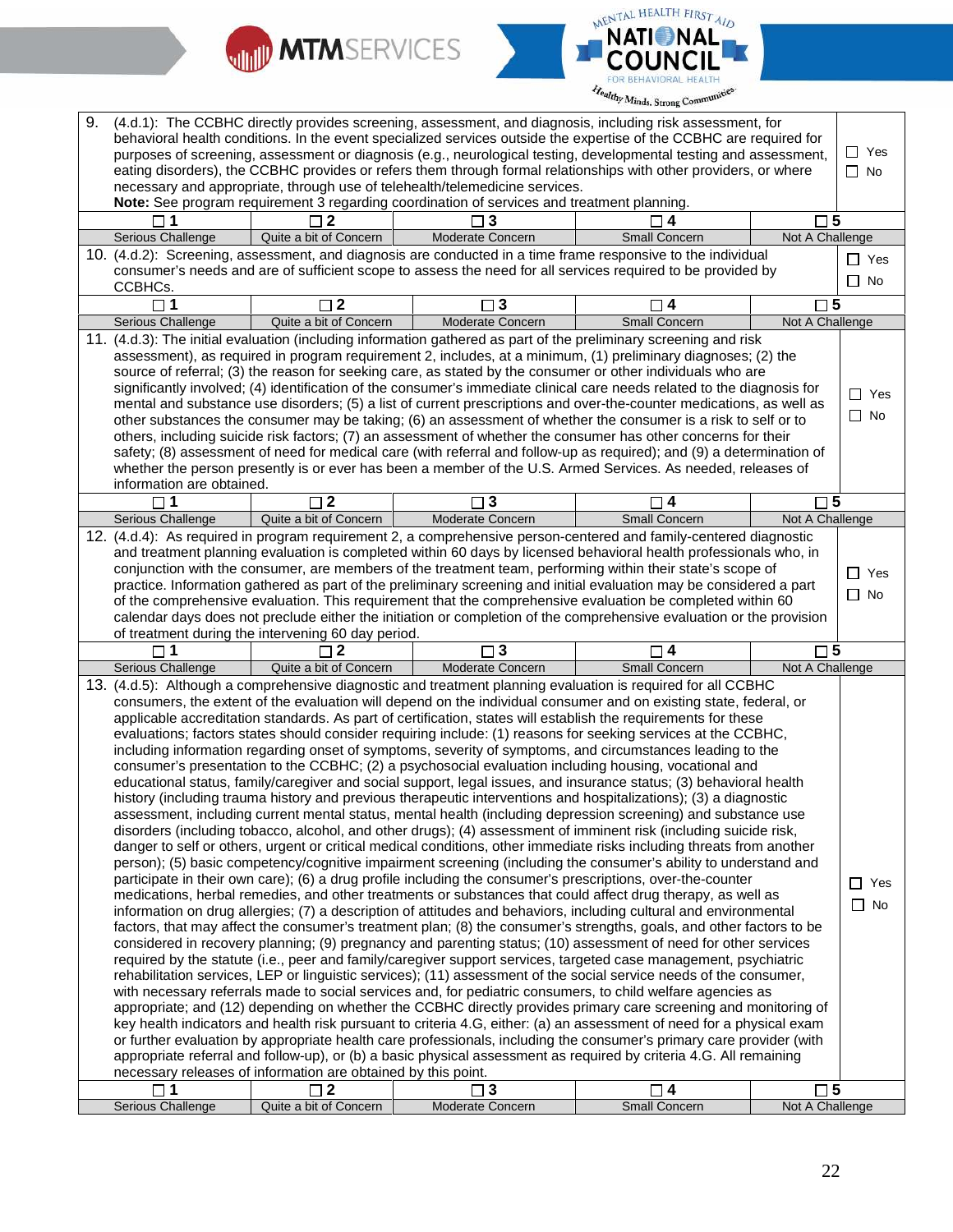



|                                                                                                                                                                                                                                                       |                                                                | 14. (4.d.6): Screening and assessment by the CCBHC related to behavioral health include those for which the CCBHC                                                                                                                        |                           |  |                                |                      |
|-------------------------------------------------------------------------------------------------------------------------------------------------------------------------------------------------------------------------------------------------------|----------------------------------------------------------------|------------------------------------------------------------------------------------------------------------------------------------------------------------------------------------------------------------------------------------------|---------------------------|--|--------------------------------|----------------------|
| will be accountable pursuant to program requirement 5 and Appendix A of these criteria. The CCBHC should not<br>$\Box$ Yes<br>take non-inclusion of a specific metric in Appendix A as a reason not to provide clinically indicated behavioral health |                                                                |                                                                                                                                                                                                                                          |                           |  |                                |                      |
|                                                                                                                                                                                                                                                       |                                                                | screening or assessment and the state may elect to require specific other screening and monitoring to be provided                                                                                                                        |                           |  |                                |                      |
|                                                                                                                                                                                                                                                       |                                                                | by the CCBHCs beyond those listed in criterion 4.d.5 or Appendix A. (NOTE: Appendix A is located on page 28                                                                                                                              |                           |  |                                | $\Box$ No            |
|                                                                                                                                                                                                                                                       | at the end of the I-CCFRT Assessment and Definitions sections) |                                                                                                                                                                                                                                          |                           |  |                                |                      |
|                                                                                                                                                                                                                                                       |                                                                |                                                                                                                                                                                                                                          | 4                         |  | $\sqcap 5$                     |                      |
| Serious Challenge                                                                                                                                                                                                                                     | Quite a bit of Concern                                         | Moderate Concern                                                                                                                                                                                                                         | <b>Small Concern</b>      |  | Not A Challenge                |                      |
|                                                                                                                                                                                                                                                       |                                                                | 15. (4.d.7): The CCBHC uses standardized and validated screening and assessment tools and, where                                                                                                                                         |                           |  |                                | $\Box$ Yes $\Box$ No |
|                                                                                                                                                                                                                                                       | appropriate, brief motivational interviewing techniques.       |                                                                                                                                                                                                                                          |                           |  |                                |                      |
| $\Box$ 1                                                                                                                                                                                                                                              | $\Box$ 2                                                       | $\square$ 3                                                                                                                                                                                                                              | $\square$ 4               |  | $\square$ 5                    |                      |
| Serious Challenge                                                                                                                                                                                                                                     | Quite a bit of Concern                                         | Moderate Concern                                                                                                                                                                                                                         | <b>Small Concern</b>      |  | Not A Challenge                |                      |
|                                                                                                                                                                                                                                                       |                                                                | 16. (4.d.8): The CCBHC uses culturally and linguistically appropriate screening tools, and tools/approaches                                                                                                                              |                           |  |                                | $\Box$ Yes $\Box$ No |
|                                                                                                                                                                                                                                                       |                                                                | that accommodate disabilities (e.g., hearing disability, cognitive limitations), when appropriate.                                                                                                                                       |                           |  |                                |                      |
| Serious Challenge                                                                                                                                                                                                                                     |                                                                | Moderate Concern                                                                                                                                                                                                                         | 4<br><b>Small Concern</b> |  | $\square$ 5<br>Not A Challenge |                      |
|                                                                                                                                                                                                                                                       | Quite a bit of Concern                                         | 17. (4.d.9): If screening identifies unsafe substance use including problematic alcohol or other substance use, the                                                                                                                      |                           |  |                                |                      |
|                                                                                                                                                                                                                                                       |                                                                | CCBHC conducts a brief intervention and the consumer is provided or referred for a full assessment and treatment,                                                                                                                        |                           |  |                                | $\Box$ Yes           |
| if applicable.                                                                                                                                                                                                                                        |                                                                |                                                                                                                                                                                                                                          |                           |  |                                | $\Box$ No            |
|                                                                                                                                                                                                                                                       | $\Box$ 2                                                       | ٦3                                                                                                                                                                                                                                       |                           |  | $\Box$ 5                       |                      |
| Serious Challenge                                                                                                                                                                                                                                     | Quite a bit of Concern                                         | Moderate Concern                                                                                                                                                                                                                         | <b>Small Concern</b>      |  | Not A Challenge                |                      |
|                                                                                                                                                                                                                                                       |                                                                | 18. (4.e.1): The CCBHC directly provides person-centered and family-centered treatment planning or similar                                                                                                                               |                           |  |                                |                      |
|                                                                                                                                                                                                                                                       |                                                                | processes, including but not limited to risk assessment and crisis planning. Person-centered and family-centered                                                                                                                         |                           |  |                                | $\Box$ Yes           |
|                                                                                                                                                                                                                                                       |                                                                | treatment planning satisfies the requirements of criteria 4.e.2 - 4.e.8 below and is aligned with the requirements of                                                                                                                    |                           |  |                                |                      |
|                                                                                                                                                                                                                                                       |                                                                | Section 2402(a) of the Affordable Care Act, including consumer involvement and self-direction.                                                                                                                                           |                           |  |                                | $\Box$ No            |
|                                                                                                                                                                                                                                                       |                                                                | Note: See program requirement 3 related to coordination of care and treatment planning.                                                                                                                                                  |                           |  |                                |                      |
|                                                                                                                                                                                                                                                       | 2                                                              | 3                                                                                                                                                                                                                                        |                           |  | $\square$ 5                    |                      |
| Serious Challenge                                                                                                                                                                                                                                     | Quite a bit of Concern                                         | Moderate Concern                                                                                                                                                                                                                         | Small Concern             |  | Not A Challenge                |                      |
|                                                                                                                                                                                                                                                       |                                                                | 19. (4.e.2): An individualized plan integrating prevention, medical and behavioral health needs and service delivery is<br>developed by the CCBHC in collaboration with and endorsed by the consumer, the adult consumer's family to the |                           |  |                                |                      |
|                                                                                                                                                                                                                                                       |                                                                |                                                                                                                                                                                                                                          |                           |  |                                |                      |
|                                                                                                                                                                                                                                                       |                                                                |                                                                                                                                                                                                                                          |                           |  |                                |                      |
|                                                                                                                                                                                                                                                       |                                                                | extent the consumer so wishes, or family/caregivers of youth and children, and is coordinated with staff or programs                                                                                                                     |                           |  |                                | $\Box$ Yes           |
| necessary to carry out the plan.                                                                                                                                                                                                                      |                                                                |                                                                                                                                                                                                                                          |                           |  |                                | $\Box$ No            |
|                                                                                                                                                                                                                                                       |                                                                | Note: States may wish to access additional resources related to person-centered treatment planning found in the<br>CMS Medicaid Home and Community Based Services regulations at 42 C.F.R. Part 441, Subpart M, or in the CMS            |                           |  |                                |                      |
|                                                                                                                                                                                                                                                       |                                                                | Medicare Conditions of Participation for Community Mental Health Centers regulations at 42 C.F.R. Part 485.                                                                                                                              |                           |  |                                |                      |
|                                                                                                                                                                                                                                                       | $\sqcap$ 2                                                     | 3                                                                                                                                                                                                                                        |                           |  | $\sqcap$ 5                     |                      |
| Serious Challenge                                                                                                                                                                                                                                     | Quite a bit of Concern                                         | Moderate Concern                                                                                                                                                                                                                         | Small Concern             |  | Not A Challenge                |                      |
|                                                                                                                                                                                                                                                       |                                                                | 20. (4.e.3): The CCBHC uses consumer assessments to inform the treatment plan and services provided.                                                                                                                                     |                           |  | П<br>Yes                       | No                   |
|                                                                                                                                                                                                                                                       | $\square$ 2                                                    | $\Box$ 3                                                                                                                                                                                                                                 | 4                         |  | $\square$ 5                    |                      |
| Serious Challenge                                                                                                                                                                                                                                     | Quite a bit of Concern                                         | Moderate Concern                                                                                                                                                                                                                         | Small Concern             |  | Not A Challenge                |                      |
|                                                                                                                                                                                                                                                       |                                                                | 21. (4.e.4): Treatment planning includes needs, strengths, abilities, preferences, and goals, expressed in a manner                                                                                                                      |                           |  |                                | Yes                  |
|                                                                                                                                                                                                                                                       |                                                                | capturing the consumer's words or ideas and, when appropriate, those of the consumer's family/caregiver.                                                                                                                                 |                           |  |                                | П<br>No              |
|                                                                                                                                                                                                                                                       |                                                                |                                                                                                                                                                                                                                          |                           |  | 5                              |                      |
| Serious Challenge                                                                                                                                                                                                                                     | Quite a bit of Concern                                         | Moderate Concern                                                                                                                                                                                                                         | <b>Small Concern</b>      |  | Not A Challenge                |                      |
|                                                                                                                                                                                                                                                       |                                                                | 22. (4.e.5): The treatment plan is comprehensive, addressing all services required, with provision for monitoring                                                                                                                        |                           |  |                                | $\Box$ Yes $\Box$ No |
|                                                                                                                                                                                                                                                       |                                                                | of progress towards goals. The treatment plan is built upon a shared decision-making approach.                                                                                                                                           |                           |  |                                |                      |
| $\Box$ 1                                                                                                                                                                                                                                              | $\sqcap$ 2                                                     |                                                                                                                                                                                                                                          | 4                         |  | 5                              |                      |
| Serious Challenge                                                                                                                                                                                                                                     | Quite a bit of Concern                                         | Moderate Concern                                                                                                                                                                                                                         | Small Concern             |  | Not A Challenge                |                      |
|                                                                                                                                                                                                                                                       |                                                                | 23. (4.e.6): Where appropriate, consultation is sought during treatment planning about special emphasis problems,                                                                                                                        |                           |  |                                | Yes                  |
|                                                                                                                                                                                                                                                       |                                                                | including for treatment planning purposes (e.g., trauma, eating disorders).                                                                                                                                                              |                           |  |                                | No                   |
| $\Box$ 1                                                                                                                                                                                                                                              | $\Box$ 2                                                       | $\overline{\phantom{a}}$ 3                                                                                                                                                                                                               | $\Box$ 4                  |  | $\square$ 5                    |                      |
| Serious Challenge                                                                                                                                                                                                                                     | Quite a bit of Concern                                         | Moderate Concern                                                                                                                                                                                                                         | Small Concern             |  | Not A Challenge                | $\Box$ Yes           |
|                                                                                                                                                                                                                                                       |                                                                | 24. (4.e.7): The treatment plan documents the consumer's advance wishes related to treatment and crisis                                                                                                                                  |                           |  |                                | $\perp$              |
|                                                                                                                                                                                                                                                       | $\Box$ 2                                                       | management and, if the consumer does not wish to share their preferences, that decision is documented.<br>З                                                                                                                              |                           |  | $\Box$ 5                       | No                   |
| Serious Challenge                                                                                                                                                                                                                                     | Quite a bit of Concern                                         | Moderate Concern                                                                                                                                                                                                                         | Small Concern             |  | Not A Challenge                |                      |
|                                                                                                                                                                                                                                                       |                                                                | 25. (4.e.8): Consistent with the criteria in 4.e.1 through 4.e.7, states should specify other aspects of consumer, person-centered                                                                                                       |                           |  |                                |                      |
|                                                                                                                                                                                                                                                       |                                                                | and family-centered treatment planning they will require based upon the needs of the population served. Treatment planning                                                                                                               |                           |  |                                |                      |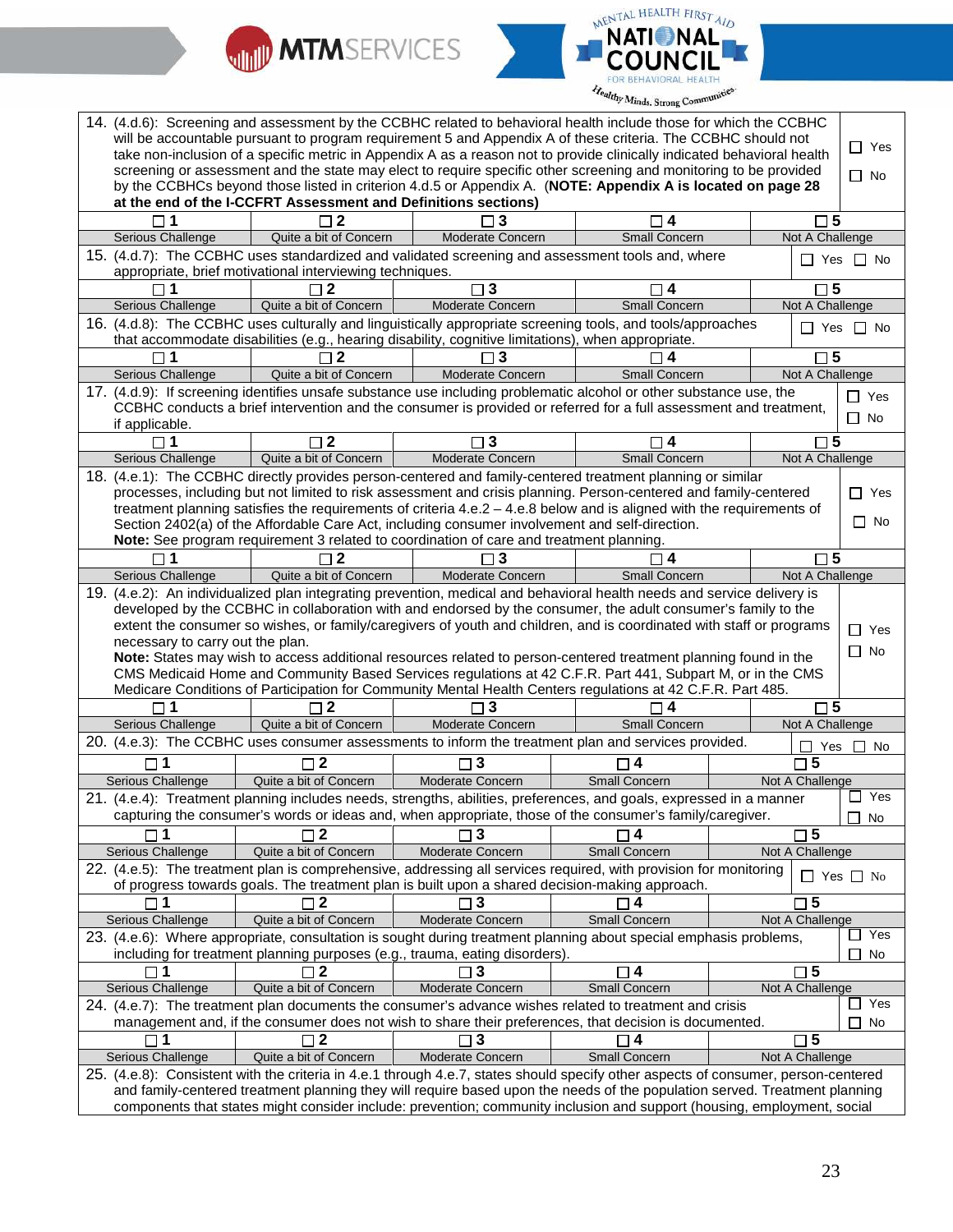



supports); involvement of family/caregiver and other supports; recovery planning; safety planning; and the need for specific services required by the statute (i.e., care coordination, physical health services, peer and family support services, targeted case management, psychiatric rehabilitation services, accommodations to ensure cultural and linguistically competent services). **1 2 3 4 5** Serious Challenge Quite a bit of Concern Moderate Concern Small Concern Not A Challenge 26. (4.f.1): The CCBHC directly provides outpatient mental and substance use disorder services that are evidencebased or best practices, consistent with the needs of individual consumers as identified in their individual treatment plan. In the event specialized services outside the expertise of the CCBHC are required for purposes of outpatient mental and substance use disorder treatment (e.g., treatment of sexual trauma, eating disorders, specialized medications for substance use disorders), the CCBHC makes them available through referral or other formal arrangement with other providers or, where necessary and appropriate, through use of telehealth/telemedicine services. The CCBHC also provides or makes available through formal arrangement traditional practices/treatment as appropriate for the consumers served in the CCBHC area. **Note:** See also program requirement 3 regarding coordination of services and treatment planning. □ Yes □ No **1 2 3 4 5** Serious Challenge Quite a bit of Concern Moderate Concern Small Concern Not A Challenge 27. (4.f.2): Based upon the findings of the needs assessment as required in program requirement 1, states must establish a minimum set of evidence-based practices required of the CCBHCs. Among those evidence-based practices states might consider are the following: Motivational Interviewing; Cognitive Behavioral individual, group and on-line Therapies (CBT); Dialectical Behavior Therapy (DBT); addiction technologies; recovery supports; first episode early intervention for psychosis; Multi-Systemic Therapy; Assertive Community Treatment (ACT); Forensic Assertive Community Treatment (F-ACT); evidence-based medication evaluation and management (including but not limited to medications for psychiatric conditions, medication assisted treatment for alcohol and opioid substance use disorders (e.g., buprenorphine, methadone, naltrexone (injectable and oral), acamprosate, disulfiram, naloxone), prescription long-acting injectable medications for both mental and substance use disorders, and smoking cessation medications); community wrap-around services for youth and children; and specialty clinical interventions to treat mental and substance use disorders experienced by youth (including youth in therapeutic foster care). This list is not intended to be all-inclusive and the states are free to determine whether these or other evidence-based treatments may be appropriate as a condition of certification. **1 2 3 4 5** Serious Challenge | Quite a bit of Concern | Moderate Concern | Small Concern | Not A Challenge 28. (4.f.3): Treatments are provided that are appropriate for the consumer's phase of life and development, specifically considering what is appropriate for children, adolescents, transition age youth, and older adults, as distinct groups for whom life stage and functioning may affect treatment. Specifically, when treating children and adolescents, CCHBCs provide evidenced-based services that are developmentally appropriate, youth guided, and family/caregiver driven with respect to children and adolescents. When treating older adults, the individual consumer's desires and functioning are considered and appropriate evidence-based treatments are provided. When treating individuals with developmental or other cognitive disabilities, level of functioning is considered and appropriate evidence-based treatments are provided. These treatments are delivered by staff with specific training in treating the segment of the population being served. □ Yes  $\Box$  No **1 2 3 4 5** Serious Challenge | Quite a bit of Concern | Moderate Concern | Small Concern | Not A Challenge 29. (4.f.4): Children and adolescents are treated using a family/caregiver-driven, youth guided and developmentally appropriate approach that comprehensively addresses family/caregiver, school, medical, mental health, substance abuse, psychosocial, and environmental issues. □ Yes  $\Box$  No **1 2 3 4 5** Serious Challenge Quite a bit of Concern Moderate Concern Small Concern Not A Challenge 30. (4.g.1): The CCBHC is responsible for outpatient clinic primary care screening and monitoring of key health indicators and health risk. Whether directly provided by the CCBHC or through a DCO, the CCBHC is responsible for ensuring these services are received in a timely fashion. Required primary care screening and monitoring of key health indicators and health risk provided by the CCBHC include those for which the CCBHC will be accountable pursuant to program requirement 5 and Appendix A of these criteria. The CCBHC should not take non-inclusion of a specific metric in Appendix A as a reason not to provide clinically indicated primary care screening and monitoring and the state may elect to require specific other screening and monitoring to be provided by the CCBHCs. The CCBHC ensures children receive age appropriate screening and preventive interventions including, where appropriate, assessment of learning disabilities, and older adults receive age appropriate screening and preventive interventions. Prevention is a key component of primary care services provided by the CCBHC. Nothing in these criteria prevent a CCBHC from providing other primary care services. **Note:** See also program requirement 3 regarding coordination of services and treatment planning. □ Yes □ No **1 2 3 4 5** Serious Challenge Quite a bit of Concern Moderate Concern Small Concern Not A Challenge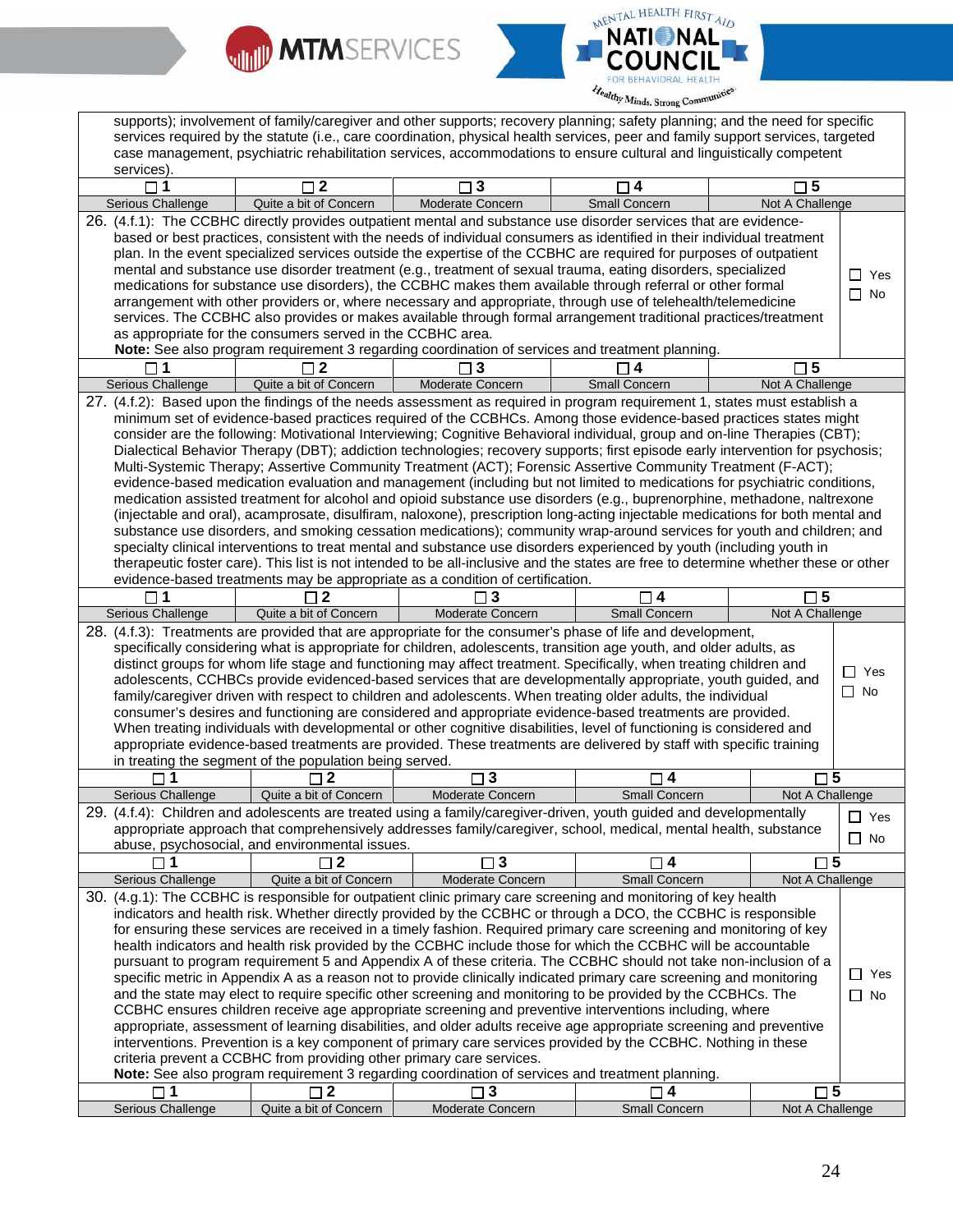



|                                                                                                                  |                           |                                                                     |                                                                                                                                                                                          | 31. (4.h.1): The CCBHC is responsible for high quality targeted case management services that will assist individuals                                                                                                                        |                                |               |
|------------------------------------------------------------------------------------------------------------------|---------------------------|---------------------------------------------------------------------|------------------------------------------------------------------------------------------------------------------------------------------------------------------------------------------|----------------------------------------------------------------------------------------------------------------------------------------------------------------------------------------------------------------------------------------------|--------------------------------|---------------|
| in sustaining recovery, and gaining access to needed medical, social, legal, educational, and other services and |                           |                                                                     |                                                                                                                                                                                          |                                                                                                                                                                                                                                              |                                |               |
|                                                                                                                  |                           |                                                                     |                                                                                                                                                                                          | supports. Targeted case management should include supports for persons deemed at high risk of suicide,                                                                                                                                       |                                | $\Box$ Yes    |
|                                                                                                                  |                           |                                                                     |                                                                                                                                                                                          | particularly during times of transitions such as from an ED or psychiatric hospitalization. Based upon the needs of                                                                                                                          |                                | $\Box$ No     |
|                                                                                                                  |                           | required, and the specific populations for which they are intended. |                                                                                                                                                                                          | the population served, states should specify the scope of other targeted case management services that will be                                                                                                                               |                                |               |
|                                                                                                                  |                           |                                                                     |                                                                                                                                                                                          |                                                                                                                                                                                                                                              | $\square$ 5                    |               |
|                                                                                                                  | Serious Challenge         | Quite a bit of Concern                                              | Moderate Concern                                                                                                                                                                         | Small Concern                                                                                                                                                                                                                                | Not A Challenge                |               |
|                                                                                                                  |                           |                                                                     |                                                                                                                                                                                          | 32. (4.i.1): The CCBHC is responsible for evidence-based and other psychiatric rehabilitation services. States should                                                                                                                        |                                |               |
|                                                                                                                  |                           |                                                                     |                                                                                                                                                                                          | specify which evidence-based and other psychiatric rehabilitation services they will require based upon the needs of                                                                                                                         |                                |               |
|                                                                                                                  |                           |                                                                     |                                                                                                                                                                                          | the population served. Psychiatric rehabilitation services that might be considered include: medication education;                                                                                                                           |                                |               |
|                                                                                                                  |                           |                                                                     |                                                                                                                                                                                          | self-management; training in personal care skills; individual and family/caregiver psycho-education; community                                                                                                                               |                                | $\Box$ Yes    |
|                                                                                                                  |                           |                                                                     |                                                                                                                                                                                          | integration services; recovery support services including Illness Management & Recovery; financial management;                                                                                                                               |                                | $\Box$ No     |
|                                                                                                                  |                           |                                                                     |                                                                                                                                                                                          | and dietary and wellness education. States also may wish to require the provision of supported services such as                                                                                                                              |                                |               |
|                                                                                                                  |                           |                                                                     | housing, employment, and education, the latter in collaboration with local school systems.<br>Note: See program requirement 3 regarding coordination of services and treatment planning. |                                                                                                                                                                                                                                              |                                |               |
|                                                                                                                  | $\sqcap$ 1                | ٦2                                                                  | 3                                                                                                                                                                                        | 4                                                                                                                                                                                                                                            | $\square$ 5                    |               |
|                                                                                                                  | Serious Challenge         | Quite a bit of Concern                                              | <b>Moderate Concern</b>                                                                                                                                                                  | <b>Small Concern</b>                                                                                                                                                                                                                         | Not A Challenge                |               |
|                                                                                                                  |                           |                                                                     |                                                                                                                                                                                          | 33. (4.j.1): The CCBHC is responsible for peer specialist and recovery coaches, peer counseling, and family/caregiver                                                                                                                        |                                |               |
|                                                                                                                  |                           |                                                                     |                                                                                                                                                                                          | supports. States should specify the scope of peer and family services they will require based upon the needs of the                                                                                                                          |                                |               |
|                                                                                                                  |                           |                                                                     |                                                                                                                                                                                          | population served. Peer services that might be considered include: peer-run drop-in centers, peer crisis support                                                                                                                             |                                |               |
|                                                                                                                  |                           |                                                                     |                                                                                                                                                                                          | services, peer bridge services to assist individuals transitioning between residential or inpatient settings to the                                                                                                                          |                                | $\Box$ Yes    |
|                                                                                                                  |                           |                                                                     |                                                                                                                                                                                          | community, peer trauma support, peer support for older adults or youth, and other peer recovery services. Potential                                                                                                                          |                                | $\Box$ No     |
|                                                                                                                  |                           |                                                                     |                                                                                                                                                                                          | family/caregiver support services that might be considered include: family/caregiver psycho-education, parent                                                                                                                                |                                |               |
|                                                                                                                  |                           | training, and family-to-family/caregiver support services.          |                                                                                                                                                                                          |                                                                                                                                                                                                                                              |                                |               |
|                                                                                                                  | 1                         | $\mathbf{2}$                                                        | Note: See program requirement 3 regarding coordination of services and treatment planning.<br>$\overline{\mathbf{3}}$                                                                    | 4                                                                                                                                                                                                                                            | $\square$ 5                    |               |
|                                                                                                                  | <b>Serious Challenge</b>  | Quite a bit of Concern                                              | Moderate Concern                                                                                                                                                                         | <b>Small Concern</b>                                                                                                                                                                                                                         | Not A Challenge                |               |
|                                                                                                                  |                           |                                                                     |                                                                                                                                                                                          | 34. (4.k.1): The CCBHC is responsible for intensive, community-based behavioral health care for certain members of                                                                                                                           |                                |               |
|                                                                                                                  |                           |                                                                     |                                                                                                                                                                                          | the U.S. Armed Forces and veterans, particularly those Armed Forces members located 50 miles or more (or one                                                                                                                                 |                                |               |
|                                                                                                                  |                           |                                                                     |                                                                                                                                                                                          | hour's drive time) from a Military Treatment Facility (MTF) and veterans living 40 miles or more (driving distance)                                                                                                                          |                                |               |
|                                                                                                                  |                           |                                                                     |                                                                                                                                                                                          | from a VA medical facility, or as otherwise required by federal law. Care provided to veterans is required to be                                                                                                                             |                                |               |
|                                                                                                                  |                           |                                                                     |                                                                                                                                                                                          | consistent with minimum clinical mental health guidelines promulgated by the Veterans Health Administration                                                                                                                                  |                                | $\Box$<br>Yes |
|                                                                                                                  |                           |                                                                     |                                                                                                                                                                                          | (VHA), including clinical guidelines contained in the Uniform Mental Health Services Handbook of such                                                                                                                                        |                                | $\Box$ No     |
|                                                                                                                  |                           |                                                                     |                                                                                                                                                                                          | Administration. The provisions of these criteria in general and, specifically, in criteria 4.K, are designed to assist<br>CCBHCs in providing quality clinical behavioral health services consistent with the Uniform Mental Health Services |                                |               |
|                                                                                                                  | Handbook.                 |                                                                     |                                                                                                                                                                                          |                                                                                                                                                                                                                                              |                                |               |
|                                                                                                                  |                           |                                                                     | Note: See program requirement 3 regarding coordination of services and treatment planning.                                                                                               |                                                                                                                                                                                                                                              |                                |               |
|                                                                                                                  | $\Box$ 1                  | $\Box$ 2                                                            | $\Box$ 3                                                                                                                                                                                 | $\overline{\mathbf{4}}$<br>П                                                                                                                                                                                                                 | $\square$ 5                    |               |
|                                                                                                                  | <b>Serious Challenge</b>  | Quite a bit of Concern                                              | Moderate Concern                                                                                                                                                                         | <b>Small Concern</b>                                                                                                                                                                                                                         | Not A Challenge                |               |
|                                                                                                                  |                           |                                                                     |                                                                                                                                                                                          | 35. (4.k.2): All individuals inquiring about services are asked whether they have ever served in the U.S. military.                                                                                                                          |                                |               |
|                                                                                                                  |                           |                                                                     |                                                                                                                                                                                          | Current Military Personnel: Persons affirming current military service will be offered assistance in the following                                                                                                                           |                                |               |
|                                                                                                                  | manner:                   |                                                                     |                                                                                                                                                                                          |                                                                                                                                                                                                                                              |                                |               |
|                                                                                                                  |                           |                                                                     | (PCMs) are contacted by the CCBHC regarding referrals outside the MTF.                                                                                                                   | (1) Active Duty Service Members (ADSM) must use their servicing MTF, and their MTF Primary Care Managers                                                                                                                                     |                                |               |
|                                                                                                                  |                           |                                                                     |                                                                                                                                                                                          | (2) ADSMs and activated Reserve Component (Guard/Reserve) members who reside more than 50 miles (or one                                                                                                                                      |                                |               |
|                                                                                                                  |                           |                                                                     |                                                                                                                                                                                          | hour's drive time) from a military hospital or military clinic enroll in TRICARE PRIME Remote and use the                                                                                                                                    |                                |               |
|                                                                                                                  |                           |                                                                     |                                                                                                                                                                                          | network PCM, or select any other authorized TRICARE provider as the PCM. The PCM refers the member to                                                                                                                                        |                                | $\sqcup$ Yes  |
|                                                                                                                  |                           |                                                                     |                                                                                                                                                                                          | specialists for care he or she cannot provide; and works with the regional managed care support contractor for                                                                                                                               |                                | $\Box$<br>No  |
|                                                                                                                  | referrals/authorizations. |                                                                     |                                                                                                                                                                                          |                                                                                                                                                                                                                                              |                                |               |
|                                                                                                                  |                           |                                                                     |                                                                                                                                                                                          | (3) Members of the Selected Reserves, not on Active Duty (AD) orders, are eligible for TRICARE Reserve Select                                                                                                                                |                                |               |
|                                                                                                                  |                           |                                                                     |                                                                                                                                                                                          | and can schedule an appointment with any TRICARE-authorized provider, network or non-network.<br>Veterans: Persons affirming former military service (veterans) are offered assistance to enroll in VHA for the delivery                     |                                |               |
|                                                                                                                  |                           |                                                                     |                                                                                                                                                                                          | of health and behavioral health services. Veterans who decline or are ineligible for VHA services will be served by                                                                                                                          |                                |               |
|                                                                                                                  |                           |                                                                     |                                                                                                                                                                                          | the CCBHC consistent with minimum clinical mental health guidelines promulgated by the VHA, including clinical                                                                                                                               |                                |               |
|                                                                                                                  |                           |                                                                     |                                                                                                                                                                                          | guidelines contained in the Uniform Mental Health Services Handbook as excerpted below (from VHA Handbook                                                                                                                                    |                                |               |
|                                                                                                                  |                           |                                                                     | 1160.01, Principles of Care found in the Uniform Mental Health Services in VA Centers and Clinics).                                                                                      |                                                                                                                                                                                                                                              |                                |               |
|                                                                                                                  |                           |                                                                     |                                                                                                                                                                                          | Note: See also program requirement 3 requiring coordination of care across settings and providers, including                                                                                                                                 |                                |               |
|                                                                                                                  |                           | facilities of the Department of Veterans Affairs.                   |                                                                                                                                                                                          |                                                                                                                                                                                                                                              |                                |               |
|                                                                                                                  | 1<br>Serious Challenge    | $\mathbf{2}$<br>Quite a bit of Concern                              | $\square$ 3<br>Moderate Concern                                                                                                                                                          | $\square$ 4<br>Small Concern                                                                                                                                                                                                                 | $\square$ 5<br>Not A Challenge |               |
|                                                                                                                  |                           |                                                                     |                                                                                                                                                                                          |                                                                                                                                                                                                                                              |                                |               |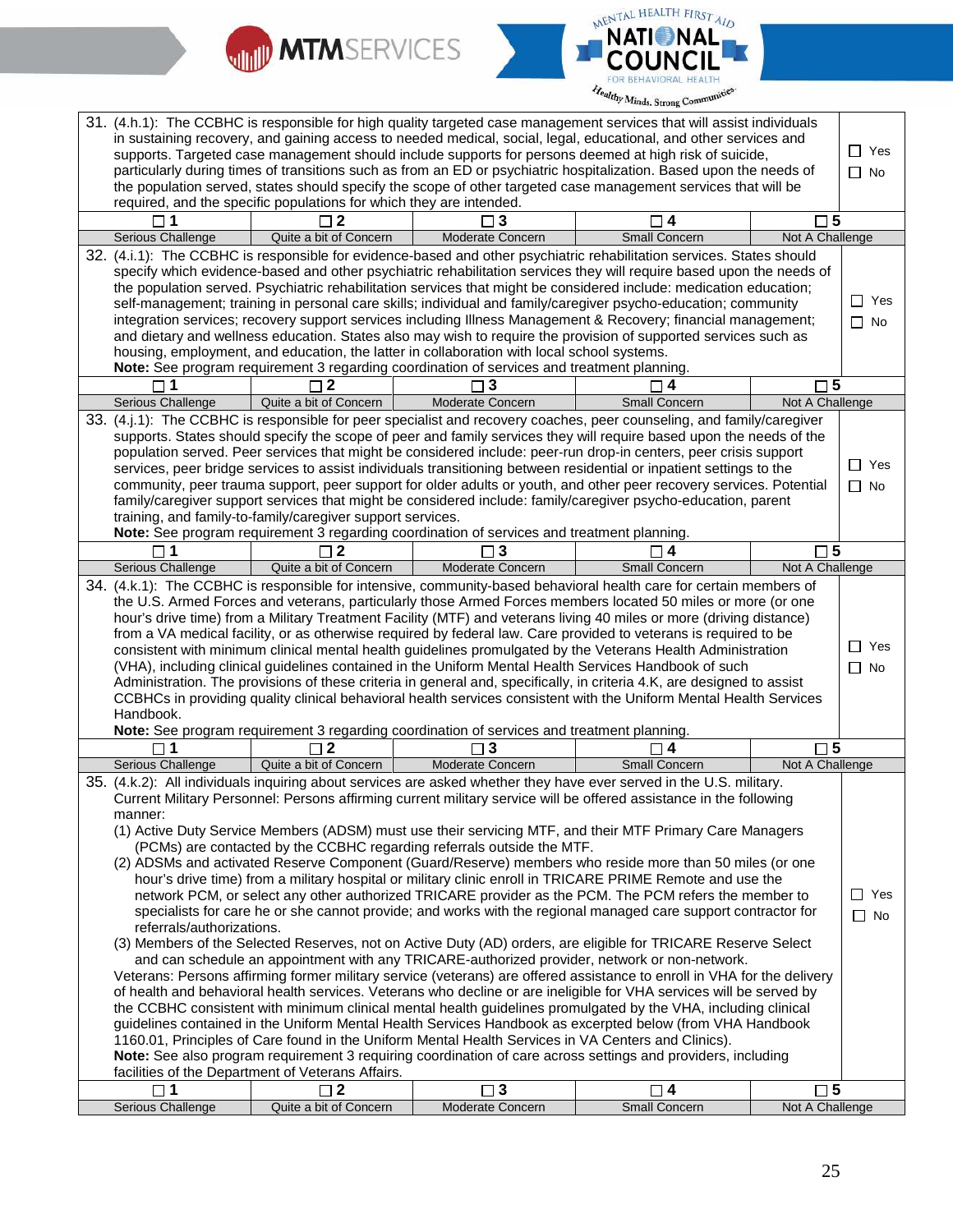



|                               |                                                                     |                                                                                     | 36. (4.k.3): In keeping with the general criteria governing CCBHCs, CCBHCs ensure there is integration or coordination      |                 |            |
|-------------------------------|---------------------------------------------------------------------|-------------------------------------------------------------------------------------|-----------------------------------------------------------------------------------------------------------------------------|-----------------|------------|
|                               |                                                                     |                                                                                     | between the care of substance use disorders and other mental health conditions for those veterans who experience            |                 | $\Box$ Yes |
|                               |                                                                     |                                                                                     | both and for integration or coordination between care for behavioral health conditions and other components of              |                 | $\Box$ No  |
| health care for all veterans. |                                                                     |                                                                                     |                                                                                                                             |                 |            |
| $\Box$ 1                      | $\Box$ 2                                                            | $\square$ 3                                                                         | $\overline{\mathbf{4}}$                                                                                                     | $\square$ 5     |            |
| Serious Challenge             | Quite a bit of Concern                                              | Moderate Concern                                                                    | Small Concern                                                                                                               | Not A Challenge |            |
|                               |                                                                     |                                                                                     | 37. (4.k.4): Every veteran seen for behavioral health services is assigned a Principal Behavioral Health Provider. When     |                 |            |
|                               |                                                                     |                                                                                     | veterans are seeing more than one behavioral health provider and when they are involved in more than one                    |                 |            |
|                               |                                                                     |                                                                                     | program, the identity of the Principal Behavioral Health Provider is made clear to the veteran and identified in the        |                 |            |
|                               |                                                                     |                                                                                     |                                                                                                                             |                 |            |
|                               |                                                                     |                                                                                     | medical record. The Principal Behavioral Health Provider is identified on a consumer tracking database for those            |                 |            |
|                               |                                                                     |                                                                                     | veterans who need case management. The Principal Behavioral Health Provider ensures the following requirements              |                 |            |
| are fulfilled:                |                                                                     |                                                                                     |                                                                                                                             |                 |            |
|                               |                                                                     |                                                                                     | (1) Regular contact is maintained with the veteran as clinically indicated as long as ongoing care is required.             |                 |            |
|                               |                                                                     |                                                                                     | (2) A psychiatrist, or such other independent prescriber as satisfies the current requirements of the VHA Uniform           |                 |            |
|                               |                                                                     |                                                                                     | Mental Health Services Handbook, reviews and reconciles each veteran's psychiatric medications on a regular                 |                 |            |
| basis.                        |                                                                     |                                                                                     |                                                                                                                             |                 |            |
|                               |                                                                     |                                                                                     | (3) Coordination and development of the veteran's treatment plan incorporates input from the veteran (and, when             |                 |            |
|                               |                                                                     |                                                                                     | appropriate, the family with the veteran's consent when the veteran possesses adequate decision-making                      |                 |            |
|                               |                                                                     |                                                                                     | capacity or with the veteran's surrogate decision-maker's consent when the veteran does not have adequate                   |                 |            |
| decision-making capacity).    |                                                                     |                                                                                     |                                                                                                                             |                 |            |
|                               |                                                                     |                                                                                     |                                                                                                                             |                 |            |
|                               |                                                                     |                                                                                     | (4) Implementation of the treatment plan is monitored and documented. This must include tracking progress in the            |                 | $\Box$ Yes |
|                               | care delivered, the outcomes achieved, and the goals attained.      |                                                                                     |                                                                                                                             |                 | $\Box$ No  |
|                               | (5) The treatment plan is revised, when necessary.                  |                                                                                     |                                                                                                                             |                 |            |
|                               |                                                                     |                                                                                     | (6) The principal therapist or Principal Behavioral Health Provider communicates with the veteran (and the veteran's        |                 |            |
|                               |                                                                     |                                                                                     | authorized surrogate or family or friends when appropriate and when veterans with adequate decision-making                  |                 |            |
|                               |                                                                     |                                                                                     | capacity consent) about the treatment plan, and for addressing any of the veteran's problems or concerns about              |                 |            |
|                               |                                                                     |                                                                                     | their care. For veterans who are at high risk of losing decision-making capacity, such as those with a diagnosis            |                 |            |
|                               |                                                                     |                                                                                     | of schizophrenia or schizoaffective disorder, such communications need to include discussions regarding future              |                 |            |
|                               |                                                                     |                                                                                     | behavioral health care treatment (see information regarding Advance Care Planning Documents in VHA                          |                 |            |
| Handbook 1004.2).             |                                                                     |                                                                                     |                                                                                                                             |                 |            |
|                               |                                                                     |                                                                                     | (7) The treatment plan reflects the veteran's goals and preferences for care and that the veteran verbally consents         |                 |            |
|                               |                                                                     |                                                                                     | to the treatment plan in accordance with VHA Handbook 1004.1, Informed Consent for Clinical Treatments and                  |                 |            |
|                               |                                                                     |                                                                                     | Procedures. If the Principal Behavioral Health Provider suspects the veteran lacks the capacity to make a                   |                 |            |
|                               |                                                                     |                                                                                     | decision about the mental health treatment plan, the provider must ensure the veteran's decision-making                     |                 |            |
|                               |                                                                     |                                                                                     |                                                                                                                             |                 |            |
|                               |                                                                     |                                                                                     | capacity is formally assessed and documented. For veterans who are determined to lack capacity, the provider                |                 |            |
|                               |                                                                     |                                                                                     | must identify the authorized surrogate and document the surrogate's verbal consent to the treatment plan.                   |                 |            |
| $\sqcap$ 1                    | 2 ר                                                                 | 3 ⊤                                                                                 |                                                                                                                             | $\square$ 5     |            |
| Serious Challenge             | Quite a bit of Concern                                              | <b>Moderate Concern</b>                                                             | <b>Small Concern</b>                                                                                                        | Not A Challenge |            |
|                               |                                                                     |                                                                                     | 38. (4.k.5): In keeping with the general criteria governing CCBHCs, behavioral health services are recovery-oriented.       |                 |            |
|                               |                                                                     |                                                                                     | The VHA adopted the National Consensus Statement on Mental Health Recovery in its Uniform Mental Health                     |                 |            |
|                               |                                                                     |                                                                                     | Services Handbook. SAMHSA has since developed a working definition and set of principles for recovery updating              |                 |            |
|                               |                                                                     |                                                                                     | the Consensus Statement. Recovery is defined as "a process of change through which individuals improve their                |                 |            |
|                               |                                                                     |                                                                                     | health and wellness, live a self-directed life, and strive to reach their full potential." The following are the 10 guiding |                 |            |
| principles of recovery:       |                                                                     |                                                                                     |                                                                                                                             |                 |            |
| $\Box$ Hope                   |                                                                     | $\Box$ Culture                                                                      |                                                                                                                             |                 |            |
| □ Person-driven               |                                                                     | □ Addresses trauma                                                                  |                                                                                                                             |                 |            |
|                               |                                                                     | □ Strengths/responsibility                                                          |                                                                                                                             |                 |            |
| □ Many pathways               |                                                                     |                                                                                     |                                                                                                                             |                 |            |
| $\Box$ Holistic               |                                                                     | $\Box$ Respect                                                                      |                                                                                                                             |                 |            |
| □ Peer support                |                                                                     |                                                                                     |                                                                                                                             |                 |            |
| □ Relational                  |                                                                     |                                                                                     |                                                                                                                             |                 |            |
|                               | (Substance Abuse and Mental Health Services Administration [2012]). |                                                                                     |                                                                                                                             |                 | □ Yes      |
|                               |                                                                     | As implemented in VHA recovery, the recovery principles also include the following: |                                                                                                                             |                 | ∣ No       |
| $\Box$ Privacy                |                                                                     |                                                                                     |                                                                                                                             |                 |            |
| □ Security                    |                                                                     |                                                                                     |                                                                                                                             |                 |            |
| $\Box$ Honor                  |                                                                     |                                                                                     |                                                                                                                             |                 |            |
|                               |                                                                     |                                                                                     | Care for veterans must conform to that definition and to those principles in order to satisfy the statutory                 |                 |            |
|                               |                                                                     | requirement that care for veterans adheres to guidelines promulgated by the VHA.    |                                                                                                                             |                 |            |
| $\square$ 1                   | $\square$ 2                                                         | $\square$ 3                                                                         | $\square$ 4                                                                                                                 | $\square$ 5     |            |
| Serious Challenge             | Quite a bit of Concern                                              | Moderate Concern                                                                    | Small Concern                                                                                                               | Not A Challenge |            |
|                               |                                                                     |                                                                                     | 39. (4.k.6): In keeping with the general criteria governing CCBHCs, all behavioral health care is provided with cultural    |                 |            |
|                               |                                                                     |                                                                                     |                                                                                                                             |                 | $\Box$ Yes |
|                               |                                                                     |                                                                                     |                                                                                                                             |                 |            |
| competence.                   |                                                                     |                                                                                     | (1) Any staff who is not a veteran has training about military and veterans' culture in order to be able to understand      |                 | $\Box$ No  |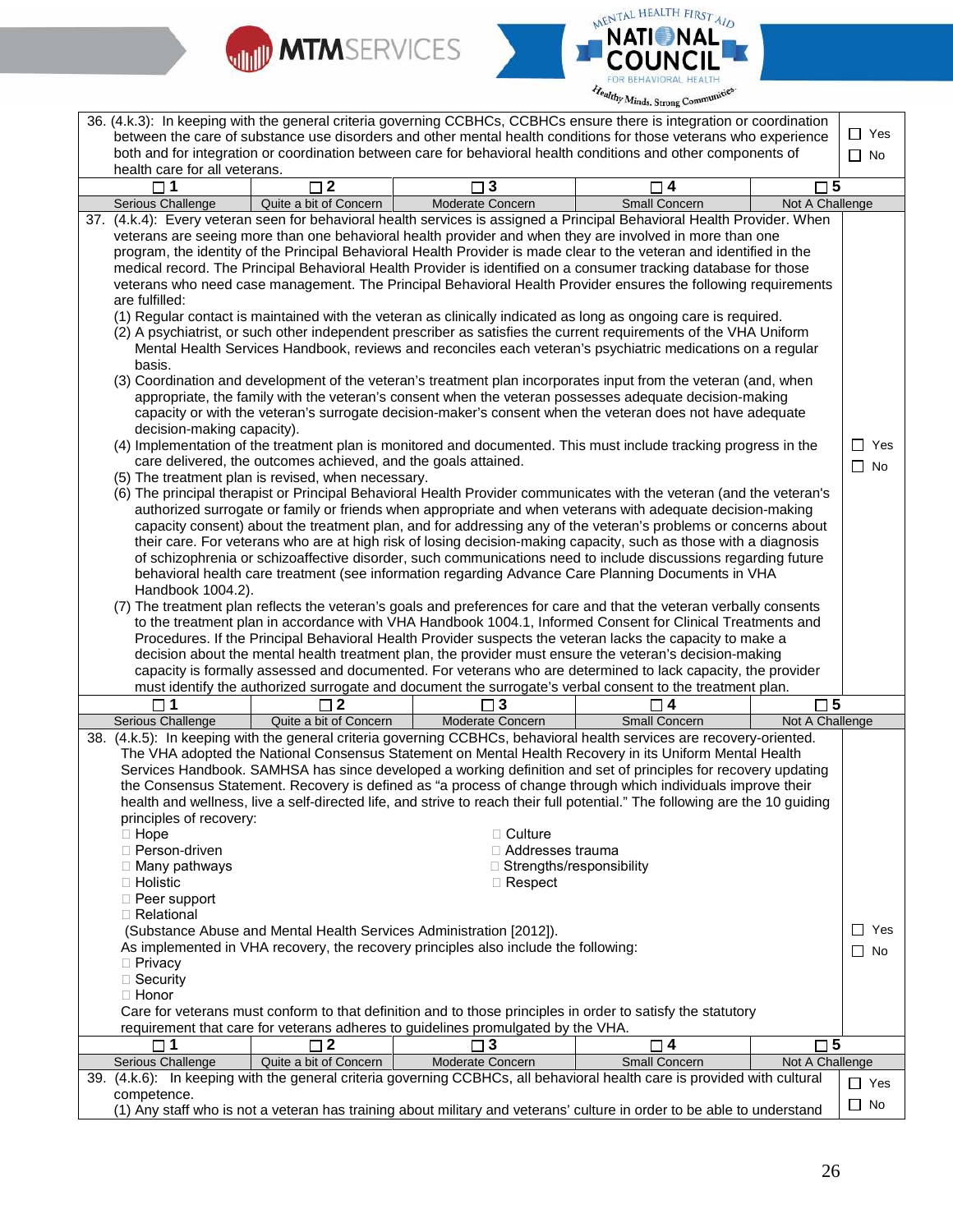



|                                                                                                                          |                                                                                                                                                                                                                           |                                 | <b><i>Partitions</i></b> , <i>Strong</i> Company     |                                |            |
|--------------------------------------------------------------------------------------------------------------------------|---------------------------------------------------------------------------------------------------------------------------------------------------------------------------------------------------------------------------|---------------------------------|------------------------------------------------------|--------------------------------|------------|
|                                                                                                                          | the unique experiences and contributions of those who have served their country.<br>(2) All staff receives cultural competency training on issues of race, ethnicity, age, sexual orientation, and gender                 |                                 |                                                      |                                |            |
| identity.                                                                                                                |                                                                                                                                                                                                                           |                                 |                                                      |                                |            |
|                                                                                                                          | 2                                                                                                                                                                                                                         | 3                               | ו4 ⊏                                                 | $\sqcap$ 5                     |            |
| Serious Challenge                                                                                                        | Quite a bit of Concern                                                                                                                                                                                                    | Moderate Concern                | Small Concern                                        | Not A Challenge                |            |
|                                                                                                                          | 40. (4.k.7): In keeping with the general criteria governing CCBHCs, there is a behavioral health treatment plan for all                                                                                                   |                                 |                                                      |                                |            |
|                                                                                                                          | veterans receiving behavioral health services.                                                                                                                                                                            |                                 |                                                      |                                |            |
|                                                                                                                          | (1) The treatment plan includes the veteran's diagnosis or diagnoses and documents consideration of each type of                                                                                                          |                                 |                                                      |                                |            |
|                                                                                                                          | evidence-based intervention for each diagnosis.                                                                                                                                                                           |                                 |                                                      |                                |            |
|                                                                                                                          | (2) The treatment plan includes approaches to monitoring the outcomes (therapeutic benefits and adverse effects)                                                                                                          |                                 |                                                      |                                |            |
|                                                                                                                          | of care, and milestones for reevaluation of interventions and of the plan itself.                                                                                                                                         |                                 |                                                      |                                | $\Box$ Yes |
|                                                                                                                          | (3) As appropriate, the plan considers interventions intended to reduce/manage symptoms, improve functioning,                                                                                                             |                                 |                                                      |                                |            |
|                                                                                                                          | and prevent relapses or recurrences of episodes of illness.                                                                                                                                                               |                                 |                                                      |                                | $\Box$ No  |
|                                                                                                                          | (4) The plan is recovery oriented, attentive to the veteran's values and preferences, and evidence-based regarding                                                                                                        |                                 |                                                      |                                |            |
|                                                                                                                          | what constitutes effective and safe treatments.                                                                                                                                                                           |                                 |                                                      |                                |            |
|                                                                                                                          | (5) The treatment plan is developed with input from the veteran, and when the veteran consents, appropriate                                                                                                               |                                 |                                                      |                                |            |
|                                                                                                                          | family members. The veteran's verbal consent to the treatment plan is required pursuant to VHA Handbook                                                                                                                   |                                 |                                                      |                                |            |
| 1004.1.                                                                                                                  |                                                                                                                                                                                                                           |                                 |                                                      |                                |            |
| $\Box$ 1                                                                                                                 | $\Box$ 2                                                                                                                                                                                                                  | $\Box$ 3                        | $\Box$ 4                                             | $\square$ 5                    |            |
| Serious Challenge                                                                                                        | Quite a bit of Concern                                                                                                                                                                                                    | Moderate Concern                | Small Concern                                        | Not A Challenge                |            |
|                                                                                                                          |                                                                                                                                                                                                                           |                                 |                                                      |                                |            |
|                                                                                                                          | Note: Total Score for this section ranges from 40 to 200                                                                                                                                                                  |                                 | <b>Program Requirement 4 Total Cumulative Score:</b> |                                |            |
|                                                                                                                          | <b>Program Requirement 5: Quality and Other Reporting</b>                                                                                                                                                                 |                                 |                                                      |                                |            |
|                                                                                                                          | 1. (5.a.1): The CCBHC has the capacity to collect, report, and track encounter, outcome, and quality data, including                                                                                                      |                                 |                                                      |                                |            |
|                                                                                                                          | but not limited to data capturing: (1) consumer characteristics; (2) staffing; (3) access to services; (4) use of services;                                                                                               |                                 |                                                      |                                |            |
|                                                                                                                          |                                                                                                                                                                                                                           |                                 |                                                      |                                | $\Box$ Yes |
|                                                                                                                          | (5) screening, prevention, and treatment; (6) care coordination; (7) other processes of care; (8) costs; and (9)<br>consumer outcomes. Data collection and reporting requirements are elaborated below and in Appendix A. |                                 |                                                      |                                | $\Box$ No  |
|                                                                                                                          | (NOTE: Appendix A is located on page 28 at the end of the I-CCFRT Assessment and Definitions sections)                                                                                                                    |                                 |                                                      |                                |            |
| $\square$ 1                                                                                                              |                                                                                                                                                                                                                           |                                 |                                                      | $\square$ 5                    |            |
|                                                                                                                          | $\Box$ 2                                                                                                                                                                                                                  | $\exists$ 3                     | $\Box$ 4                                             |                                |            |
| Serious Challenge                                                                                                        | Quite a bit of Concern                                                                                                                                                                                                    | Moderate Concern                | Small Concern                                        | Not A Challenge                |            |
|                                                                                                                          | 2. (5.a.2): Reporting is annual and data are required to be reported for all CCBHC consumers, or where data constraints exist (for                                                                                        |                                 |                                                      |                                |            |
|                                                                                                                          | example, the measure is calculated from claims), for all Medicaid enrollees in the CCBHCs.                                                                                                                                |                                 |                                                      |                                |            |
| 1                                                                                                                        | $\sqcap$ 2                                                                                                                                                                                                                | ∃ 3                             | 4                                                    | $\square$ 5                    |            |
| Serious Challenge                                                                                                        | Quite a bit of Concern                                                                                                                                                                                                    | Moderate Concern                | <b>Small Concern</b>                                 | Not A Challenge                |            |
|                                                                                                                          | 3. (5.a.3): To the extent possible, these criteria assign to the state responsibility for data collection and reporting where access to                                                                                   |                                 |                                                      |                                |            |
|                                                                                                                          | data outside the CCBHC is required. Data to be collected and reported and quality measures to be reported, however, may                                                                                                   |                                 |                                                      |                                |            |
|                                                                                                                          | relate to services CCBHC consumers receive through DCOs. Collection of some of the data and quality measures that are the                                                                                                 |                                 |                                                      |                                |            |
|                                                                                                                          | responsibility of the CCBHC may require access to data from DCOs and it is the responsibility of the CCBHC to arrange for                                                                                                 |                                 |                                                      |                                |            |
| access to such data as legally permissible upon creation of the relationship with DCOs and to ensure adequate consent as |                                                                                                                                                                                                                           |                                 |                                                      |                                |            |
|                                                                                                                          |                                                                                                                                                                                                                           |                                 |                                                      |                                |            |
|                                                                                                                          | appropriate and that releases of information are obtained for each affected consumer.                                                                                                                                     |                                 |                                                      |                                |            |
| 1                                                                                                                        | 2                                                                                                                                                                                                                         | 3                               | 4                                                    | 5                              |            |
| Serious Challenge                                                                                                        | Quite a bit of Concern                                                                                                                                                                                                    | Moderate Concern                | <b>Small Concern</b>                                 | Not A Challenge                |            |
|                                                                                                                          | 4. (5.a.4): As specified in Appendix A (See page 28 following I-CCFRT Assessment), some aspects of data reporting will be the                                                                                             |                                 |                                                      |                                |            |
|                                                                                                                          | responsibility of the state, using Medicaid claims and encounter data. States must provide CCHBC-level Medicaid claims or                                                                                                 |                                 |                                                      |                                |            |
|                                                                                                                          | encounter data to the evaluators of this demonstration program annually. At a minimum, consumer and service-level data                                                                                                    |                                 |                                                      |                                |            |
|                                                                                                                          | should include a unique consumer identifier, unique clinic identifier, date of service, CCBHC-covered service provided, units of                                                                                          |                                 |                                                      |                                |            |
|                                                                                                                          | service provided and diagnosis. These data must be reported through MMIS/T-MSIS in order to support the state's claim for                                                                                                 |                                 |                                                      |                                |            |
|                                                                                                                          | enhanced federal matching funds made available through this demonstration program. For each consumer, the state must                                                                                                      |                                 |                                                      |                                |            |
|                                                                                                                          | obtain and link the consumer level administrative Uniform Reporting System (URS) information to the claim (or be able to link                                                                                             |                                 |                                                      |                                |            |
|                                                                                                                          | by unique consumer identifier). CCBHC consumer claim or encounter data must be linkable to the consumer's pharmacy claims                                                                                                 |                                 |                                                      |                                |            |
|                                                                                                                          | or utilization information, inpatient and outpatient claims, and any other claims or encounter data necessary to report the                                                                                               |                                 |                                                      |                                |            |
|                                                                                                                          | measures identified in Appendix A. These linked claims or encounter data must also be made available to the evaluator. In                                                                                                 |                                 |                                                      |                                |            |
|                                                                                                                          | addition to data specified in this program requirement and in Appendix A that the state is to provide, the state will provide such                                                                                        |                                 |                                                      |                                |            |
|                                                                                                                          | other data, including Treatment Episode Data Set (TEDS) data and data from comparison settings, as may be required for the                                                                                                |                                 |                                                      |                                |            |
|                                                                                                                          | evaluation to HHS and the national evaluation contractor annually. To the extent CCBHCs are responsible for provision of data,                                                                                            |                                 |                                                      |                                |            |
|                                                                                                                          | the data will be provided to the state and, as may be required elsewhere, to HHS and the evaluator. If requested, CCBHCs will                                                                                             |                                 |                                                      |                                |            |
|                                                                                                                          | participate in discussions with the national evaluation team.                                                                                                                                                             |                                 |                                                      |                                |            |
| $\square$ 1<br>Serious Challenge                                                                                         | $\square$ 2<br>Quite a bit of Concern                                                                                                                                                                                     | $\square$ 3<br>Moderate Concern | $\square$ 4<br>Small Concern                         | $\square$ 5<br>Not A Challenge |            |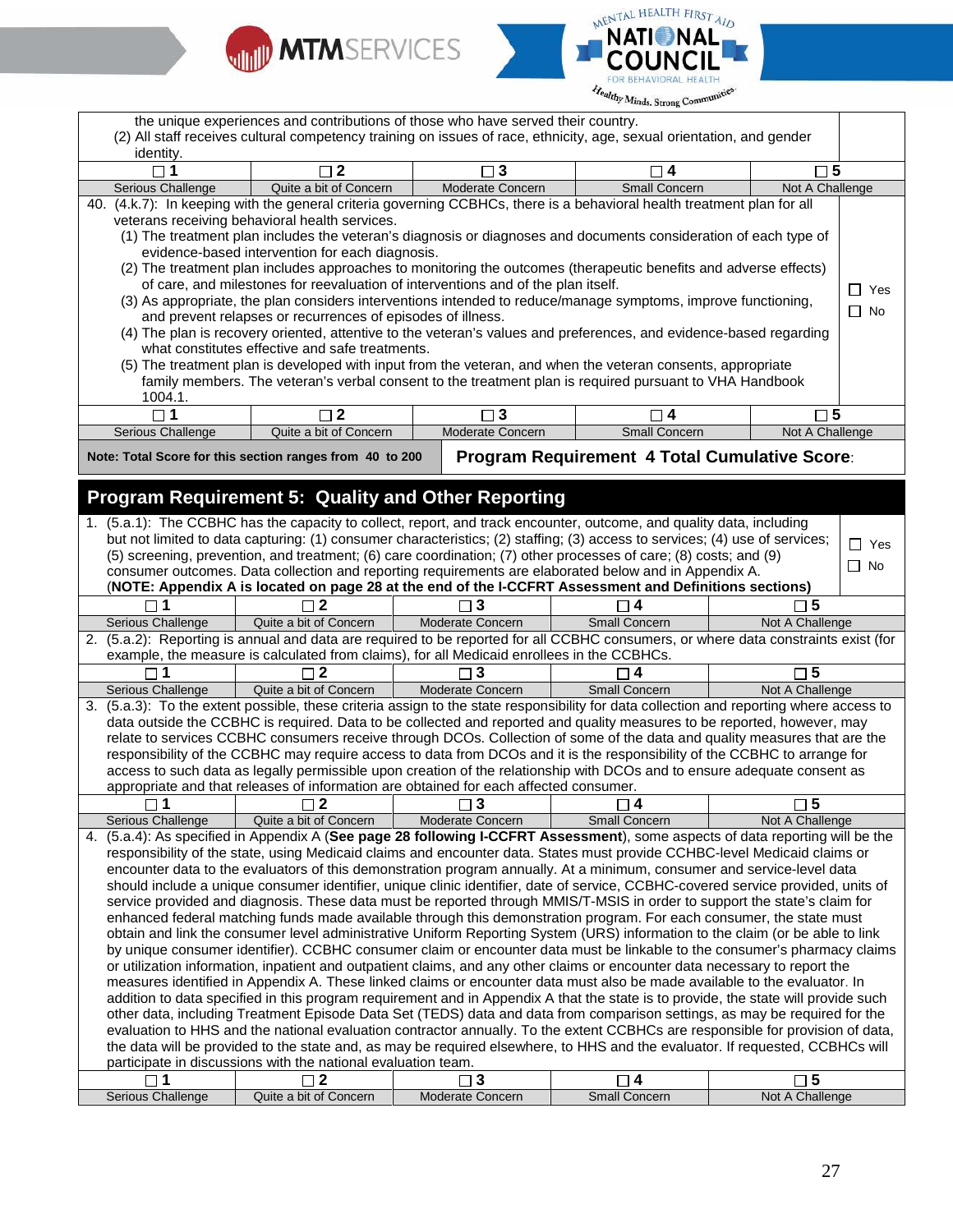



| information within nine months after the end of each demonstration year to CMS.<br>Note: In order for a clinic to receive payment using the CCBHC PPS, it must be certified as a CCBHC.                                                                                                                                                                                                                                                                                                                                                                                                                                                                                                                                                                                                                                                                                                                                                                                                                                                                                                                                                                                                                                                                                                                                                                                                                                                                                                                                                                                                                                                                                                                                                                                                                                                                    |                         |
|------------------------------------------------------------------------------------------------------------------------------------------------------------------------------------------------------------------------------------------------------------------------------------------------------------------------------------------------------------------------------------------------------------------------------------------------------------------------------------------------------------------------------------------------------------------------------------------------------------------------------------------------------------------------------------------------------------------------------------------------------------------------------------------------------------------------------------------------------------------------------------------------------------------------------------------------------------------------------------------------------------------------------------------------------------------------------------------------------------------------------------------------------------------------------------------------------------------------------------------------------------------------------------------------------------------------------------------------------------------------------------------------------------------------------------------------------------------------------------------------------------------------------------------------------------------------------------------------------------------------------------------------------------------------------------------------------------------------------------------------------------------------------------------------------------------------------------------------------------|-------------------------|
| $\Box$ 5<br>$\Box$ 1<br>$\sqcap$ 2<br>3<br>$\sqcap$ 4                                                                                                                                                                                                                                                                                                                                                                                                                                                                                                                                                                                                                                                                                                                                                                                                                                                                                                                                                                                                                                                                                                                                                                                                                                                                                                                                                                                                                                                                                                                                                                                                                                                                                                                                                                                                      |                         |
| <b>Small Concern</b><br>Not A Challenge                                                                                                                                                                                                                                                                                                                                                                                                                                                                                                                                                                                                                                                                                                                                                                                                                                                                                                                                                                                                                                                                                                                                                                                                                                                                                                                                                                                                                                                                                                                                                                                                                                                                                                                                                                                                                    |                         |
| Quite a bit of Concern<br>Moderate Concern<br>Serious Challenge<br>6. (5.b.1): The CCBHC develops, implements, and maintains an effective, CCBHC-wide data-driven continuous quality<br>improvement (CQI) plan for clinical services and clinical management. The CQI projects are clearly defined, implemented, and<br>evaluated annually. The number and scope of distinct CQI projects conducted annually are based on the needs of the<br>CCBHC's population and reflect the scope, complexity and past performance of the CCBHC's services and operations. The<br>CCBHC-wide CQI plan addresses priorities for improved quality of care and client safety, and requires all improvement<br>activities be evaluated for effectiveness. The CQI plan focuses on indicators related to improved behavioral and physical health<br>outcomes, and takes actions to demonstrate improvement in CCBHC performance. The CCBHC documents each CQI project<br>implemented, the reasons for the projects, and the measurable progress achieved by the projects. One or more individuals are<br>designated as responsible for operating the CQI program.<br>$\mathbf{3}$<br>$\square$ 1<br>$\mathbf{2}$<br>$\square$ 5<br>□ 4<br>Serious Challenge<br>Quite a bit of Concern<br>Moderate Concern<br><b>Small Concern</b><br>Not A Challenge<br>7. (5.b.2): Although the CQI plan is to be developed by the CCBHC and reviewed and approved by the state during certification,<br>specific events are expected to be addressed as part of the CQI plan, including: (1) CCBHC consumer suicide deaths or<br>suicide attempts; (2) CCBHC consumer 30 day hospital readmissions for psychiatric or substance use reasons; and (3) such<br>other events the state or applicable accreditation bodies may deem appropriate for examination and remediation as part of a |                         |
| CQI plan.                                                                                                                                                                                                                                                                                                                                                                                                                                                                                                                                                                                                                                                                                                                                                                                                                                                                                                                                                                                                                                                                                                                                                                                                                                                                                                                                                                                                                                                                                                                                                                                                                                                                                                                                                                                                                                                  |                         |
| $\Box$ 2<br>$\Box$ 1<br>$\square$ 3<br>$\square$ 5<br>$\Box$ 4                                                                                                                                                                                                                                                                                                                                                                                                                                                                                                                                                                                                                                                                                                                                                                                                                                                                                                                                                                                                                                                                                                                                                                                                                                                                                                                                                                                                                                                                                                                                                                                                                                                                                                                                                                                             |                         |
| Quite a bit of Concern<br>Moderate Concern<br><b>Small Concern</b><br>Not A Challenge<br>Serious Challenge                                                                                                                                                                                                                                                                                                                                                                                                                                                                                                                                                                                                                                                                                                                                                                                                                                                                                                                                                                                                                                                                                                                                                                                                                                                                                                                                                                                                                                                                                                                                                                                                                                                                                                                                                 |                         |
| <b>Program Requirement 5 Total Cumulative Score:</b><br>Note: Total Score for this section ranges from 7 to 35                                                                                                                                                                                                                                                                                                                                                                                                                                                                                                                                                                                                                                                                                                                                                                                                                                                                                                                                                                                                                                                                                                                                                                                                                                                                                                                                                                                                                                                                                                                                                                                                                                                                                                                                             |                         |
| Program Requirement 6: Organizational Authority, Governance and Accreditation<br>(6.a.1): The CCBHC maintains documentation establishing the CCBHC conforms to at least one of the following                                                                                                                                                                                                                                                                                                                                                                                                                                                                                                                                                                                                                                                                                                                                                                                                                                                                                                                                                                                                                                                                                                                                                                                                                                                                                                                                                                                                                                                                                                                                                                                                                                                               |                         |
| statutorily established criteria:<br>$\Box$ Is a non-profit organization, exempt from tax under Section 501(c)(3) of the United States Internal Revenue<br>Code:<br>$\Box$ Is part of a local government behavioral health authority;<br>□ Is operated under the authority of the Indian Health Service, an Indian tribe, or tribal organization pursuant to a<br>contract, grant, cooperative agreement, or compact with the Indian Health Service pursuant to the Indian Self-<br>Determination Act (25 U.S.C. 450 et seq.);<br>□ Is an urban Indian organization pursuant to a grant or contract with the Indian Health Service under Title V of the<br>Indian Health Care Improvement Act (25 U.S.C. 1601 et seq.).<br>Note: A CCBHC is considered part of a local government behavioral health authority when a locality, county, region<br>or state maintains authority to oversee behavioral health services at the local level and utilizes the clinic to provide<br>those services.                                                                                                                                                                                                                                                                                                                                                                                                                                                                                                                                                                                                                                                                                                                                                                                                                                                               | $\Box$ Yes<br>$\Box$ No |
| $\Box$ 2<br>$\square$ 5<br>$\square$ 1<br>$\square$ 3<br>$\sqsupset$ 4                                                                                                                                                                                                                                                                                                                                                                                                                                                                                                                                                                                                                                                                                                                                                                                                                                                                                                                                                                                                                                                                                                                                                                                                                                                                                                                                                                                                                                                                                                                                                                                                                                                                                                                                                                                     |                         |
| Moderate Concern<br>Serious Challenge<br>Quite a bit of Concern<br>Small Concern<br>Not A Challenge                                                                                                                                                                                                                                                                                                                                                                                                                                                                                                                                                                                                                                                                                                                                                                                                                                                                                                                                                                                                                                                                                                                                                                                                                                                                                                                                                                                                                                                                                                                                                                                                                                                                                                                                                        |                         |
| (6.a.2): To the extent CCBHCs are not operated under the authority of the Indian Health Service, an Indian tribe, or tribal or<br>2.<br>urban Indian organization, states, based upon the population the prospective CCBHC may serve, should require CCBHCs to<br>reach out to such entities within their geographic service area and enter into arrangements with those entities to assist in the<br>provision of services to AI/AN consumers and to inform the provision of services to those consumers. To the extent the<br>CCBHC and such entities jointly provide services, the CCBHC and those collaborating entities shall, as a whole, satisfy the<br>requirements of these criteria.                                                                                                                                                                                                                                                                                                                                                                                                                                                                                                                                                                                                                                                                                                                                                                                                                                                                                                                                                                                                                                                                                                                                                             |                         |
| $\square$ 5<br>  2<br>3<br>14                                                                                                                                                                                                                                                                                                                                                                                                                                                                                                                                                                                                                                                                                                                                                                                                                                                                                                                                                                                                                                                                                                                                                                                                                                                                                                                                                                                                                                                                                                                                                                                                                                                                                                                                                                                                                              |                         |
| Serious Challenge<br>Quite a bit of Concern<br>Moderate Concern<br>Not A Challenge<br>Small Concern                                                                                                                                                                                                                                                                                                                                                                                                                                                                                                                                                                                                                                                                                                                                                                                                                                                                                                                                                                                                                                                                                                                                                                                                                                                                                                                                                                                                                                                                                                                                                                                                                                                                                                                                                        |                         |
| (6.a.3): An independent financial audit is performed annually for the duration of the demonstration in accordance<br>3.<br>with federal audit requirements, and, where indicated, a corrective action plan is submitted addressing all findings,                                                                                                                                                                                                                                                                                                                                                                                                                                                                                                                                                                                                                                                                                                                                                                                                                                                                                                                                                                                                                                                                                                                                                                                                                                                                                                                                                                                                                                                                                                                                                                                                           | $\Box$ Yes<br>$\Box$ No |
| questioned costs, reportable conditions, and material weakness cited in the Audit Report.                                                                                                                                                                                                                                                                                                                                                                                                                                                                                                                                                                                                                                                                                                                                                                                                                                                                                                                                                                                                                                                                                                                                                                                                                                                                                                                                                                                                                                                                                                                                                                                                                                                                                                                                                                  |                         |
| $\square$ 1<br>$\square$ 2<br>$\square$ 3<br>$\square$ 4<br>$\square$ 5                                                                                                                                                                                                                                                                                                                                                                                                                                                                                                                                                                                                                                                                                                                                                                                                                                                                                                                                                                                                                                                                                                                                                                                                                                                                                                                                                                                                                                                                                                                                                                                                                                                                                                                                                                                    |                         |
| Quite a bit of Concern<br>Moderate Concern<br>Not A Challenge<br>Serious Challenge<br><b>Small Concern</b>                                                                                                                                                                                                                                                                                                                                                                                                                                                                                                                                                                                                                                                                                                                                                                                                                                                                                                                                                                                                                                                                                                                                                                                                                                                                                                                                                                                                                                                                                                                                                                                                                                                                                                                                                 |                         |
| (6.b.1): As a group, the CCBHC's board members are representative of the individuals being served by the CCBHC<br>4.<br>in terms of demographic factors such as geographic area, race, ethnicity, sex, gender identity, disability, age, and<br>sexual orientation, and in terms of types of disorders. The CCBHC will incorporate meaningful participation by adult<br>consumers with mental illness, adults recovering from substance use disorders, and family members of CCBHC                                                                                                                                                                                                                                                                                                                                                                                                                                                                                                                                                                                                                                                                                                                                                                                                                                                                                                                                                                                                                                                                                                                                                                                                                                                                                                                                                                         | $\Box$ Yes<br>$\Box$ No |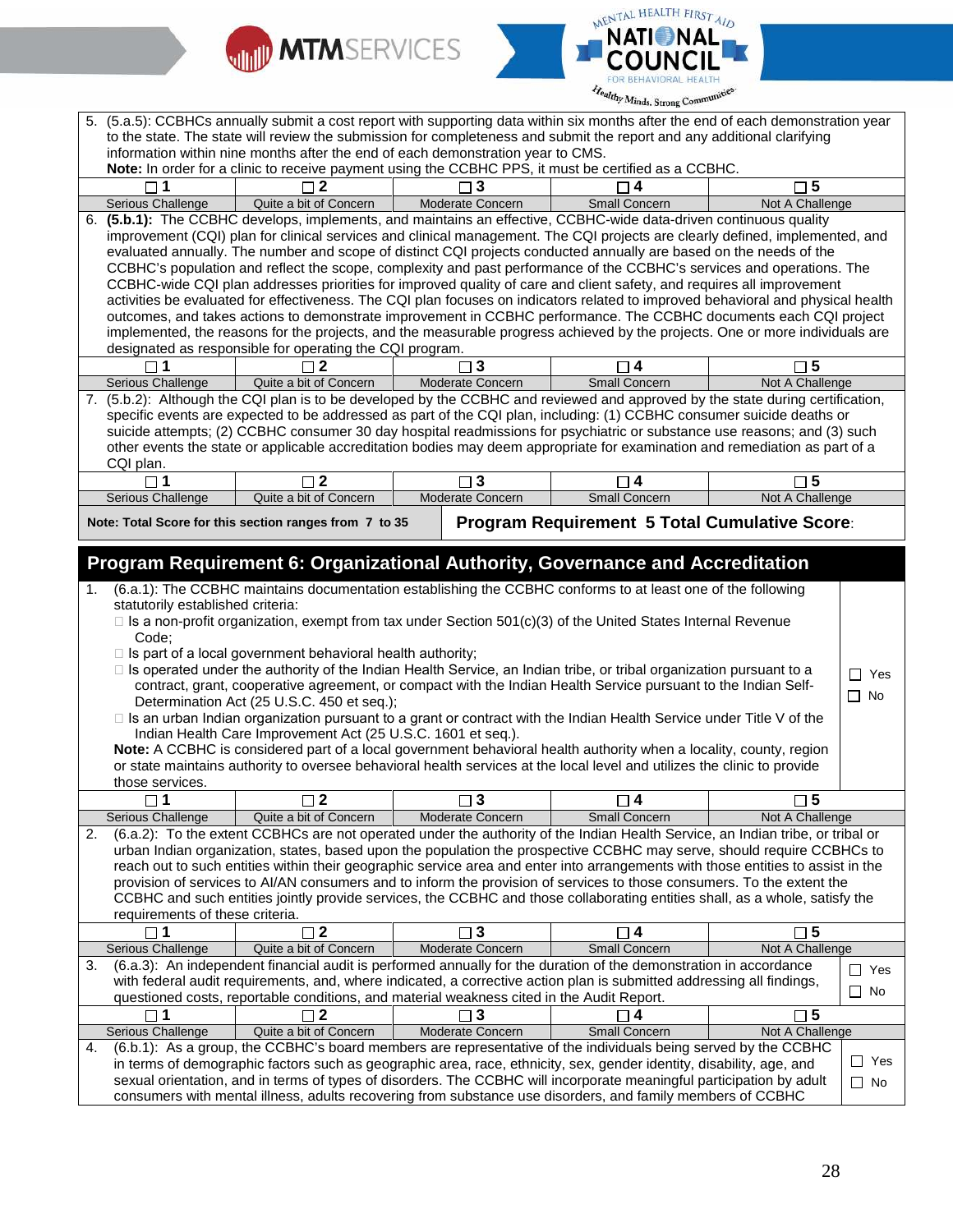



| consumers, either through 51 percent of the board being families, consumers or people in recovery from behavioral  |                                                                                                                                     |  |                  |                         |                  |                                               |  |
|--------------------------------------------------------------------------------------------------------------------|-------------------------------------------------------------------------------------------------------------------------------------|--|------------------|-------------------------|------------------|-----------------------------------------------|--|
| health conditions, or through a substantial portion of the governing board members meeting this criteria and other |                                                                                                                                     |  |                  |                         |                  |                                               |  |
| specifically described methods for consumers, people in recovery and family members to provide meaningful input    |                                                                                                                                     |  |                  |                         |                  |                                               |  |
|                                                                                                                    | to the board about the CCBHC's policies, processes, and services.                                                                   |  |                  |                         |                  |                                               |  |
|                                                                                                                    |                                                                                                                                     |  |                  |                         |                  | 5                                             |  |
| Serious Challenge                                                                                                  | Quite a bit of Concern                                                                                                              |  | Moderate Concern | <b>Small Concern</b>    |                  | Not A Challenge                               |  |
| $\overline{5}$ .                                                                                                   | (6.b.2): The CCBHC will describe how it meets this requirement or develop a transition plan with timelines appropriate to its       |  |                  |                         |                  |                                               |  |
|                                                                                                                    | governing board size and target population to meet this requirement.                                                                |  |                  |                         |                  |                                               |  |
|                                                                                                                    | $\mathbf{2}$                                                                                                                        |  | 3                | $\overline{\mathbf{4}}$ |                  | $\Box$ 5                                      |  |
| Serious Challenge                                                                                                  | Quite a bit of Concern                                                                                                              |  | Moderate Concern | Small Concern           |                  | Not A Challenge                               |  |
| 6.                                                                                                                 | (6.b.3): To the extent the CCBHC is comprised of a governmental or tribal entity or a subsidiary or part of a larger corporate      |  |                  |                         |                  |                                               |  |
|                                                                                                                    | organization that cannot meet these requirements for board membership, the state will specify the reasons why the CCBHC             |  |                  |                         |                  |                                               |  |
|                                                                                                                    | cannot meet these requirements and the CCBHC will have or develop an advisory structure and other specifically described            |  |                  |                         |                  |                                               |  |
|                                                                                                                    | methods for consumers, persons in recovery, and family members to provide meaningful input to the board about the                   |  |                  |                         |                  |                                               |  |
|                                                                                                                    | CCBHC's policies, processes, and services.                                                                                          |  |                  |                         |                  |                                               |  |
| □ 1                                                                                                                | $\sqcap$ 2                                                                                                                          |  | $\Box$ 3         | 4                       |                  | $\sqcap 5$                                    |  |
| Serious Challenge                                                                                                  | Quite a bit of Concern                                                                                                              |  | Moderate Concern | Small Concern           |                  | Not A Challenge                               |  |
| 7.                                                                                                                 | (6.b.4): As an alternative to the board membership requirement, any organization selected for this demonstration project may        |  |                  |                         |                  |                                               |  |
|                                                                                                                    | establish and implement other means of enhancing its governing body's ability to insure that the CCBHC is responsive to the         |  |                  |                         |                  |                                               |  |
|                                                                                                                    | needs of its consumers, families, and communities. Efforts to insure responsiveness will focus on the full range of consumers,      |  |                  |                         |                  |                                               |  |
|                                                                                                                    | services provided, geographic areas covered, types of disorders, and levels of care provided. The state will determine if this      |  |                  |                         |                  |                                               |  |
|                                                                                                                    | alternative approach is acceptable and, if it is not, will require that additional or different mechanisms be established to assure |  |                  |                         |                  |                                               |  |
|                                                                                                                    | that the board is responsive to the needs of CCBHC consumers and families. Each organization will make available the results        |  |                  |                         |                  |                                               |  |
|                                                                                                                    | of their efforts in terms of outcomes and resulting changes.                                                                        |  |                  |                         |                  |                                               |  |
|                                                                                                                    |                                                                                                                                     |  |                  |                         |                  |                                               |  |
| $\Box$ 1                                                                                                           | $\sqcap$ 2                                                                                                                          |  | 3 ا              | $\Box$ 4                |                  | $\square$ 5                                   |  |
| Serious Challenge                                                                                                  | Quite a bit of Concern                                                                                                              |  | Moderate Concern | Small Concern           |                  | Not A Challenge                               |  |
| 8.                                                                                                                 | (6.b.5): Members of the governing or advisory boards will be representative of the communities in which the CCBHC's service         |  |                  |                         |                  |                                               |  |
|                                                                                                                    | area is located and will be selected for their expertise in health services, community affairs, local government, finance and       |  |                  |                         |                  |                                               |  |
|                                                                                                                    | banking, legal affairs, trade unions, faith communities, commercial and industrial concerns, or social service agencies within      |  |                  |                         |                  |                                               |  |
|                                                                                                                    | the communities served. No more than one half (50 percent) of the governing board members may derive more than 10                   |  |                  |                         |                  |                                               |  |
|                                                                                                                    | percent of their annual income from the health care industry.                                                                       |  |                  |                         |                  |                                               |  |
| $\mathsf{L}$                                                                                                       | $\mathbf 2$                                                                                                                         |  | 3                |                         | 4                | $\Box$ 5                                      |  |
| <b>Serious Challenge</b>                                                                                           | Quite a bit of Concern                                                                                                              |  | Moderate Concern | Small Concern           |                  | Not A Challenge                               |  |
| 9.                                                                                                                 | (6.b.6): States will determine what processes will be used to verify that these governance criteria are being met.                  |  |                  |                         |                  |                                               |  |
|                                                                                                                    | $\mathbf{2}$                                                                                                                        |  | 3                | 4                       |                  | $\sqcap$ 5                                    |  |
| Serious Challenge                                                                                                  | Quite a bit of Concern                                                                                                              |  | Moderate Concern | Small Concern           |                  | Not A Challenge                               |  |
|                                                                                                                    | 10. (6.c.1): CCBHCs will adhere to any applicable state accreditation, certification, and/or licensing requirements.                |  |                  |                         |                  |                                               |  |
| $\Box$ 1                                                                                                           | $\overline{2}$                                                                                                                      |  | 3                |                         | $\boldsymbol{4}$ | $\square$ 5                                   |  |
| Serious Challenge                                                                                                  | Quite a bit of Concern                                                                                                              |  | Moderate Concern | <b>Small Concern</b>    |                  | Not A Challenge                               |  |
|                                                                                                                    | 11. (6.c.2): States are encouraged to require accreditation of the CCBHCs by an appropriate nationally-recognized organization      |  |                  |                         |                  |                                               |  |
|                                                                                                                    | (e.g., the Joint Commission, the Commission on Accreditation of Rehabilitation Facilities [CARF], the Council on Accreditation      |  |                  |                         |                  |                                               |  |
|                                                                                                                    | [COA], the Accreditation Association for Ambulatory Health Care [AAAHC]). Accreditation does not mean "deemed" status.              |  |                  |                         |                  |                                               |  |
| $\Box$ 1                                                                                                           | $\sqcap 2$                                                                                                                          |  | $\Box$ 3         | $\Box$ 4                |                  | $\Box$ 5                                      |  |
| Serious Challenge                                                                                                  | Quite a bit of Concern                                                                                                              |  | Moderate Concern | <b>Small Concern</b>    |                  | Not A Challenge                               |  |
|                                                                                                                    | Note: Total Score for this section ranges from 11 to 55                                                                             |  |                  |                         |                  | Program Requirement 6 Total Cumulative Score: |  |
|                                                                                                                    |                                                                                                                                     |  |                  |                         |                  |                                               |  |
|                                                                                                                    | <b>Section F</b><br>(Program Requirements $1 - 6$ )                                                                                 |  |                  |                         |                  | <b>Total Cumulative Score:</b>                |  |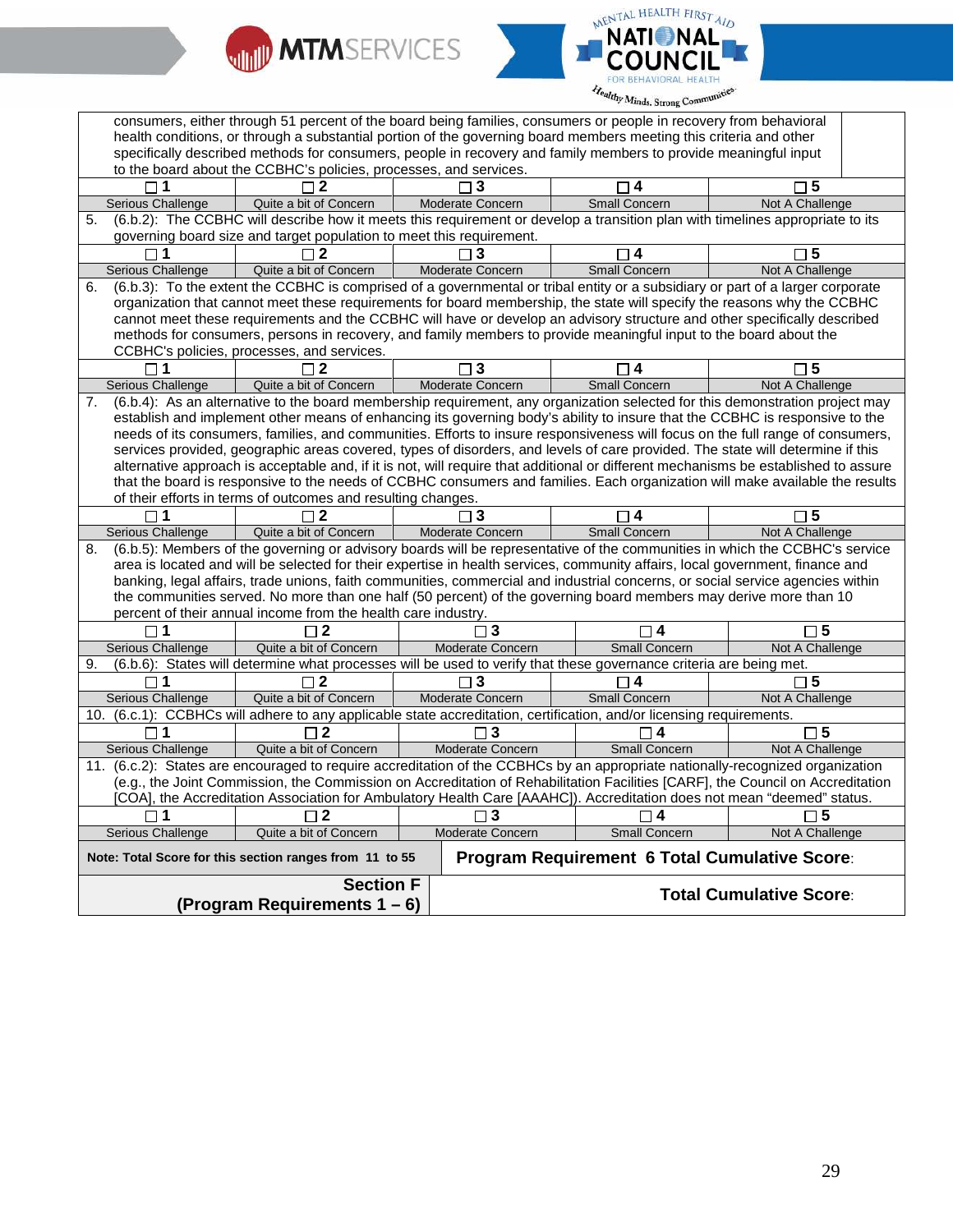



Treately Minds, Strong Community<br>**NOTE**: MTM Services has provided the following assessment related to the clinic's change management and decision-making processes that can be helpful to determine the level of change leadership that will be required.

|                                                                                                                                                                                                                                                                     | <b>Section G - Change Management and Decision Making</b>                                                                       |  |                          |                                                   |                                                                                                                           |
|---------------------------------------------------------------------------------------------------------------------------------------------------------------------------------------------------------------------------------------------------------------------|--------------------------------------------------------------------------------------------------------------------------------|--|--------------------------|---------------------------------------------------|---------------------------------------------------------------------------------------------------------------------------|
|                                                                                                                                                                                                                                                                     |                                                                                                                                |  |                          |                                                   | As a CCBHC, it is essential to include your DCO in any of your change management and decision-making processes. Since the |
|                                                                                                                                                                                                                                                                     |                                                                                                                                |  |                          |                                                   |                                                                                                                           |
| CCBHC is clinically responsible for the services provided by the DCO, a CCBHC will need to recognize service deficiencies and be<br>able to nimbly adapt to counter these deficiencies. This means that your CCBHC must create close working relationships based on |                                                                                                                                |  |                          |                                                   |                                                                                                                           |
|                                                                                                                                                                                                                                                                     | mutual trust and understanding of delivering trauma-informed, non-four-walls care to the individuals within your service area. |  |                          |                                                   |                                                                                                                           |
| 1.                                                                                                                                                                                                                                                                  | Does the clinic have a defined decision-making                                                                                 |  |                          |                                                   | If NO, what is the primary indicator that a decision has                                                                  |
|                                                                                                                                                                                                                                                                     | process/protocol that supports awareness of when                                                                               |  |                          |                                                   | been made within the clinic (i.e. consensus is reached)?                                                                  |
| a decision has been made?                                                                                                                                                                                                                                           |                                                                                                                                |  | $\Box$ Yes<br>$\Box$ No  |                                                   |                                                                                                                           |
|                                                                                                                                                                                                                                                                     |                                                                                                                                |  |                          |                                                   |                                                                                                                           |
| $\sqcap$ 1                                                                                                                                                                                                                                                          | $\mathbf{2}$                                                                                                                   |  | 3                        | $\Box$ 4                                          | $\Box$ 5                                                                                                                  |
| Serious Challenge                                                                                                                                                                                                                                                   | Quite a bit of Concern                                                                                                         |  | Moderate Concern         | <b>Small Concern</b>                              | Not A Challenge                                                                                                           |
| 2.                                                                                                                                                                                                                                                                  | Does the clinic use a formalized annual planning                                                                               |  |                          |                                                   | If YES, what percent of the goals/objectives incorporated                                                                 |
|                                                                                                                                                                                                                                                                     | process to identify annual and long term goals?                                                                                |  | No<br>$\Box$ Yes<br>ப    | implemented)?<br>%                                | into the FY20014 have been accomplished (meaning fully                                                                    |
| $\Box$ 1                                                                                                                                                                                                                                                            | $\Box$ 2                                                                                                                       |  | $\mathbf{3}$             | $\Box$ 4                                          | $\square$ 5                                                                                                               |
| Serious Challenge                                                                                                                                                                                                                                                   | Quite a bit of Concern                                                                                                         |  | Moderate Concern         | Small Concern                                     | Not A Challenge                                                                                                           |
| Has the clinic used rapid cycle change<br>3.                                                                                                                                                                                                                        |                                                                                                                                |  |                          |                                                   | If YES, what percent of the goals/objectives incorporated                                                                 |
|                                                                                                                                                                                                                                                                     | management processes (Plan, Do, Study, Act)?                                                                                   |  | $\Box$ No<br>$\Box$ Yes  | into last rapid cycle change plan have been fully |                                                                                                                           |
|                                                                                                                                                                                                                                                                     |                                                                                                                                |  |                          | implemented?<br>℅                                 |                                                                                                                           |
| □ 1                                                                                                                                                                                                                                                                 | 2                                                                                                                              |  | 3                        | 4                                                 | $\Box$ 5                                                                                                                  |
| <b>Serious Challenge</b>                                                                                                                                                                                                                                            | Quite a bit of Concern                                                                                                         |  | Moderate Concern         | Small Concern                                     | Not A Challenge                                                                                                           |
|                                                                                                                                                                                                                                                                     | The clinic develops a change management plan                                                                                   |  |                          | If FALSE, what is a more accurate statement:      |                                                                                                                           |
|                                                                                                                                                                                                                                                                     | quickly and moves forward with timely decision-                                                                                |  | $\Box$ True $\Box$ False |                                                   |                                                                                                                           |
| making about the solutions needed.                                                                                                                                                                                                                                  |                                                                                                                                |  |                          |                                                   |                                                                                                                           |
|                                                                                                                                                                                                                                                                     | 2                                                                                                                              |  | $\Box$ 3                 | $\Box$ 4                                          | $\square$ 5                                                                                                               |
| <b>Serious Challenge</b>                                                                                                                                                                                                                                            | Quite a bit of Concern                                                                                                         |  | Moderate Concern         | Small Concern                                     | Not A Challenge                                                                                                           |
| 4.                                                                                                                                                                                                                                                                  | When a decision is made to change, the clinic acts                                                                             |  |                          | If FALSE, what is a more accurate statement:      |                                                                                                                           |
| quickly to fully implement the change.                                                                                                                                                                                                                              |                                                                                                                                |  | $\Box$ True $\Box$ False |                                                   |                                                                                                                           |
| $\Box$ 1                                                                                                                                                                                                                                                            | $\sqcap$ 2                                                                                                                     |  | 3                        | $\Box$ 4                                          | $\Box$ 5                                                                                                                  |
| Serious Challenge                                                                                                                                                                                                                                                   | Quite a bit of Concern                                                                                                         |  | Moderate Concern         | <b>Small Concern</b>                              | Not A Challenge                                                                                                           |
| 5.                                                                                                                                                                                                                                                                  | When change is implemented, staff members in the                                                                               |  |                          | If FALSE, what is a more accurate statement:      |                                                                                                                           |
|                                                                                                                                                                                                                                                                     | clinic rarely retreat to the way things were done                                                                              |  | $\Box$ True $\Box$ False |                                                   |                                                                                                                           |
| prior to the change.                                                                                                                                                                                                                                                |                                                                                                                                |  |                          |                                                   |                                                                                                                           |
|                                                                                                                                                                                                                                                                     | $\mathbf{2}$                                                                                                                   |  | 3                        | $\boldsymbol{4}$                                  | $\Box$ 5                                                                                                                  |
|                                                                                                                                                                                                                                                                     |                                                                                                                                |  | Moderate Concern         | Small Concern                                     |                                                                                                                           |
| Serious Challenge                                                                                                                                                                                                                                                   | Quite a bit of Concern                                                                                                         |  |                          | If FALSE, what is a more accurate statement:      | Not A Challenge                                                                                                           |
| 6.                                                                                                                                                                                                                                                                  | The clinic does a great job evaluating changes                                                                                 |  |                          |                                                   |                                                                                                                           |
|                                                                                                                                                                                                                                                                     | implemented and modifying the changes as needed                                                                                |  | $\Box$ True $\Box$ False |                                                   |                                                                                                                           |
| to ensure positive outcomes.                                                                                                                                                                                                                                        |                                                                                                                                |  |                          |                                                   |                                                                                                                           |
|                                                                                                                                                                                                                                                                     | $\Box$ 2                                                                                                                       |  | $\square$ 3              | □ 4                                               | $\Box$ 5                                                                                                                  |
| Serious Challenge                                                                                                                                                                                                                                                   | Quite a bit of Concern                                                                                                         |  | Moderate Concern         | Small Concern                                     | Not A Challenge                                                                                                           |
| 7.                                                                                                                                                                                                                                                                  | Staff members participating in the change process                                                                              |  |                          | If FALSE, what is a more accurate statement:      |                                                                                                                           |
|                                                                                                                                                                                                                                                                     | feel fully empowered through a sense of attainment                                                                             |  | $\Box$ True $\Box$ False |                                                   |                                                                                                                           |
|                                                                                                                                                                                                                                                                     | based on the scope and timeliness of the decisions                                                                             |  |                          |                                                   |                                                                                                                           |
| being made.                                                                                                                                                                                                                                                         |                                                                                                                                |  |                          |                                                   |                                                                                                                           |
|                                                                                                                                                                                                                                                                     | $\Box$ 2                                                                                                                       |  | $\Box$ 3                 | $\Box$ 4                                          | $\square$ 5                                                                                                               |
| <b>Serious Challenge</b>                                                                                                                                                                                                                                            | Quite a bit of Concern                                                                                                         |  | Moderate Concern         | Small Concern                                     | Not A Challenge                                                                                                           |
| 8.                                                                                                                                                                                                                                                                  | Rate (from 1 to 10) the ease with which the clinic implements change in                                                        |  |                          | Easy (1)                                          | .Difficult (10)                                                                                                           |
| areas of clinical practice                                                                                                                                                                                                                                          |                                                                                                                                |  |                          |                                                   |                                                                                                                           |
| $\Box$ 1                                                                                                                                                                                                                                                            | $\overline{2}$<br>$\Box$                                                                                                       |  | $\square$ 3              | $\Box$ 4                                          | $\square$ 5                                                                                                               |
| <b>Serious Challenge</b>                                                                                                                                                                                                                                            | Quite a bit of Concern                                                                                                         |  | Moderate Concern         | Small Concern                                     | Not A Challenge                                                                                                           |
|                                                                                                                                                                                                                                                                     | Rate (from 1 to 10) how quickly the clinic implements changes in                                                               |  |                          | Rapid (1)                                         | .Failure (10)                                                                                                             |
| 9.<br>clinical practices/standards?                                                                                                                                                                                                                                 |                                                                                                                                |  |                          |                                                   |                                                                                                                           |
| $\Box$ 1                                                                                                                                                                                                                                                            | $\square$ 2                                                                                                                    |  | $\mathbf{3}$             | $\square$ 4                                       | $\square$ 5                                                                                                               |
| <b>Serious Challenge</b>                                                                                                                                                                                                                                            | Quite a bit of Concern                                                                                                         |  | Moderate Concern         | Small Concern                                     | Not A Challenge                                                                                                           |
|                                                                                                                                                                                                                                                                     | Note: Total Score for this section ranges from 10 to 50                                                                        |  |                          |                                                   | <b>Section G Total Cumulative Score:</b>                                                                                  |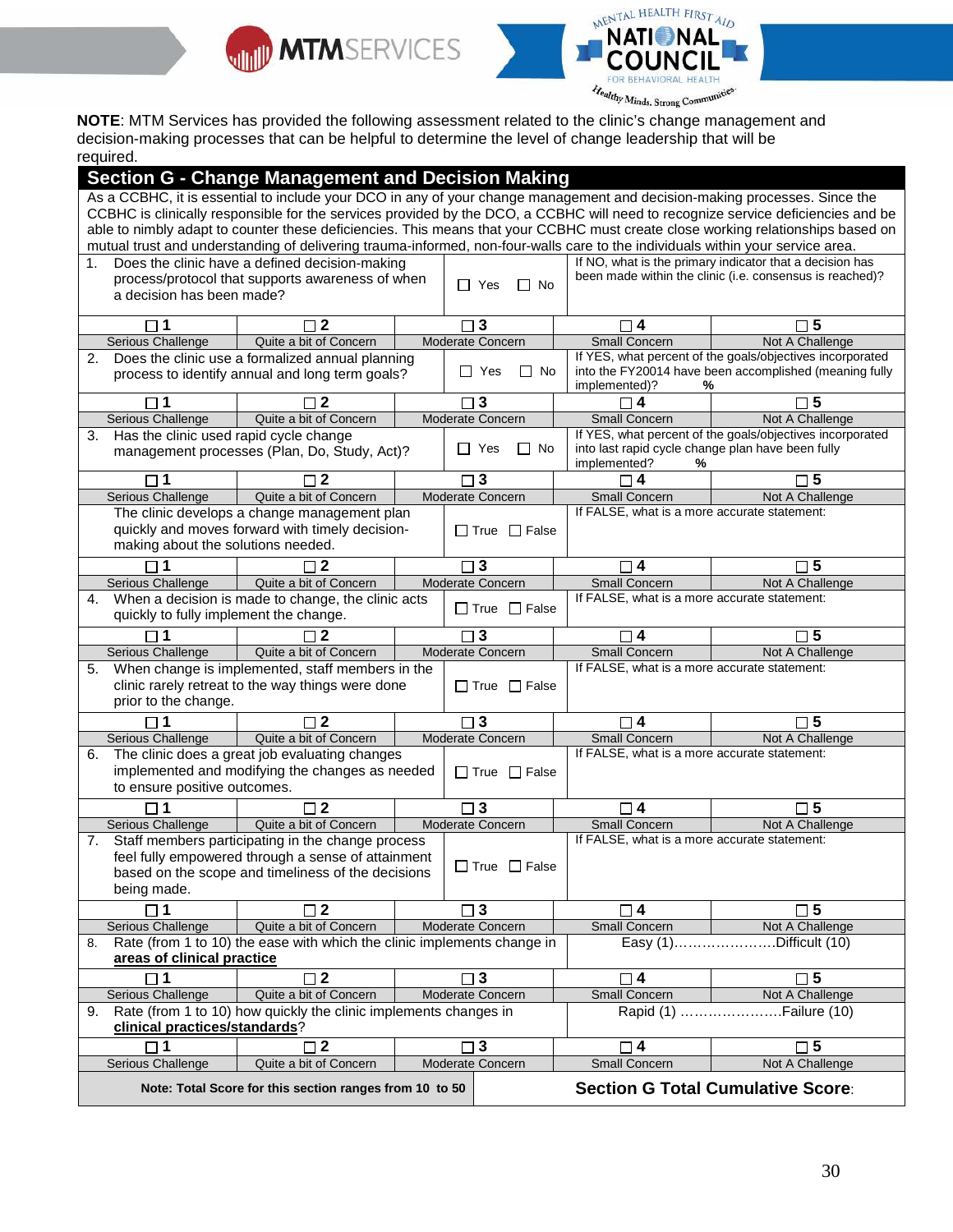



**I-CCFRT Scoring Summary**: Please enter the total cumulative score for Section F and program requirement as listed below:

## **Readiness Sections:**

| <b>Section F - Certification Requirements</b> |                                |
|-----------------------------------------------|--------------------------------|
| <b>Program Requirement 1</b>                  | <b>Total Cumulative Score:</b> |
| <b>Program Requirement 2</b>                  | <b>Total Cumulative Score:</b> |
| <b>Program Requirement 3</b>                  | <b>Total Cumulative Score:</b> |
| <b>Program Requirement 4</b>                  | <b>Total Cumulative Score:</b> |
| <b>Program Requirement 5</b>                  | <b>Total Cumulative Score:</b> |
| <b>Program Requirement 6</b>                  | <b>Total Cumulative Score:</b> |
| <b>Total Cumulative Score Section F</b>       | <b>Total Section F Scores:</b> |

#### **SUMMARY:**

- 6. Total number of questions in Readiness Section F included in the I-CCFRT is 115
- 7. Total Maximum Score at "5" level rating each is 575
- 8. Total Minimum Score at "1" level rating each is 115
- 9. Total Average Score at an average "3" level rating is 345
- 10. A cumulative clinic-wide score of less than 300 will require significant change management process support to effect transformational changes needed.

#### **Section G Change Management/ Decision-Making Total Cumulative Score**:

### **SUMMARY:**

- 1. Total number of questions in practice management portion of the I-CCFRT is 10
- 2. Total Maximum Score at "5" level rating each is 50
- 3. Total Minimum Score at "1" level rating each is 10
- 4. Total Average Score at an average "3" level rating is 30
- 5. A cumulative clinic-wide score of less than 25 will require significant change management leadership support to implement and sustain transformational changes needed.

|  | <b>Grand Total Cumulative Score Sections</b><br><b>A</b> - G | <b>Grand Total All Section A - G Scores:</b> |
|--|--------------------------------------------------------------|----------------------------------------------|
|--|--------------------------------------------------------------|----------------------------------------------|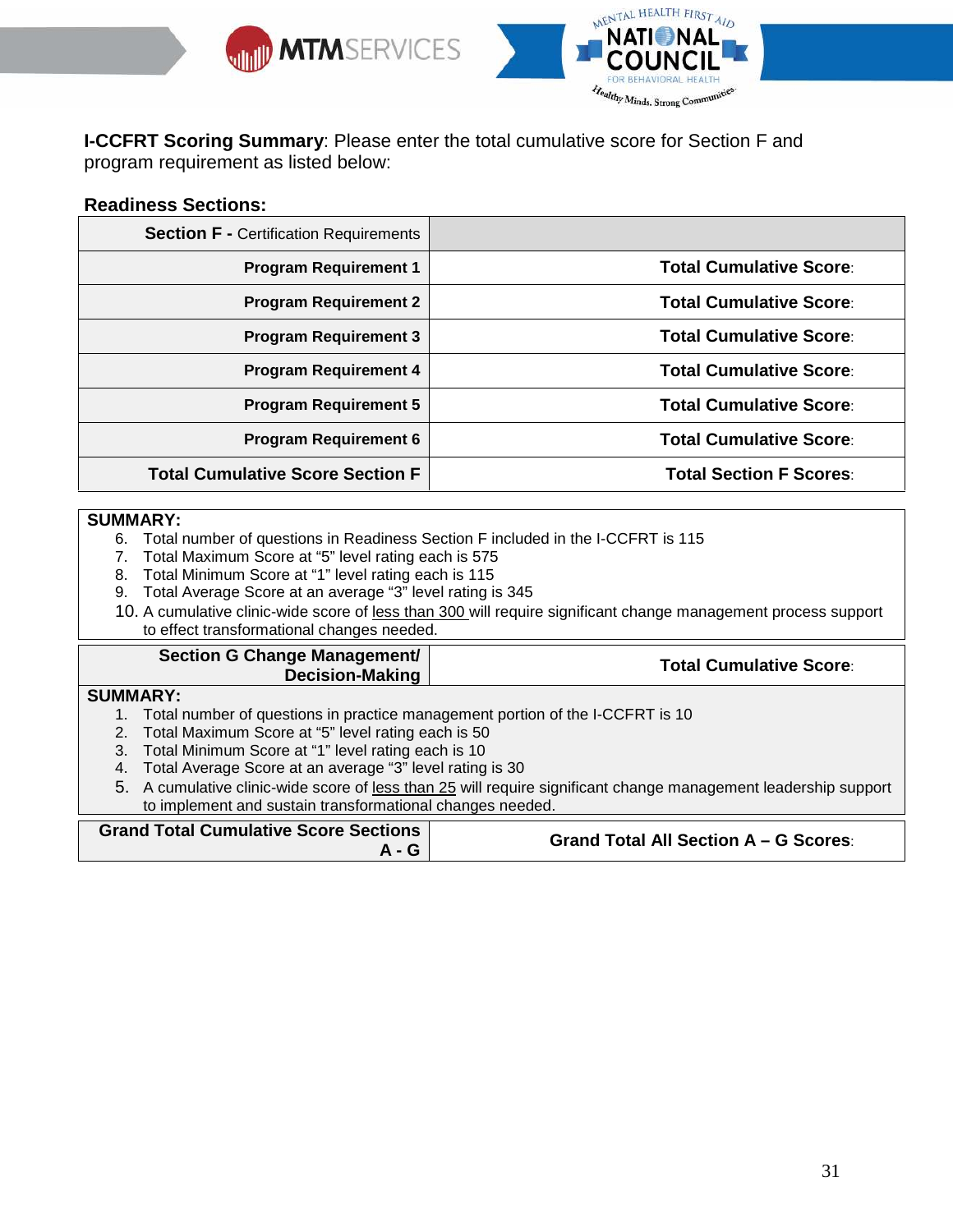



## **I-CCFRT Score and Change Management Priority Rating Sheet**

#### **Instructions:**

- A. **Average I-CCFRT Section Score:** Below is a list of all Program Requirements 1- 6 and Practice Management Sections A - D of the I-CCFRT which includes a formula under each section to create and enter an average score per section in Column "B".
- B. **Importance Rating Determination:** Enter a score of 1, 3 or 5 in Column "C" to identify the importance rating the management team gives to the each Provider Requirement and Practice Management section that the readiness score indicates that a change is required based on the following rating values:
	- **1 = High Importance:** This item is very important to our clinic and potential healthcare partners and is a top priority
	- **3 = Moderate Importance:** This item is important but would never be a top priority for our clinic and potential healthcare partners
	- **5 = Low Importance:** This item is of little importance to our clinic or potential healthcare partners
- C. **Change Need Score Column "D":** To render the total change need score, multiply the average I-CCFRT Section score in column "B" by the change importance rating in column "C". **The three Program Requirements in the I-CCFRT with the lowest change need score(s) and ties in lowest score in column "D" need to be the focus of change goals in a Rapid Cycle Change Plan for your clinic. Additionally, if the Change Management and Decision-Making score is less than 30, it is recommended that all supervisors, managers and senior leaders complete leadership skills training to support transformational change.**

| <b>Column A</b><br><b>Program Requirements</b>                                                                                                                               | <b>Column B</b><br>Average<br><b>Section Score</b> | Column <sub>C</sub><br>Importance<br>Rating | Column <sub>D</sub><br><b>Change Need</b><br><b>Score</b><br>(B Times C) |
|------------------------------------------------------------------------------------------------------------------------------------------------------------------------------|----------------------------------------------------|---------------------------------------------|--------------------------------------------------------------------------|
| Section A - Non Four Walls CCBHC Design: Total<br>Section One Score =<br>divided by $6 =$ Average<br>Score enter in column "B" to the right                                  |                                                    |                                             |                                                                          |
| <b>Section B - Trauma-Informed Service Delivery Model:</b><br>Total Score $=$<br>divided by $23$ = Average Score<br>enter in column "B" to the right                         |                                                    |                                             |                                                                          |
| Section C - Prospective Payment System Rate<br><b>Support Requirements: Total Section One Score =</b><br>divided by $10 =$ Average Score enter in column<br>"B" to the right |                                                    |                                             |                                                                          |
| Section D - Other Considerations: Total Section One<br>$Score =$<br>$=$ Average Score enter in column "B" to<br>the right                                                    |                                                    |                                             |                                                                          |
| Section E - Operational Requirements : Total Section<br>divided by $21$ = Average Score enter<br>One Score =<br>in column "B" to the right                                   |                                                    |                                             |                                                                          |
| Section F: Program Requirements 1 - 6 below:                                                                                                                                 |                                                    |                                             |                                                                          |
| <b>Program Requirement 1: Staffing</b>                                                                                                                                       |                                                    |                                             |                                                                          |
| Total Program Requirement 1 Score =<br>divided by<br>15 = Average Score enter in column "B" to the right                                                                     |                                                    |                                             |                                                                          |
| Program Requirement 2: Availability and Accessibility<br>of Services                                                                                                         |                                                    |                                             |                                                                          |
| Total Program Requirement 2 Score =<br>divided by<br>$23$ = Average Score enter in column "B" to the right                                                                   |                                                    |                                             |                                                                          |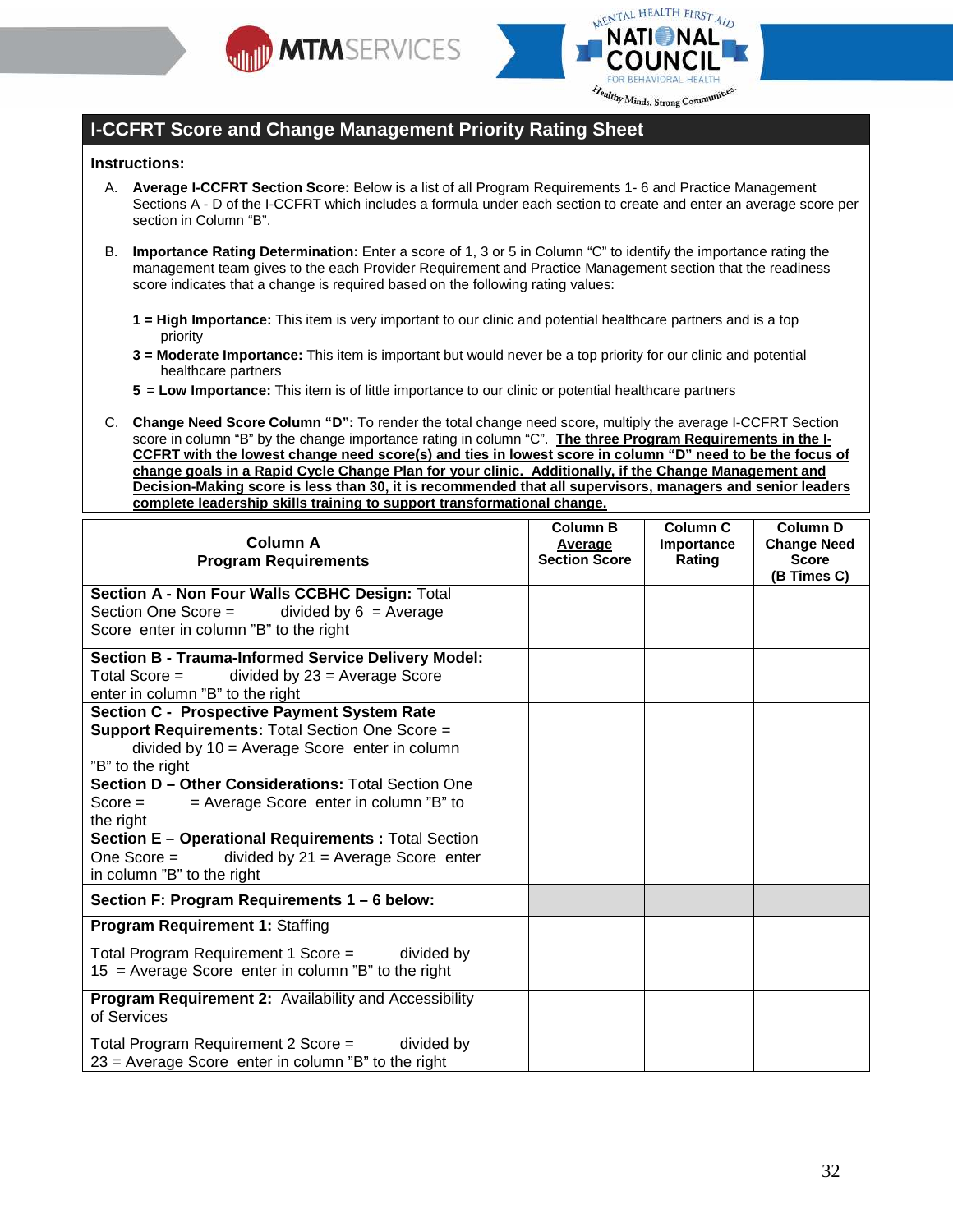



|                                                                                                                                                                                                                                                                                                                                                                                                                                                                                                | $-11018$ |
|------------------------------------------------------------------------------------------------------------------------------------------------------------------------------------------------------------------------------------------------------------------------------------------------------------------------------------------------------------------------------------------------------------------------------------------------------------------------------------------------|----------|
| Program Requirement 3: Care Coordination                                                                                                                                                                                                                                                                                                                                                                                                                                                       |          |
| Total Program Requirement 3 Score =<br>divided by $19 =$<br>Average Score enter in column "B" to the right                                                                                                                                                                                                                                                                                                                                                                                     |          |
| Program Requirement 4: Scope of Services<br>Program                                                                                                                                                                                                                                                                                                                                                                                                                                            |          |
| Total Program Requirement 4 Score = divided by<br>$40$ = Average Score enter in column "B" to the right                                                                                                                                                                                                                                                                                                                                                                                        |          |
| Requirement 5: Quality and Other Reporting                                                                                                                                                                                                                                                                                                                                                                                                                                                     |          |
| Total Program Requirement 5 Score =<br>divided by 7<br>$=$ Average Score enter in column "B" to the right                                                                                                                                                                                                                                                                                                                                                                                      |          |
| Program Requirement 6: Organizational Authority,<br>Governance and Accreditation<br>Total Program Requirement 6 Score = divided by $11 =$<br>Average Score enter in column "B" to the right                                                                                                                                                                                                                                                                                                    |          |
| <b>Section G: Change Management and Decision-Making:</b><br>Change management capacity including the use of Rapid<br>Cycle Change models<br>Total Section Score =<br>divided by $10 =$ Average Score<br>enter in column "B" to the right<br>NOTE: If the Change Management and Decision-Making<br>score is less than 30, it is recommended that all<br>supervisors, managers and senior leaders complete<br>leadership skills training to more effectively support<br>transformational change. |          |

**NOTE:** This I-CCFRT has been developed based on final certification criteria for CCBHCs. After completion of the I-CCFRT, MTM Services through the National Council can provide:

- **1.** A written summary of findings and recommendations for individual clinic organizational change consultation support to effectively address areas of concern identified in the I-CCFRT; and/or
- **2.** Provide an aggregate summary of findings and written recommendations for a statewide group of clinics that will help direct adequate consultation and technical assistance for specific clinics and for specific certification program requirements.
- **3.** Leadership Skills to support transformational change needs

For more information about these additional support services, please contact: Brianna Williams at the National Council at **BriannaW@thenationalcouncil.org or Marian Bradley at MTM Services at** marian.bradley@mtmservices.org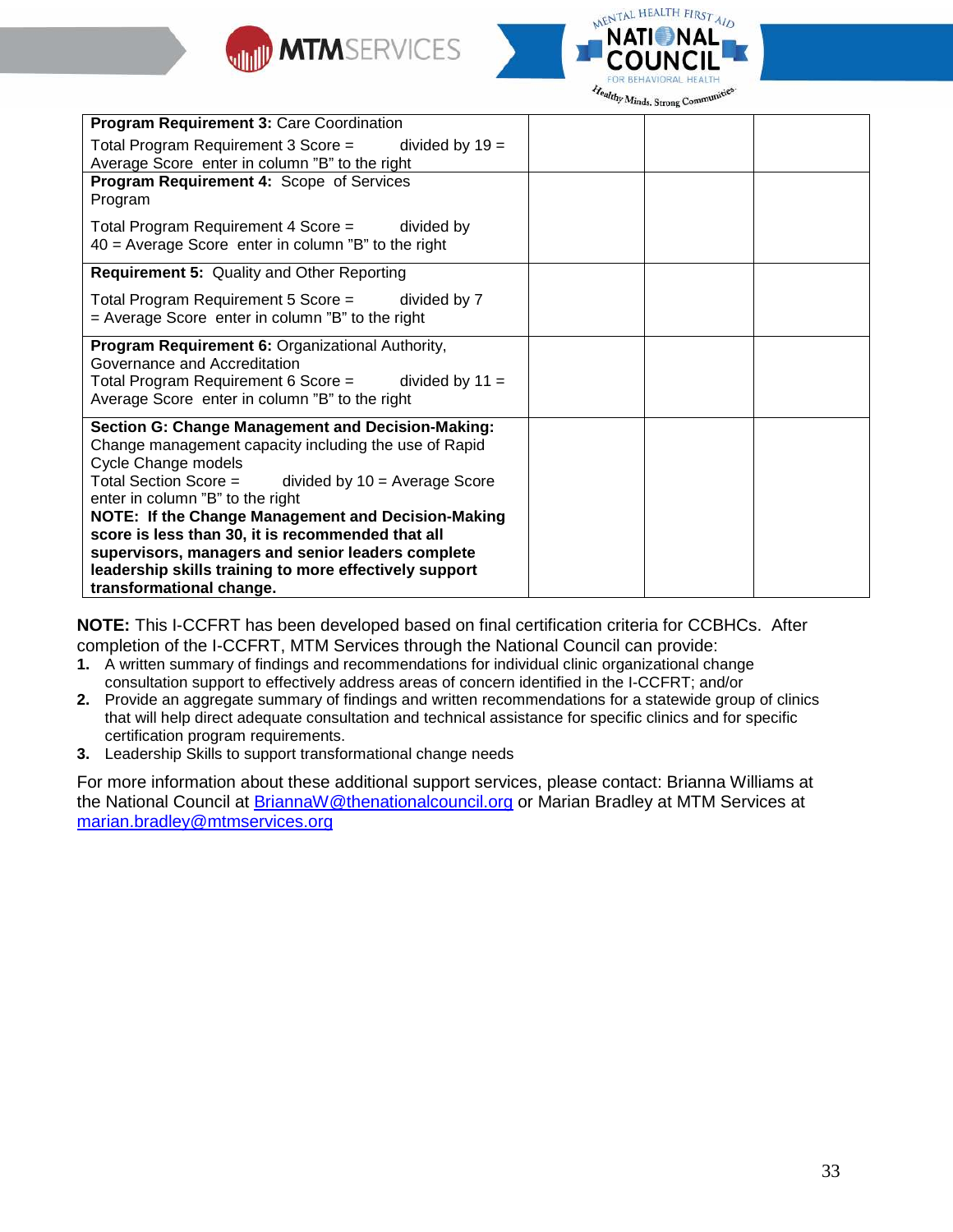



Important terms used in the CCBHC criteria are defined below. SAMHSA recognizes states may have existing definitions of the terms included here and these definitions are not intended to supplant state definitions to the extent a state definition is more specific or encompasses more than the definition used here.

**Agreement:** As used in the context of care coordination, an agreement is an arrangement between the CCBHC and external entities with which care is coordinated. Such an agreement is evidenced by a contract, Memorandum of Agreement (MOA), or Memorandum of Understanding (MOU) with the other entity, or by a letter of support, letter of agreement, or letter of commitment from the other entity. The agreement describes the parties' mutual expectations and responsibilities related to care coordination.

**Behavioral health:** Behavioral health is a general term "used to refer to both mental health and substance use" (SAMHSA-HRSA [2015]).

**Care coordination:** The Agency for Healthcare Research and Quality (2014) defines care coordination as "deliberately organizing consumer care activities and sharing information among all of the participants concerned with a consumer's care to achieve safer and more effective care. This means the patient's needs and preferences are known ahead of time and communicated at the right time to the right people, and that this information is used to provide safe, appropriate, and effective care to the patient." As used here, the term applies to activities by CCBHCs that have the purpose of coordinating and managing the care and services furnished to each consumer as required by PAMA (including both behavioral and physical health care), regardless of whether the care and services are provided directly by the CCBHC or through referral or other affiliation with care providers and facilities outside the CCBHC. Care coordination is regarded as an activity rather than a service.

**Case management:** Case management may be defined in many ways and can encompass services ranging from basic to intensive. The National Association of State Mental Health Program Directors (NASMHPD) defines case management as "a range of services provided to assist and support individuals in developing their skills to gain access to needed medical, behavioral health, housing, employment, social, educational and other services essential to meeting basic human services; linkages and training for patient served in the use of basic community resources; and monitoring of overall service delivery" (NASMHPD [2014]). See also the definition of "targeted case management."

**CCBHC or Clinic:** CCBHC and Clinic are used interchangeably to refer to Certified Community Behavioral Health Clinics as certified by states in accordance with these criteria and with the requirements of PAMA. A CCBHC may offer services in different locations. For multi-site organizations, however, only clinics eligible pursuant to these criteria and PAMA may be certified as CCBHCs.

**CCBHC directly provides:** When the term, "CCBHC directly provides" is used within these criteria it means employees or contract employees within the management structure and under the direct supervision of the CCBHC deliver the service.

**Consumer:** Within this document, the term "consumer" refers to clients, persons being treated for or in recovery from mental and/or substance use disorders, persons with lived experience, service recipients and patients, all used interchangeably to refer to persons of all ages (i.e., children, adolescents, transition aged youth, adults, and geriatric populations)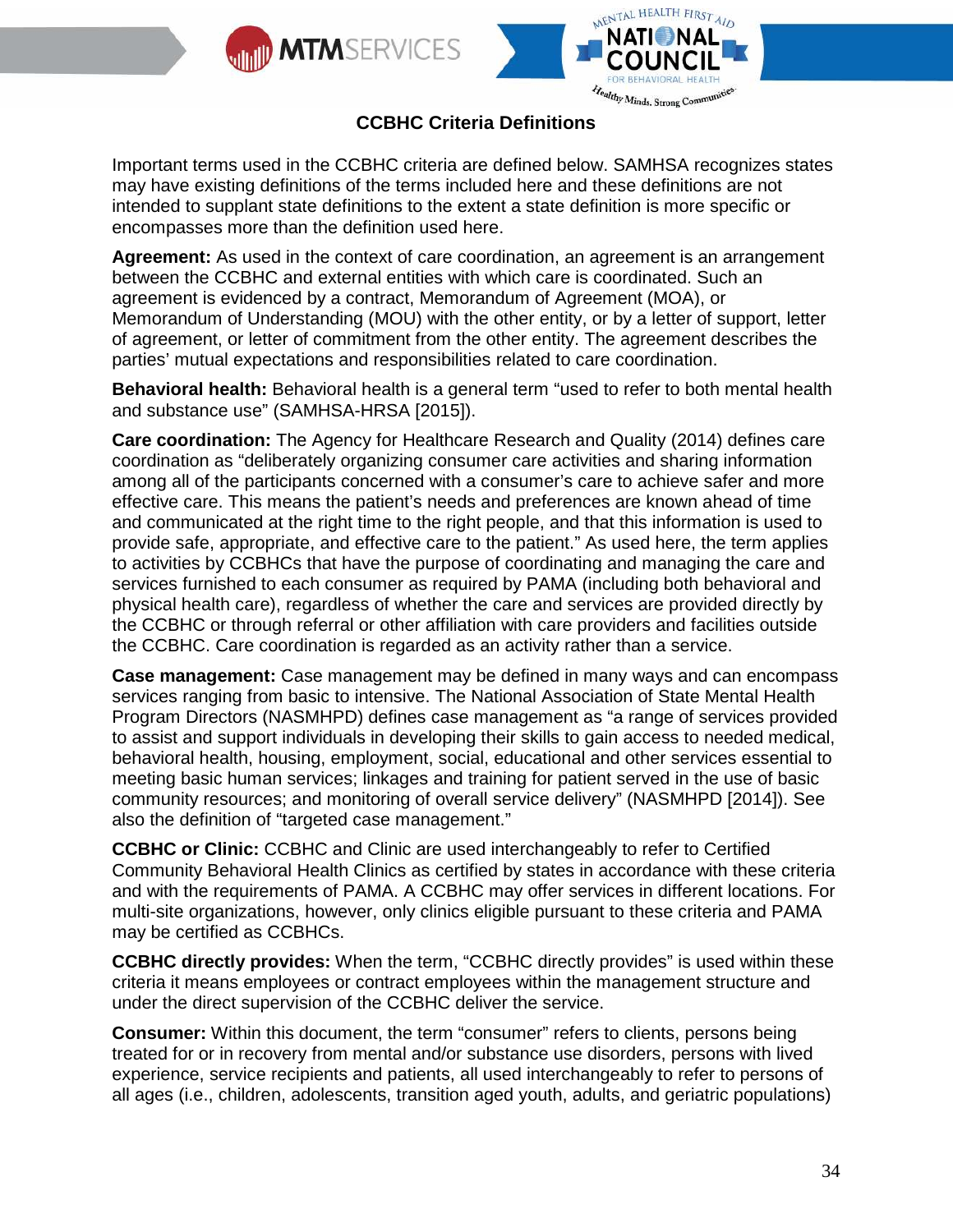



for whom health care services, including behavioral health services, are provided by CCBHCs. Use of the term "patient" is restricted to areas where the statutory or other language is being quoted. Elsewhere, the word "consumer" is used.

**Cultural and linguistic competence:** Culturally and linguistically appropriate services are respectful of and responsive to the health beliefs, practices and needs of diverse consumers (Office of Minority Health [2014]).

**Designated Collaborating Organization (DCO):** A DCO is an entity that is not under the direct supervision of the CCBHC but is engaged in a formal relationship with the CCBHC and delivers services under the same requirements as the CCBHC. Payment for DCO services is included within the scope of the CCBHC PPS, and DCO encounters will be treated as CCBHC encounters for purposes of the PPS. The CCBHC maintains clinical responsibility for the services provided for CCBHC consumers by the DCO. To the extent that services are required that cannot be provided by either the CCBHC directly or by a DCO, referrals may be made to other providers or entities. The CCBHC retains responsibility for care coordination including services to which it refers consumers. Payment for those referred services is not through the PPS but is made through traditional mechanisms within Medicaid.

**Engagement:** Engagement includes a set of activities connecting consumers with needed services. This involves the process of making sure consumers and families are informed about and initiate access with available services and, once services are offered or received, individuals and families make active decisions to continue receipt of the services provided. Activities such as outreach and education can serve the objective of engagement. Conditions such as accessibility, provider responsiveness, availability of culturally and linguistically competent care, and the provision of quality care, also promote consumer engagement.

**Family:** Families of both adult and child consumers are important components of treatment planning, treatment and recovery. Families come in different forms and, to the extent possible, the CCBHC should respect the individual consumer's view of what constitutes their family. Families can be organized in a wide variety of configurations regardless of social or economic status. Families can include biological parents and their partners, adoptive parents and their partners, foster parents and their partners, grandparents and their partners, siblings and their partners, care givers, friends, and others as defined by the family.

**Family-centered:** The Health Resources and Services Administration defines family-centered care, sometimes referred to as "family-focused care," as "an approach to the planning, delivery, and evaluation of health care whose cornerstone is active participation between families and professionals. Family-centered care recognizes families are the ultimate decisionmakers for their children, with children gradually taking on more and more of this decisionmaking themselves. When care is family-centered, services not only meet the physical, emotional, developmental, and social needs of children, but also support the family's relationship with the child's health care providers and recognize the family's customs and values" (Health Resources and Services Administration [2004]). More recently, this concept was broadened to explicitly recognize family-centered services are both developmentally appropriate and youth guided (American Academy of Child & Adolescent Psychiatry [2009]). Family-centered care is *family-driven* and *youth-driven*.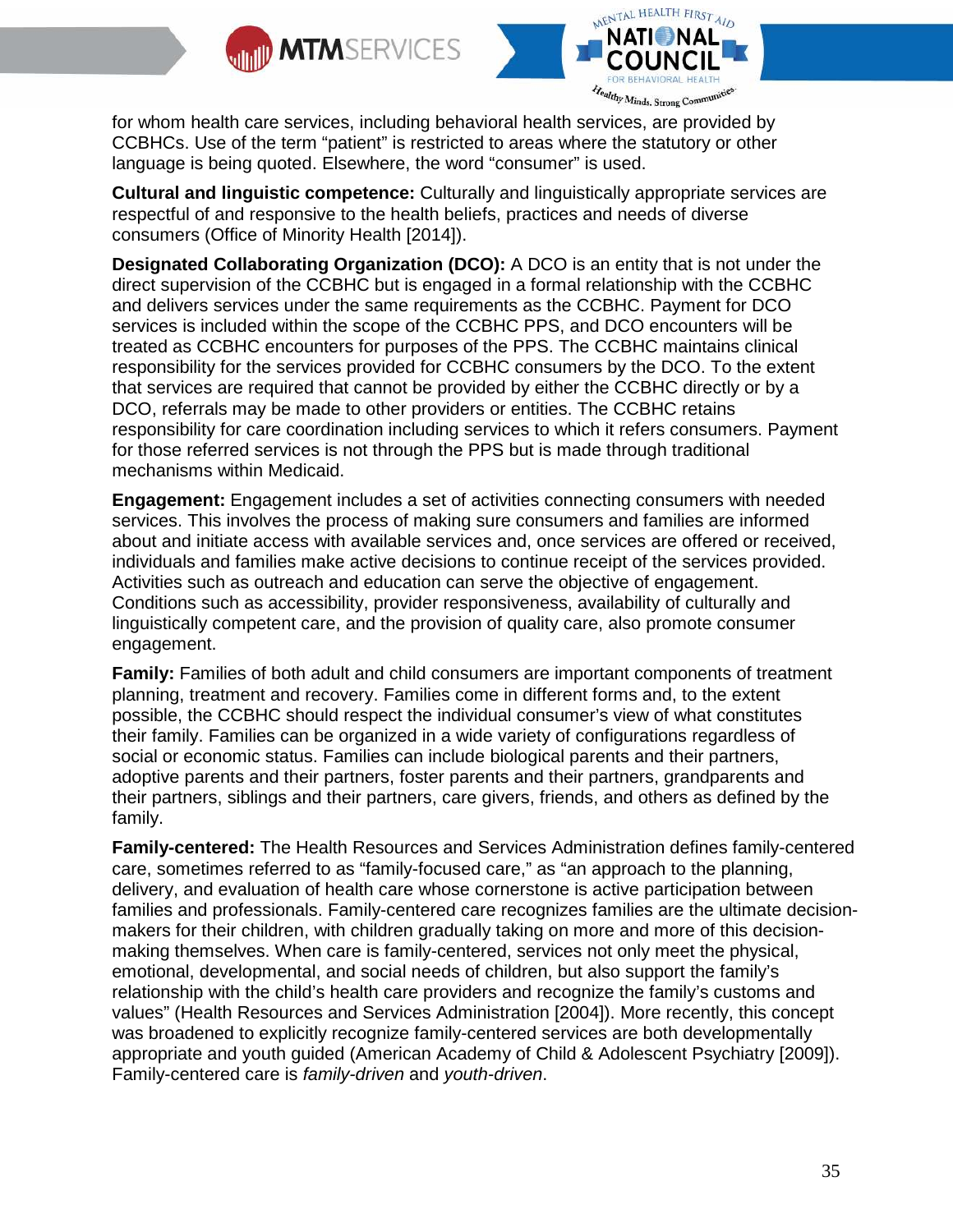



**Formal relationships:** As used in the context of scope of services and the relationships between the CCBHC and DCOs, a formal relationship is evidenced by a contract, Memorandum of Agreement (MOA), Memorandum of Understanding (MOU), or such other formal arrangements describing the parties' mutual expectations and establishing accountability for services to be provided and funding to be sought and utilized. This formal relationship does not extend to referrals for services outside either the CCBHC or DCO, which are not encompassed within the reimbursement provided by the PPS.

**Limited English Proficiency (LEP):** LEP includes individuals who do not speak English as their primary language or who have a limited ability to read, write, speak, or understand English and who may be eligible to receive language assistance with respect to the particular service, benefit, or encounter.

**Peer Support Services:** Peer support services are services designed and delivered by individuals who have experienced a mental or substance use disorder and are in recovery. This also includes services designed and delivered by family members of those in recovery.

**Peer Support Specialist:** A peer provider (e.g., peer support specialist, recovery coach) is a person who uses their lived experience of recovery from mental or substance use disorders or as a family member of such a person, plus skills learned in formal training, to deliver services in behavioral health settings to promote recovery and resiliency. In states where Peer Support Services are covered through the state Medicaid Plans, the title of "certified peer specialist" often is used. SAMHSA recognizes states use different terminology for these providers.

**Person-centered care:** Person-centered care is aligned with the requirements of Section 2402(a) of the Patient Protection and Affordable Care Act, as implemented by the Department of Health & Human Services Guidance to HHS Agencies for Implementing Principles of Section 2403(a) of the Affordable Care Act: Standards for Person-Centered Planning and Self-Direction in Home and Community-Based Services Programs (Department of Health & Human Services [June 6, 2014]). That guidance defines "person-centered planning" as a process directed by the person with service needs which identifies recovery goals, objectives and strategies. If the consumer wishes, this process may include a representative whom the person has freely chosen, or who is otherwise authorized to make personal or health decisions for the person. Person-centered planning also includes family members, legal guardians, friends, caregivers, and others whom the person wishes to include. Person-centered planning involves the consumer to the maximum extent possible. Person-centered planning also involves self- direction, which means the consumer has control over selecting and using services and supports, including control over the amount, duration, and scope of services and supports, as well as choice of providers (Department of Health & Human Services [June 6, 2014]).

**Practitioner or Provider:** Any individual (practitioner) or entity (provider) engaged in the delivery of health care services and who is legally authorized to do so by the state in which the individual or entity delivers the services (42 CFR § 400.203).

**Recovery:** Recovery is defined as "a process of change through which individuals improve their health and wellness, live a self-directed life, and strive to reach their full potential." The 10 guiding principles of recovery are: hope; person-driven; many pathways; holistic; peer support; relational; culture; addresses trauma; strengths/responsibility; and respect. Recovery includes: Health (abstinence,"making informed healthy choices that support physical and emotional wellbeing"); Home (safe, stable housing); Purpose ("meaningful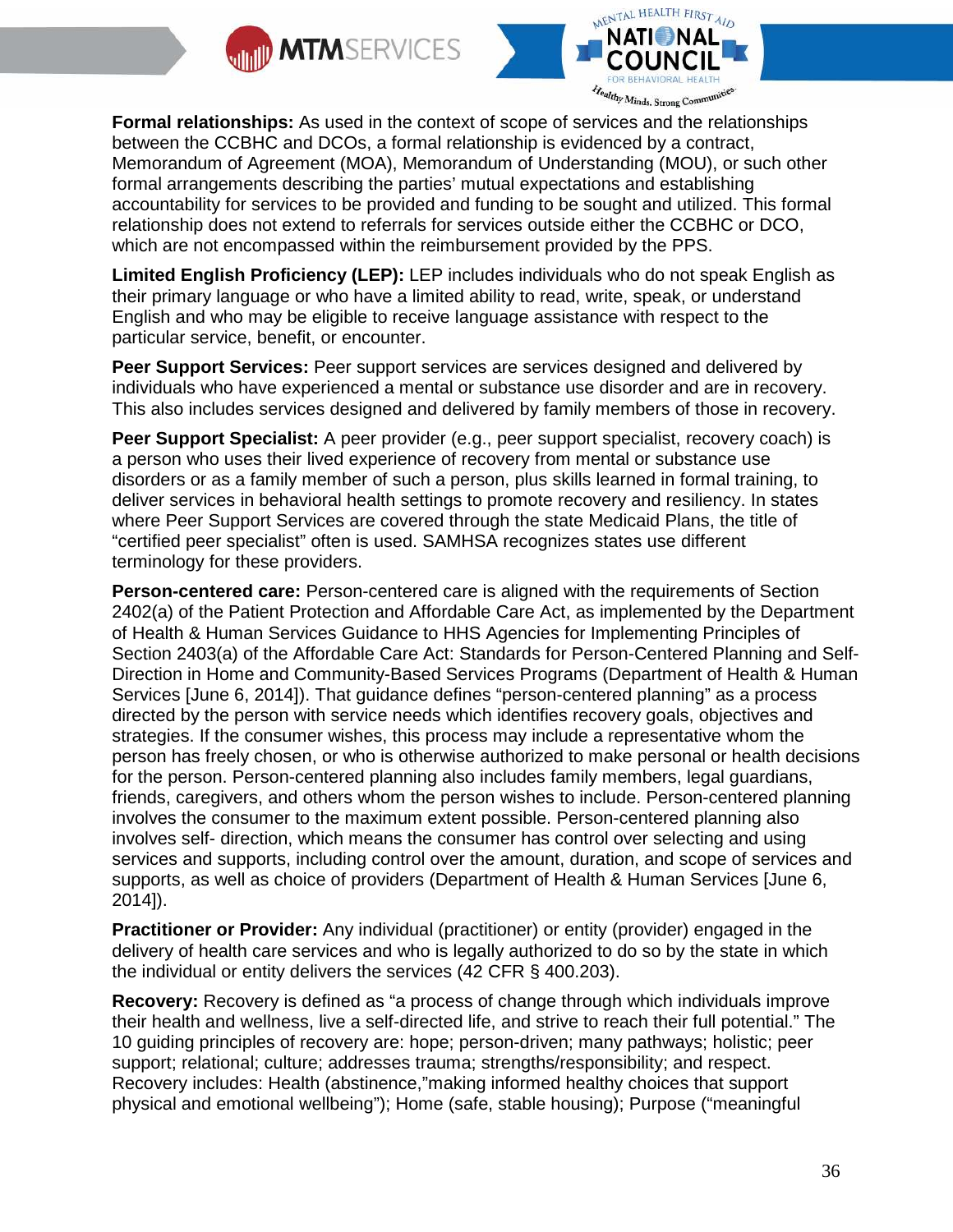



daily activities … and the independence, income and resources to participate in society"); and Community ("relationships and social networks that provide support, friendship, love, and hope") (Substance Abuse and Mental Health Services Administration [2012]).

**Recovery-oriented care:** Recovery-oriented care is oriented toward promoting and sustaining a person's recovery from a behavioral health condition. Care providers identify and build upon each individual's assets, strengths, and areas of health and competence to support the person in managing their condition while regaining a meaningful, constructive sense of membership in the broader community (Substance Abuse and Mental Health Services Administration [2015]).

**Shared Decision-Making (SDM):** SDM is an approach to care through which providers and consumers of health care come together as collaborators in determining the course of care. Key characteristics include having the health care provider, consumer, and sometimes family members and friends acting together, including taking steps in sharing a treatment decision, sharing information about treatment options, and arriving at consensus regarding preferred treatment options (Schauer, Everett, delVecchio, & Anderson [2007]).

**Targeted case management:** Targeted case management is case management, as defined above, directed at specific groups, which may vary by state. CMS defines targeted case management as case management furnished without regard to requirements of statewide provision of service or comparability that typically apply for Medicaid reimbursement. 42 CFR § 440.169(b). Examples of groups that might be targeted for case management are children with serious emotional disturbance, adults with serious mental and/or substance use disorders, pregnant women who meet risk criteria, individuals with HIV, and such other groups as a state might identify as in need of targeted case management. See also the definition of "case management."

**Trauma-informed:** A trauma-informed approach to care "*realizes* the widespread impact of trauma and understands potential paths for recovery; *recognizes* the signs and symptoms of trauma in clients, families, staff, and others involved in the system; and *responds* by fully integrating knowledge about trauma into policies, procedures, and practices, and seeks to actively *resist re-traumatization.*" The six key principles of a trauma-informed approach include: safety; trustworthiness and transparency; peer support; collaboration and mutuality; empowerment, voice and choice; and cultural, historical and gender issues (Substance Abuse and Mental Health Services Administration [2014]).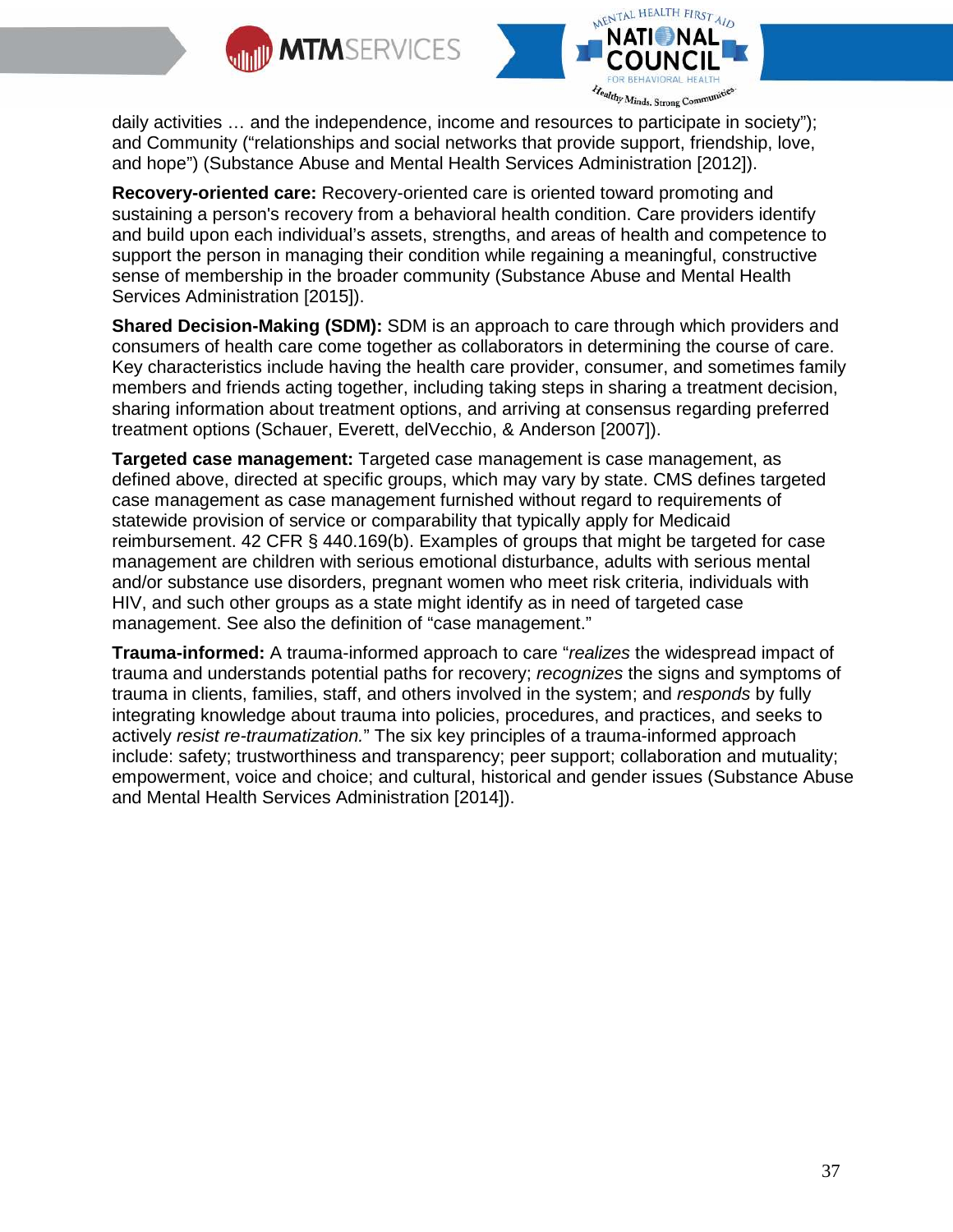



## **Appendix A:**

## **Quality Measures and Other Reporting Requirements**

Appendix A contains the data and quality measures required to be reported as part of these criteria.8The requirements are based on the measurement landscape as of the time the CCBHC criteria were drafted (March 2015) and, given the rapid change occurring in the measurement field, might change, particularly if altering these quality measures enables better alignment with other reporting requirements. For the same reason, Quality Bonus Measures (QBMs) are not specified in these criteria or Appendix, rather they are established by CMS as part of the PPS. Appendix A is divided into data/measures required to be reported by the CCBHCs (Table 1) and those required to be reported by the states (Table 2). Reporting is annual and data are required to be reported for all CCBHC consumers, or where data constraints exist, for all Medicaid enrollees in the CCBHCs.

In addition to these reporting requirements, the demonstration program evaluator will require the reporting of additional data to be used as part of the project evaluation. Those additional data are not specified in these criteria. All data collected and reported by the state must be flagged to distinguish the individual CCBHCs and consumers served by CCBHCs, as well as a comparison group of clinics and consumers. In addition, the consumer's unique Medicaid identifier must be attached.

|                                       | <b>National Quality Forum</b>                                         |
|---------------------------------------|-----------------------------------------------------------------------|
| <b>Requirement</b>                    | Measure (# if endorsed)                                               |
| Number/Percent of clients requesting  | N/A                                                                   |
| services who were determined to need  |                                                                       |
| routine care                          |                                                                       |
| Number/percent of new clients with    | N/A                                                                   |
| initial evaluation provided within 10 |                                                                       |
| business days, and mean number of     |                                                                       |
| days until initial evaluation for new |                                                                       |
| clients                               |                                                                       |
| Mean number of days before the        | N/A                                                                   |
| comprehensive person-centered and     |                                                                       |
| family centered diagnostic and        |                                                                       |
|                                       |                                                                       |
| performed for new clients             |                                                                       |
| Number of Suicide Deaths by Patients  | N/A                                                                   |
| Engaged in Behavioral Health (CCBHC)  |                                                                       |
| Treatment                             |                                                                       |
| Documentation of Current Medications  | 0419                                                                  |
| in the Medical Records                |                                                                       |
| Patient experience of care survey     | N <sub>0</sub>                                                        |
| Family experience of care survey      | No.                                                                   |
| Preventive Care and Screening: Adult  | 0421                                                                  |
| Body Mass Index (BMI) Screening and   |                                                                       |
| Follow-Up                             |                                                                       |
|                                       | <b>Measure or Other Reporting</b><br>treatment planning evaluation is |

## **Table 1: CCBHC Required Reporting = 17**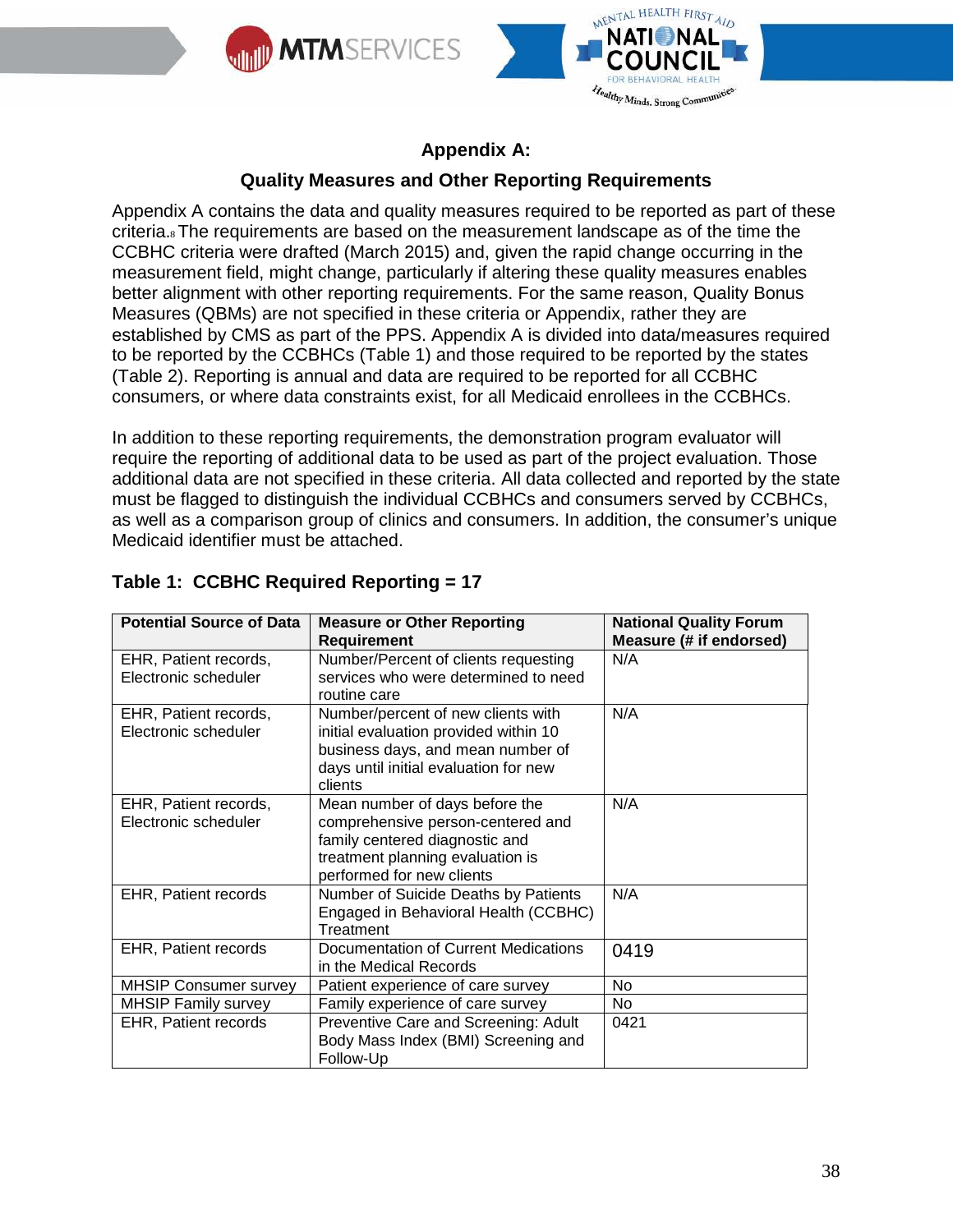



| <b>Potential Source of Data</b>                                                     | <b>Measure or Other Reporting</b><br><b>Requirement</b>                                                                                     | <b>National Quality Forum</b><br>Measure (# if endorsed) |
|-------------------------------------------------------------------------------------|---------------------------------------------------------------------------------------------------------------------------------------------|----------------------------------------------------------|
| EHR, Encounter data                                                                 | Weight Assessment and Counseling for<br>Nutrition and Physical Activity for<br>Children/Adolescents (WCC) (see<br>Medicaid Child Core Set)9 | 0024                                                     |
| EHR, Encounter data                                                                 | Controlling High Blood Pressure (see<br>Medicaid Adult Core Set)10                                                                          | 0018                                                     |
| Encounter data                                                                      | Preventive Care & Screening: Tobacco<br>Use: Screening & Cessation<br>Intervention                                                          | 0028                                                     |
| EHR, Patient records                                                                | Preventive Care and Screening:<br>Unhealthy Alcohol Use: Screening and<br><b>Brief Counseling</b>                                           | 2152                                                     |
| <b>EHR, Patient records</b>                                                         | Initiation and engagement of alcohol<br>and other drug dependence treatment<br>(see Medicaid Adult Core Set)                                | 0004                                                     |
| EHR, Patient records                                                                | Child and adolescent major depressive<br>disorder (MDD): Suicide Risk<br>Assessment (see Medicaid Child Core<br>Set)                        | 1365                                                     |
| EHR, Patient records                                                                | Adult major depressive disorder (MDD):<br>Suicide risk assessment (use EHR<br>Incentive Program version of measure)                         | 0104                                                     |
| <b>EHR, Patient records</b>                                                         | Screening for Clinical Depression and<br>Follow-Up Plan (see Medicaid Adult<br>Core Set)                                                    | 0418                                                     |
| EHR, Patient records;<br>Consumer follow-up with<br>standardized measure<br>(PHQ-9) | Depression Remission at 12 months                                                                                                           | 0710                                                     |

## **Table 2. State Required Reporting = 15**

| <b>Potential Source of Data</b> | <b>Measure or Other Reporting</b><br><b>Requirement</b> | <b>National Quality Forum</b><br>Measure (# if endorsed) |
|---------------------------------|---------------------------------------------------------|----------------------------------------------------------|
| <b>URS</b>                      | Housing Status (Residential Status at                   | N/A                                                      |
|                                 | Admission or Start of the Reporting                     |                                                          |
|                                 | Period Compared to Residential Status                   |                                                          |
|                                 | at Discharge or End of the Reporting                    |                                                          |
|                                 | Period)                                                 |                                                          |
| Claims data/encounter           | Number of Suicide Attempts Requiring                    | N/A                                                      |
| data                            | Medical Services by Patients Engaged                    |                                                          |
|                                 | in Behavioral Health (CCBHC)                            |                                                          |
|                                 | Treatment                                               |                                                          |
| Claims data/encounter           | Follow-Up After Discharge from the                      | 2605                                                     |
| data                            | <b>Emergency Department for Mental</b>                  |                                                          |
|                                 | Health or Alcohol or Other Dependence                   |                                                          |
| Claims data/encounter           | Plan All-Cause Readmission Rate                         | 1768                                                     |
| data                            | (PCR-AD) (see Medicaid Adult Core                       |                                                          |
|                                 | Set)                                                    |                                                          |
| Claims data/encounter           | Diabetes Screening for People with                      | 1932                                                     |
| data                            | Schizophrenia or Bipolar Disorder who                   |                                                          |
|                                 | Are Using Antipsychotic Medications                     |                                                          |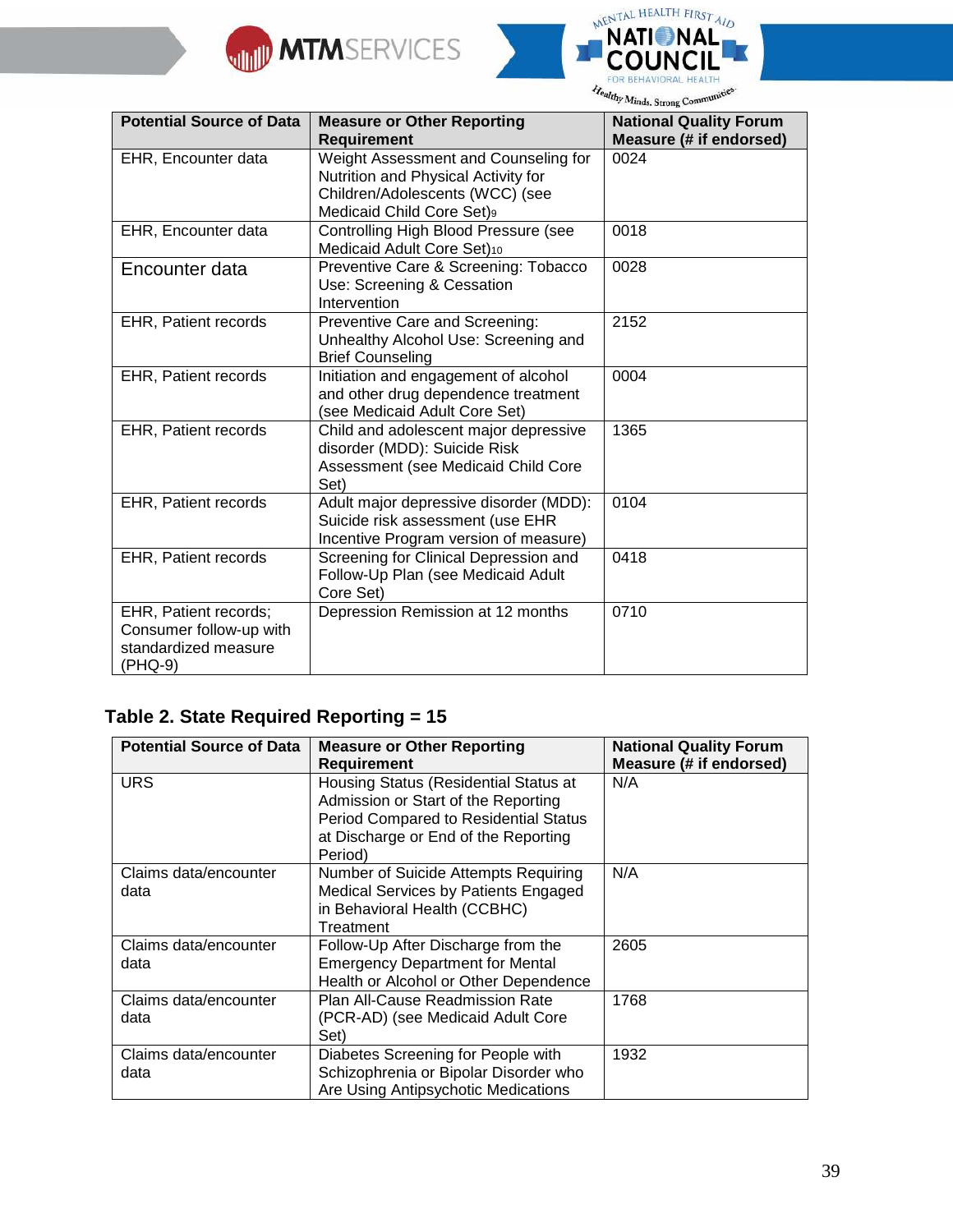



| <b>Potential Source of Data</b> | <b>Measure or Other Reporting</b><br><b>Requirement</b>                                                                                 | <b>National Quality Forum</b><br>Measure (# if endorsed) |
|---------------------------------|-----------------------------------------------------------------------------------------------------------------------------------------|----------------------------------------------------------|
| Claims data/encounter<br>data   | Diabetes Care for People with Serious<br>Mental Illness: Hemoglobin A1c<br>(HbA1c) Poor Control (>9.0%)                                 | 2607                                                     |
| Claims data/encounter<br>data   | Metabolic Monitoring for Children and<br>Adolescents on Antipsychotics                                                                  | <b>No</b>                                                |
| Claims data/encounter<br>data   | Cardiovascular health screening for<br>people with schizophrenia or bipolar<br>disorder who are prescribed<br>antipsychotic medications | 1927                                                     |
| Claims data/encounter<br>data   | Cardiovascular health monitoring for<br>people with cardiovascular disease and<br>schizophrenia                                         | 1933                                                     |
| Claims data/encounter<br>data   | Adherence to Mood Stabilizers for<br>Individuals with Bipolar I Disorder                                                                | 1880                                                     |
| Claims data/encounter<br>data   | Adherence to Antipsychotic Medications<br>for Individuals with Schizophrenia (see<br>Medicaid Adult Core Set)                           | <b>No</b>                                                |
| Claims data/encounter<br>data   | Follow-Up After Hospitalization for<br>Mental Illness, ages 21+ (adult) (see<br>Medicaid Adult Core Set)                                | 0576                                                     |
| Claims data/encounter<br>data   | Follow-Up After Hospitalization for<br>Mental Illness, ages 6 to 21<br>(child/adolescent) (see Medicaid Child<br>Core Set)              | 0576                                                     |
| Claims data/encounter<br>data   | Follow-up care for children prescribed<br>ADHD medication (see Medicaid Child<br>Core Set)                                              | 0108                                                     |
| Claims data/encounter<br>data   | Antidepressant Medication<br>Management (see Medicaid Adult Core<br>Set)                                                                | 0105                                                     |

## **Table 3. Quality Bonus Payment Medicaid Adult and Core Set Measures**

For the state to make QBP, the CCBHC must demonstrate that it has achieved all of the required quality measures shown in Table 3. The state can make QBP using the additional measures provided in this guidance, but only after the certified clinic has met performance goals for the required set of measures. States may propose quality measures for QBP; however, CMS approval is required. The QBP measures included in this guidance are derived primarily from the Medicaid adult and child core set measures. In applying to participate in this demonstration the state must demonstrate how it plans to implement QBP if it plans to make such payments.

| Acronym <sup>1</sup> | <b>Measure</b>                                                                      | <b>Measure</b><br>Steward <sup>2</sup> | <b>QBP</b><br><b>Eligible</b><br><b>Measures</b> | <b>Required</b><br><b>QBP</b><br><b>Measures</b> | <b>Included</b><br>in Table 1<br>or 2 above |
|----------------------|-------------------------------------------------------------------------------------|----------------------------------------|--------------------------------------------------|--------------------------------------------------|---------------------------------------------|
| <b>FUH-AD</b>        | <b>Follow-Up After Hospitalization</b><br>for Mental Illness (adult age<br>groups)  | <b>NCQA/HEDIS</b>                      | Yes                                              | Yes                                              | Yes                                         |
| <b>FUH-CH</b>        | <b>Follow-Up After Hospitalization</b><br>for Mental Illness<br>(child/adolescents) | <b>NCQA/HEDIS</b>                      | Yes                                              | <b>Yes</b>                                       | Yes                                         |